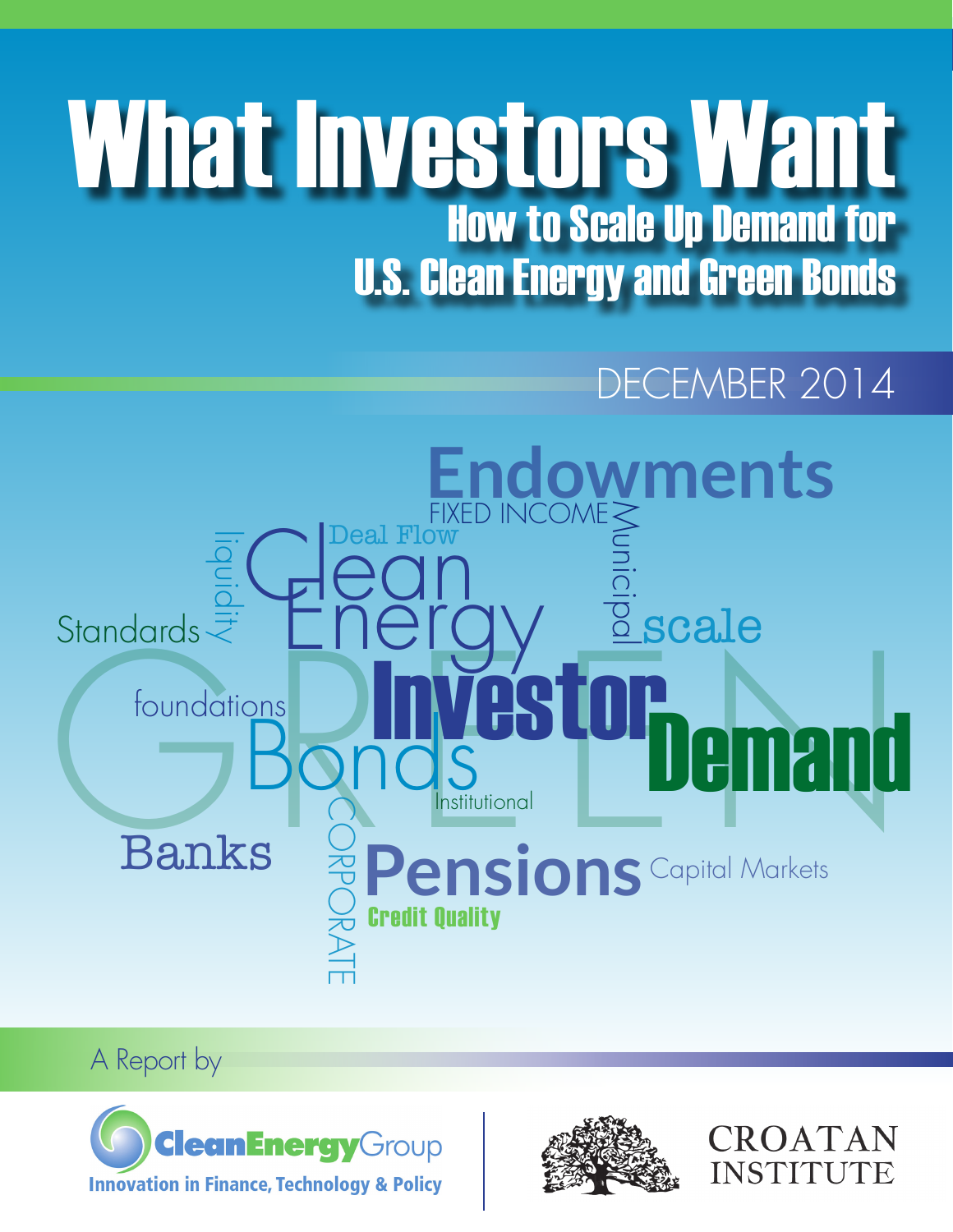## Acknowledgments

The authors would like to thank the JPMorgan Chase Foundation, Tilia Fund, The Kresge Foundation, and Surdna Foundation for their generous support of this work, as well as the valuable expertise and insights of the more than four dozen investors, portfolio managers, underwriters and other experts in the field that agreed to be interviewed for this study or participated in the convening held as a side event to United Nations Climate Summit in New York City, in September 2014. A listing of the institutions that were interviewed is appended to this report. This report is a product of Clean Energy Group. The views and opinions expressed in this report are solely those of the authors.

### Principal Investigators

**Joshua Humphreys**, *President and Senior Fellow*, Croatan Institute **Robert Sanders**, *Senior Finance Director*, Clean Energy Group

### Project Team

**Fern Jones**, *Fellow*, Croatan Institute **Lewis Milford**, *President*, Clean Energy Group **Kyle Onda**, *Associate*, Croatan Institute **David Roswell**, *Analyst*, Croatan Institute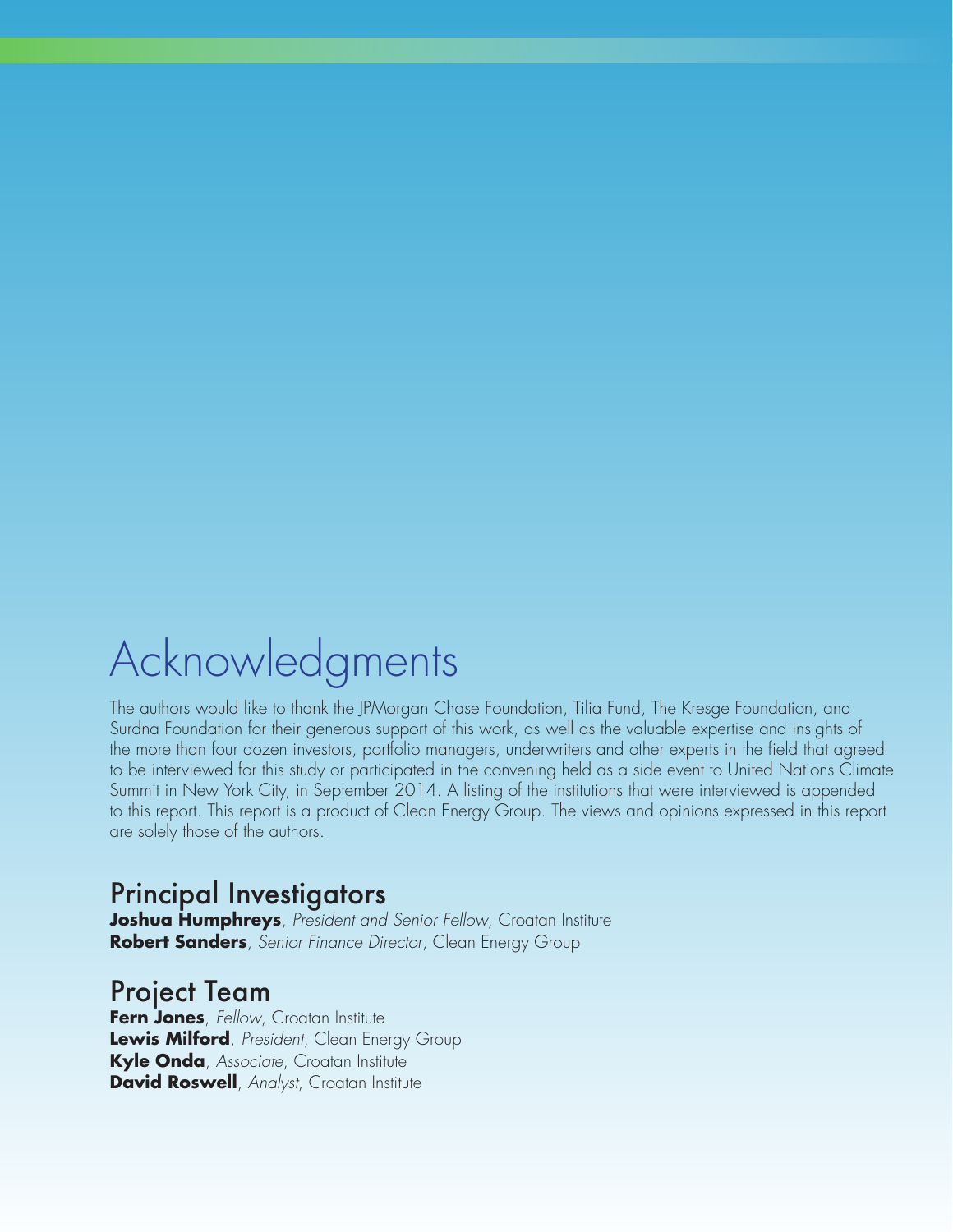## Table of Contents

| I. Clean Energy Bonds within the Growing Green Bond Market 6 |
|--------------------------------------------------------------|
| 1. Terminological Confusion: Green, Clean, Climate 8         |
|                                                              |
|                                                              |
| II. Investor Demand for Domestic Clean Energy Bonds 15       |
|                                                              |
|                                                              |
|                                                              |
| 19                                                           |
|                                                              |
|                                                              |
| III. Demand Characteristics of a Market in Disequilibrium 22 |
|                                                              |
|                                                              |
|                                                              |
|                                                              |
| 25                                                           |
| 26                                                           |
| 27                                                           |
| 32                                                           |
| 33                                                           |
| 34                                                           |
| 36                                                           |
| 39                                                           |
| 39                                                           |
| Participants in the Convening on                             |
| 40                                                           |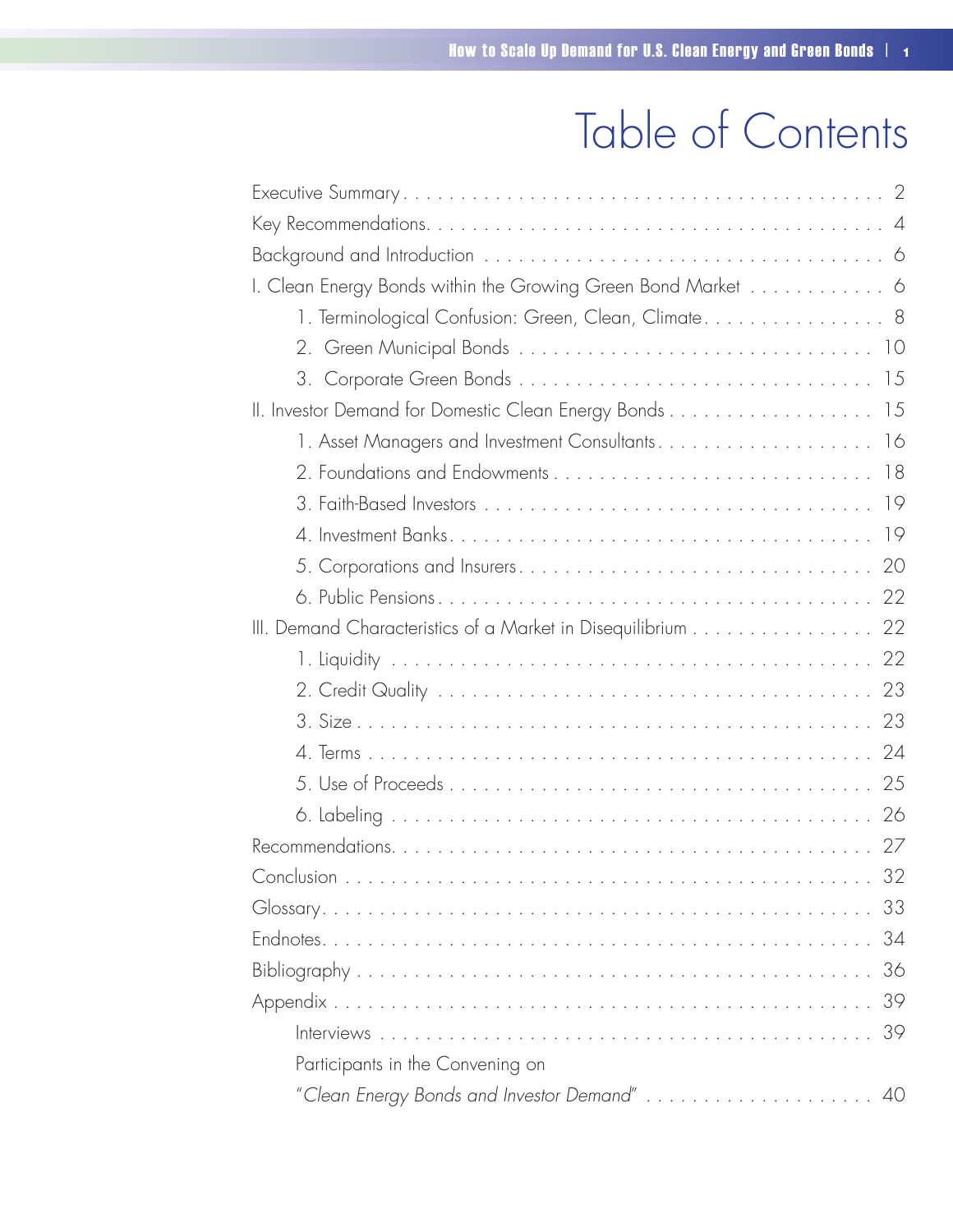## Executive Summary

Investors in the United States increasingly want to invest in solutions to climate change. The good news is that investors have growing opportunities to make those investments, with clean energy bonds.

So far, the public discussion about green bonds has focused on issuances from multilateral development banks and multinational corporations. Far less attention has been paid to the U.S. green bond market, particularly to the subset of green bonds used to finance renewable energy production, transmission and infrastructure, as well as energy efficiency.

But that has now changed. The U.S. market for fixed-income securities known as green bonds has now become a robust and growing market.

What this market has lacked is a strong understanding of investor demand for these clean energy and green bonds in U.S. markets. Without a clear sense of this demand, this market will not expand at the scale needed to finance badly needed climate and energy solutions.

That is the purpose of this important study, the first of its kind in the United States. This study explains the nature of investor demand for clean energy bond finance in the U.S. It examines what institutional investors need – their demand characteristics – to purchase these new financial instruments and make them part of a sound investment portfolio.

In order to capture this financial experimentation and innovation and to take it to the next level, Clean Energy Group (CEG) and Croatan Institute undertook this year-long investigation of the demand characteristics of U.S. institutional investors. Over the course of the last twelve months, we have interviewed more than three dozen bond buyers, including asset managers and investment consultants, foundation endowments, faith-based investors, investment banks, corporations and insurers, and public pensions.

In September 2014, at a side event to the United Nations Climate Summit in New York City, we convened an in-person session with two dozen investors, issuers, rating agencies, and funders to discuss preliminary findings of the inquiry. This paper is the product of that investigation and in-depth discussion.

The study first places clean energy bonds within the larger frame of the green bond market. It briefly highlights market characteristics of green muni bonds and corporate green bonds. It provides a disaggregated interpretation of investor demand for these kinds of instruments across a variety of institutional investors, from asset managers and bond portfolio managers to foundations and endowments, faith-based investors, insurers and pensions. The paper also examines the key investment criteria these investors use when evaluating green and clean energy bonds: liquidity, credit quality, size, terms, use of proceeds, and labeling.

Our findings should form the basis for a deeper analysis of this market. In simple terms, we found robust and growing demand for green and clean energy bonds. When these bonds have been issued, they have been heavily oversubscribed by different categories of investors.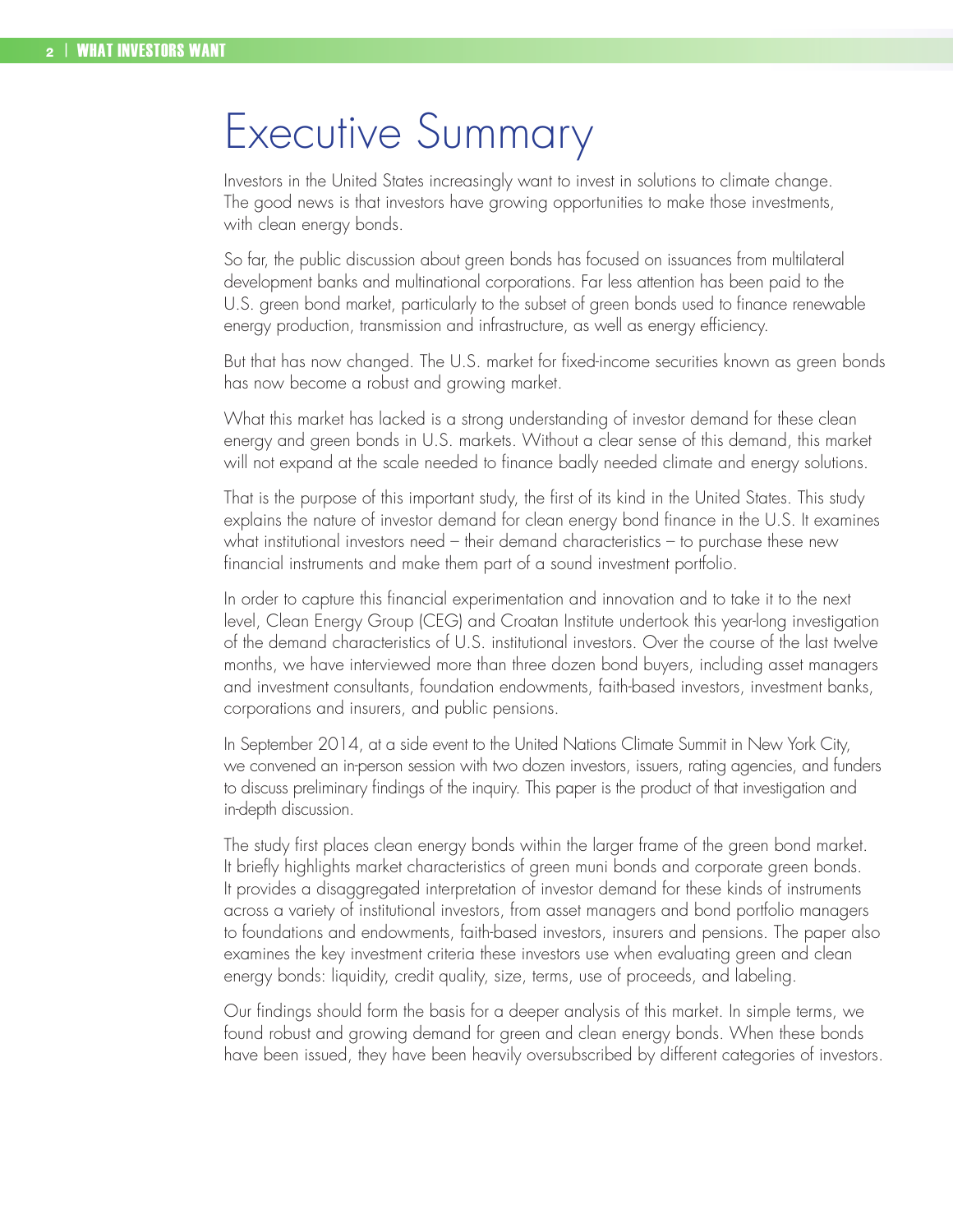Green bonds present a new opportunity for universities and pension funds to align their investments with their missions, without compromising their fiduciary responsibilities.

However, this demand is not homogenous across all categories of investors, and each institution will apply its own specific investment guidelines and policies to its underwriting criteria. Liquidity, credit quality and size all matter a great deal to investors.

Our inquiry concludes with a broad range of specific recommendations that in time could increase the flow of funds into clean energy bond finance. We suggest further actions in the areas of research and analysis, convening and collaboration, and we provide a blueprint for how to increase deal flow in order to realize the full potential that the green bond market presents in the U.S.

At present, this field remains largely unexplored. While many acknowledge the role that institutional investors need to play in financing clean energy and climate solutions, we do not know what kinds of investments make sense for their portfolios. Until we know what investors want, the suppliers of green bonds will not have a clear signal for what kinds of bonds they should issue to meet that demand.

Having a better understanding of the role of clean energy bond finance is especially important for the growing groups of foundations, endowments, and other institutional investors that are grappling with fossil-fuel divestment and seeking new investments in climate solutions. They need a positive investment strategy to complement any divestment activity. Green bonds should be a key element of that strategy.

In other words, investors who want to take the money away from fossil-fuel industries through divestment should also consider ways to take away the market by investing in clean energy bonds.

Unless we know more about this clean energy finance market and how to grow it, we cannot expect to solve the large climate problems that face the country.

Green bonds present a new opportunity for universities and pension funds to align their **investments** with their missions, without compromising their fiduciary responsibilities.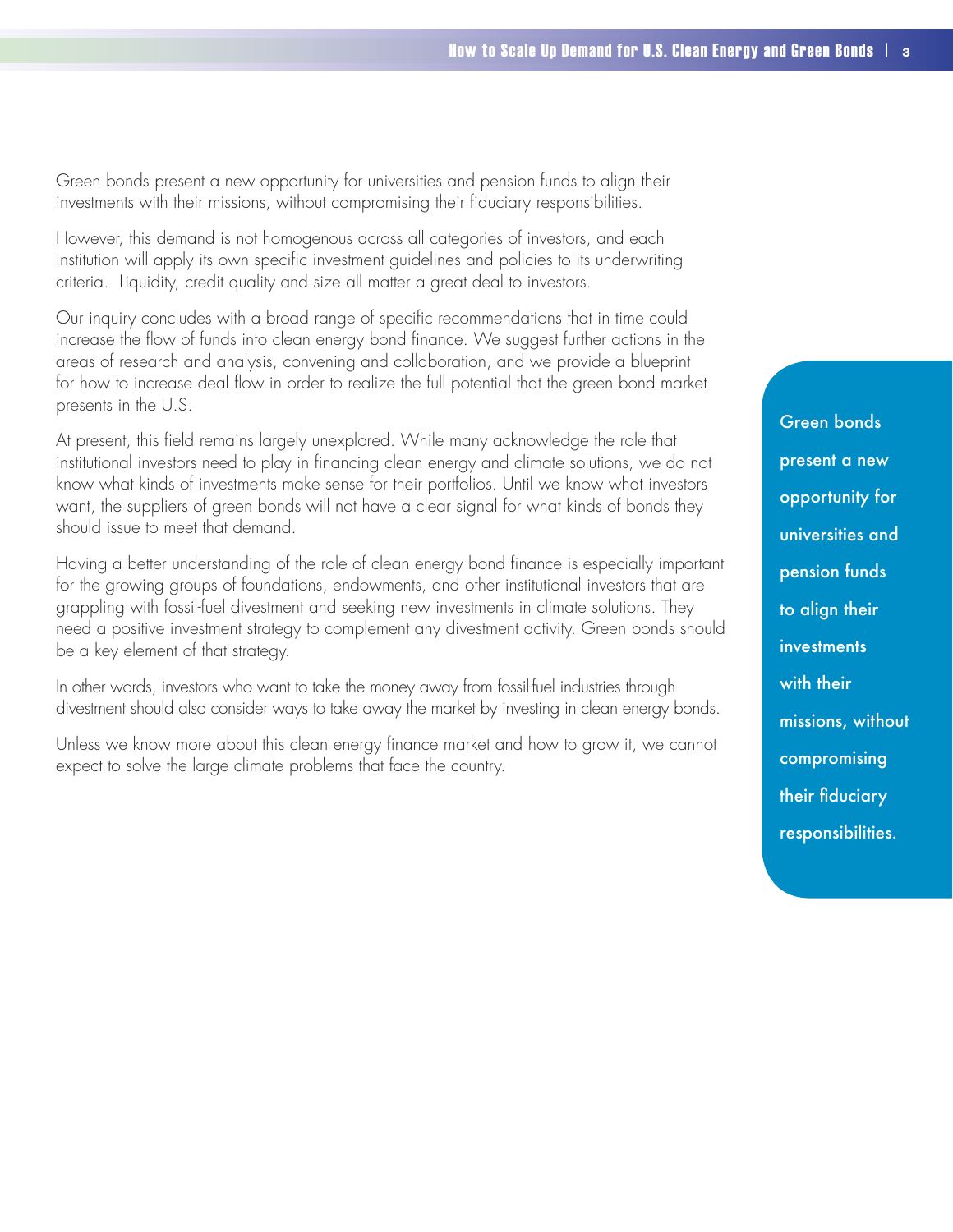## Key Recommendations

What follows are the key recommendations of this report. They are a blueprint for action to enhance investment into clean energy bonds in the United States. (A complete set of recommendations is found later in the report.)

#### Further Research and Analysis

- 1. Conduct further research on the full range of green and clean energy bond buyers in order to develop a more complete picture of the specific, disaggregated demand characteristics of active investors. Considerably more research could be done with public funds, corporate treasurers, college endowments, and larger mutual funds and asset managers.
- 2. Assess more clearly and quantitatively the size of potential investor demand and the opportunity set associated with clean energy bond investment by reviewing fixed-income portfolio allocations of this fuller range of investors active in this market.
- 3. Conduct deeper analysis of green bond attributes in order to develop greater consensus about the nature of the instrument and the degree to which they can be understood as a distinctive category to which to allocate assets. Can such a thematically constructed tool be understood properly as an "asset class"? Or are green bonds better understood simply as one of many segments of debt instruments within fixed income?
- 4. Analyze more carefully why many underwriting investment banks have not yet perceived distinctive opportunities around labeled green bond transactions – and what role they can play in addressing supply/demand disequilibrium. Part of this analysis could involve reviewing underwriting criteria and understanding the processes that lead banks to determine whether to buy the deal, place it, or offer it onto the public markets.
- 5. Explore the potential ways that clean energy bond financing can support the nascent green revolving loan fund model being used by colleges and universities, hospitals, and municipalities.

### Convening and Collaboration

- 1. Develop new collaborative frameworks for bond buyers to convey their demand expectations to issuers and educate wider groups of institutional investors, bond buyers, underwriters, and investment consultants about the opportunities associated with clean energy bond financing.
- 2. Convene separate peer groups of bond-buying investors (mutual funds, insurers, pensions, foundations, endowments, consultants, SRI, faith-based groups, underwriting investment banks, smaller organizations) in order to have more focused conversations about specific kinds of green bonds that meet their investment criteria.
- 3. Convene credit rating agencies in order to encourage expanded coverage of clean energy and green bonds, across the credit spectrum, with particular depth needed in the domestic municipal bond market.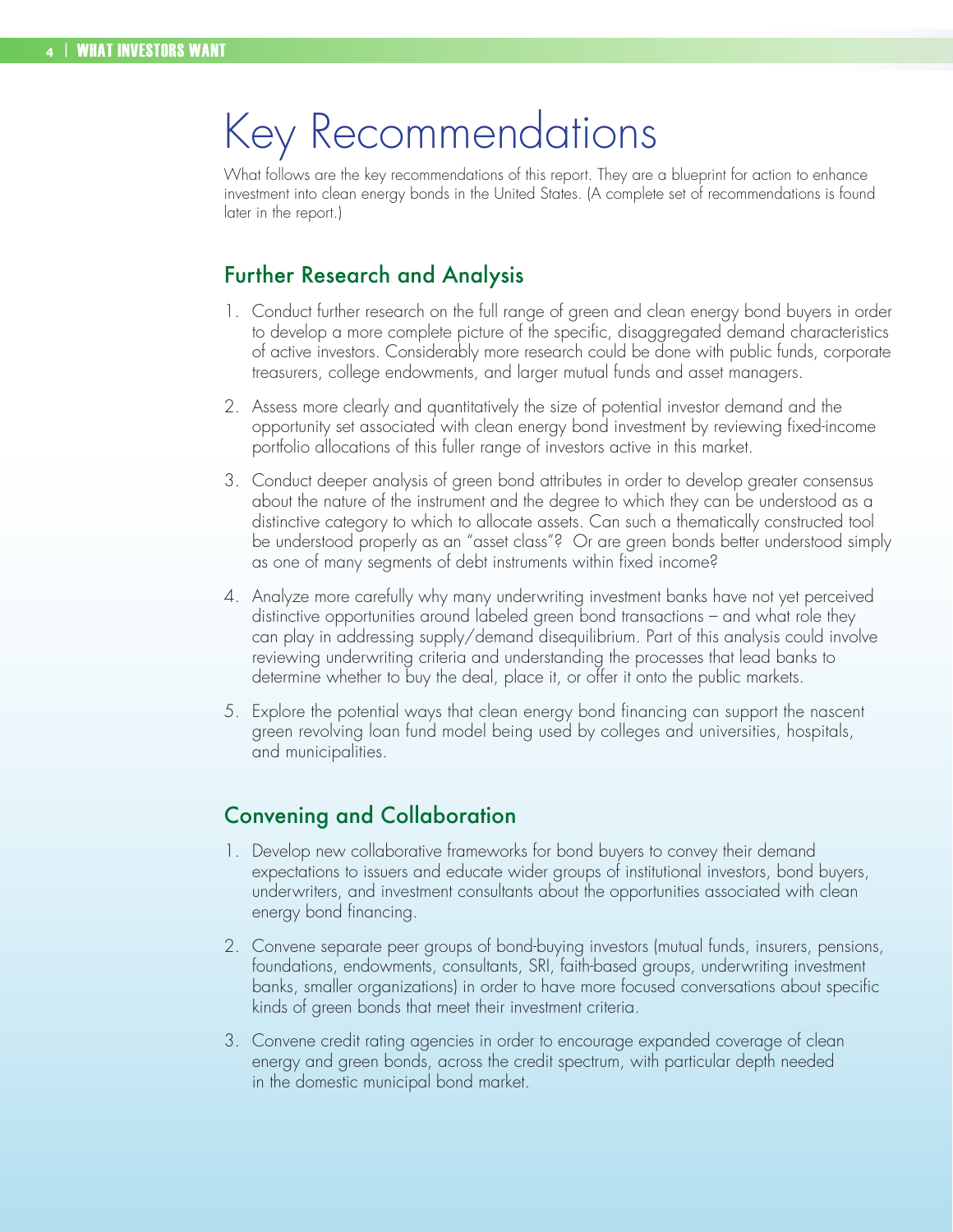- 4. Convene underwriters to understand the middle-market opportunities within the municipal bond markets.
- 5. Foster collaborative outreach about clean energy bonds to the growing groups of investors that are grappling with fossil-fuel divestment and fossil-free investment, with all due attention to their specific demand profiles (public pensions and other public funds, foundations, endowments, family offices, faith-based investors, labor pensions, high-net-worth individuals, and their advisers and investment consultants).

#### Develop, Diversify, and Deepen Deal Flow

- 1. Understand, optimize, and replicate key models of emerging best practices that have met investor expectations, including the Morris Model, the Massachusetts Model, the NYSERDA Model, the SolarCity Model and the DC Water Model.
- 2. Foster activity to deepen and diversify the pipeline of clean energy bonds. Diversification might include a better distribution of green bonds across the credit-quality continuum, the yield curve, and geographies; longer date tenors beyond 10 years; larger issuances; more secondary market opportunities; more taxable bond offerings; more bundling of clean energy projects into a single offering; targeting more social impacts and community benefits in such bonds, and related, more creative uses of clean energy bonds noted in the report.
- 3. Deepen the clean energy attributes of green bonds. Explicitly label all clean energy bonds as "green bonds" in order to harmonize and integrate bond financing for renewables and energy efficiency into what is clearly consolidating into a distinctive category of the bond market; ensuring on-going reporting of proceed use and better align proceeds data and reporting with emerging "impact investment metrics" for a total portfolio approach.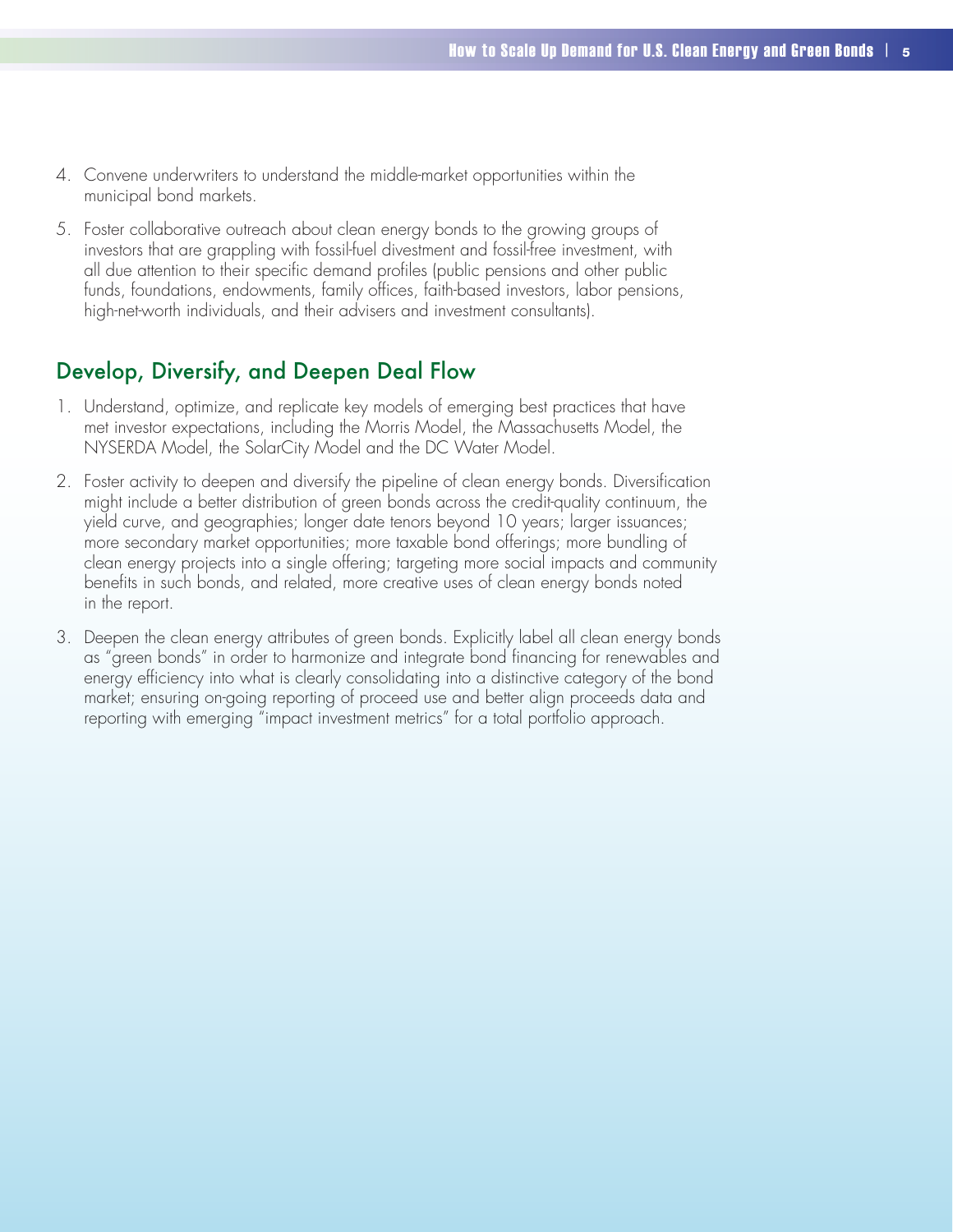## Background and Introduction

Clean Energy Group commissioned the Croatan Institute to conduct this study to explore the demand dynamics of investment in clean energy bonds in the United States.

Over the course of 2014, researchers at Clean Energy Group and Croatan Institute conducted interviews and desk research in order to understand the motivations and investment decisionmaking criteria of bond buyers actively purchasing or underwriting green bonds, particularly those used to finance renewable energy or energy efficiency projects. Members of our research team have had conversations with bond buyers, portfolio managers, investment officers, underwriters, credit analysts, and investment consultants at more than three dozen firms and asset-owning institutions close to the green bond space.

This paper reports the findings from our inquiry and reflects the feedback received at the convening of investors and funders on "Clean Energy Bonds and Investor Demand," which was held on September 22, 2014, at the Surdna Foundation in New York City. The invitationonly convening was organized as a private side event to the 2014 United Nations Climate Summit that was held the following day. It included approximately two dozen investors and stakeholders, including members of the research team and a selection of the interviewees, as well as other bond buyers, asset managers, institutional investors, service providers, credit rating agencies, underwriting investment banks, philanthropic foundations, and non-governmental organizations.

Based on our findings, this report also lays out a blueprint for action that we believe will enhance green bonds as more effective tools for financing a clean energy transition. Specifically, our recommendations identify further research and analysis to be undertaken, propose a series of convenings and collaborative efforts among key investors and stakeholders, and highlight numerous ways to increase the flow of clean energy bond finance deals.

### I. Clean Energy Bonds within the Growing Green Bond Market

Over the last several years, green bonds have increasingly attracted attention in global capital markets. Bloomberg New Energy Finance has described these debt securities as "an emerging source for clean energy capital," and a rapidly growing one at that; new green bond issues are on pace to reach \$40 billion in 2014 alone, more this year than the combined \$37.8 billion in green bond issues that Bloomberg tracked from 1995 to 2013.<sup>1</sup> Earlier this year, a set of voluntary process guidelines known as The Green Bond Principles were developed as a way to promote integrity within this rapidly growing market. Within the last several months, the first Green Bond indices have also made their appearance.

This report lays out a blueprint for action that we believe will enhance green bonds as more effective tools for financing a clean energy transition.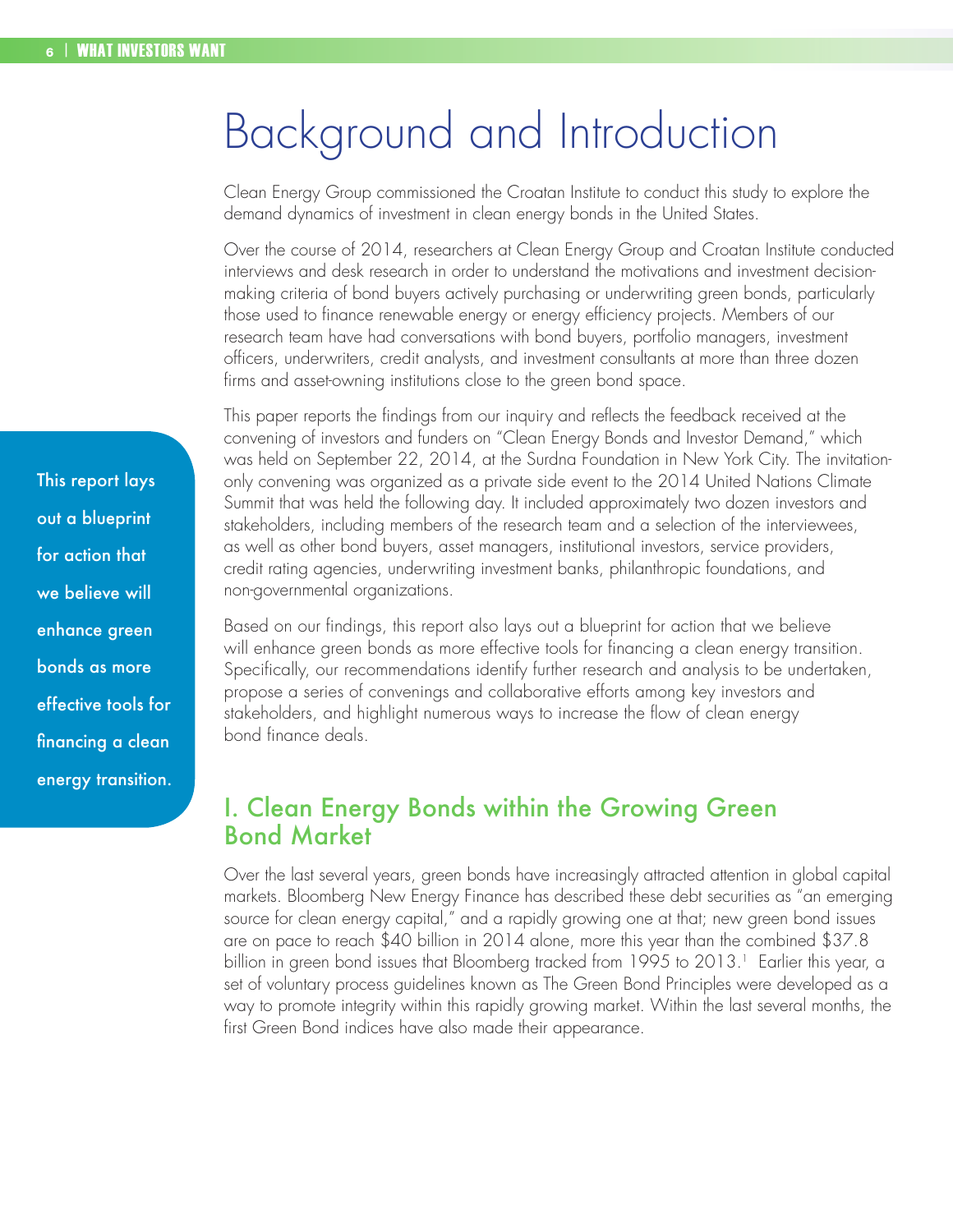But green bonds are not used exclusively for financing renewable energy or energy efficiency. They also finance a vast array of environmentally friendly companies, products, projects, and services, making it a challenging space to quantify consistently. Analysts often point to international development banks as the first issuers of green bonds, dating back to 2007-08 when the European Investment Bank issued its first "climate awareness bond" and the World Bank's International Bank for Reconstruction and Development (IBRD) issued a AAA-rated "green bond," at the demand of a group of Scandinavian institutional investors.<sup>2</sup>

However, Bloomberg New Energy Finance has tracked green bond activity over a much longer time span, including renewable energy project bonds and other municipal bonds used to fund clean energy projects dating back to the late 1990s, not all of which has been explicitly labeled by issuers as "clean" or "green."

Much of the recent volume and momentum of green bonds has certainly been driven by international development banks, led by the International Finance Corporation, the European Investment Bank, and the Asian and African Development Banks. Still, domestic muni bonds and project bonds remain a vibrant, if small-scale part of the larger green-bond space. Indeed, well before the multilateral development banks issued their first green bonds, U.S. cities and states had issued muni bonds explicitly for clean energy purposes. San Francisco issued a \$100 million revenue bond in 2001 to implement solar and wind energy generation in the city, and three years later Honolulu, Hawaii approved a much smaller \$7.85 million solar and energy efficiency bond.<sup>3</sup> In 2005, Idaho adopted legislation for the Idaho Energy Resources Authority to issue bonds to finance renewable energy projects developed in the state by electric utilities and non-utility generators.

The domestic clean energy bond market provides the focus of this report, because so much current discussion of the green market has focused on the global, supranational market. While the supranational green bond market is much larger, the vast majority of the green bonds issued by multilateral development banks have been high-quality, investment grade securities. However, in the current low-interest-rate environment—a result of quantitative easing and increased investor appetite for more stable, fixed-income securities in the wake of the financial crisis—fixed-income investors have increasingly been "reaching for yield," by purchasing paper across the full credit spectrum. This is in no way unique to the green bond space. As one investor told *Pension and Investments* earlier this year, "We are seeing investors (in high yield) looking to move to shorter duration, or taking more credit risk in companies by moving down in quality."4

The vast majority of the green bonds issued by multilateral development banks have been high-quality, investment grade securities.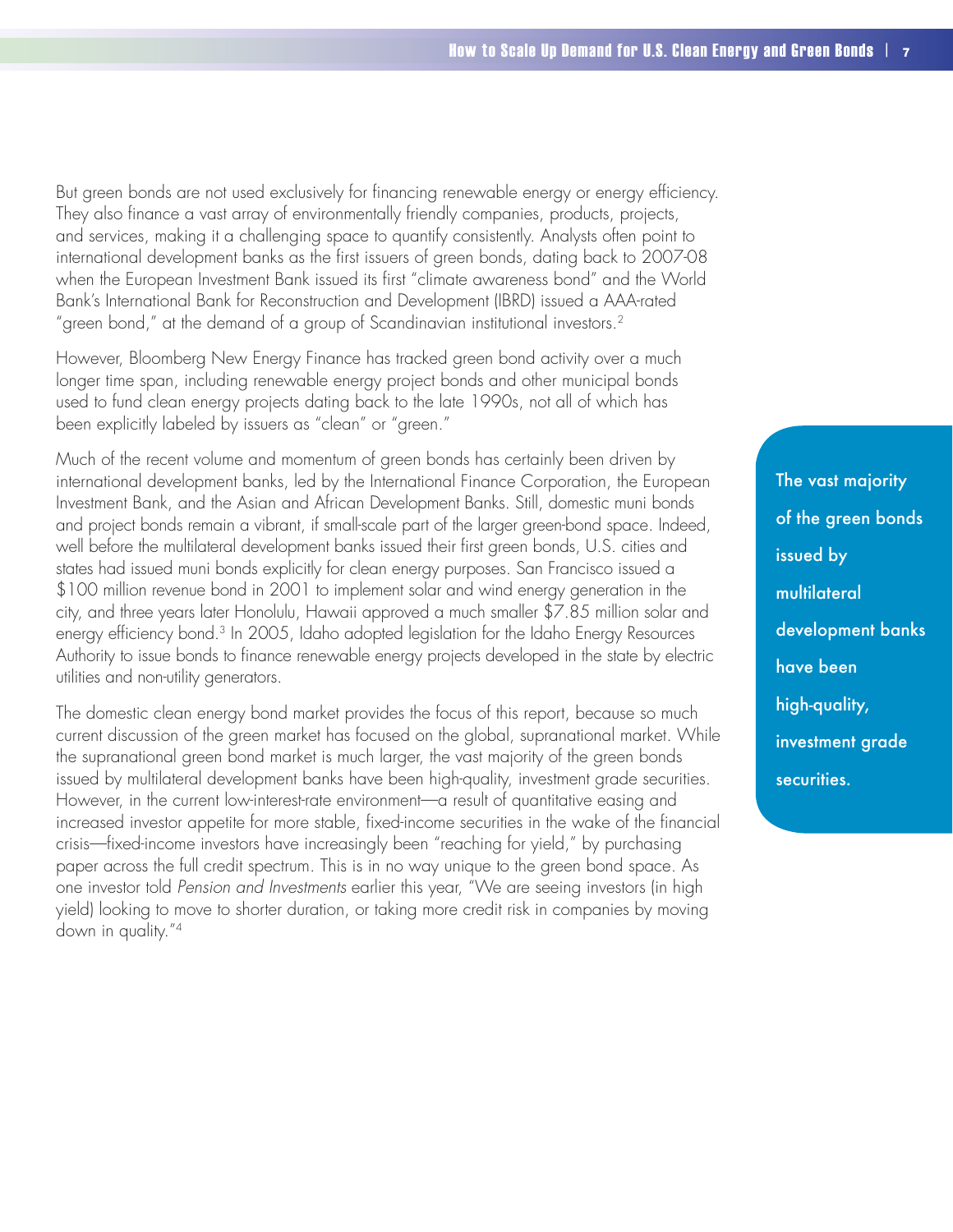#### 1. Terminological Confusion: Green, Clean, Climate

Despite efforts to create more formal guidelines for green bonds, investors and stakeholders remain confused about what counts as a green bond. Competing categories merely add the confusion. For example, some analysts categorize all green bonds as part of an even larger universe of "climate bonds." The London-based Climate Bonds Initiative, a leading resource on this emerging market, has quantified these "climate-themed bonds" as a \$500 billion global marketplace, far more than a full order of magnitude larger than outstanding global green bonds, which have been estimated at around \$35 billion.<sup>5</sup>

One of the methodological criticisms of the \$500 billion "climate bonds" construct is that it is predominated by transport projects, under the simple presumption that railroad infrastructure is less carbon polluting than other transportation alternatives. As S&P green bond analysts have rightly observed, "compared to renewable energy projects, whose climate benefits are relatively more easily quantifiable, the climate benefits of transport projects, along with those of many other issuers in other sectors, need to be established on transparent methodologies."6 Although a railroad infrastructure bond may be more "climate friendly" than bonds financing more carbon intensive forms of transportation, such a "climate-themed bond" differs in both degree and kind from green bonds used explicitly to finance renewable energy infrastructure.

Given this confusion of terminology, we have presented the relative size and notional overlap of these various kinds of bonds in Figure 1, in order to place them in a wider perspective. Although the green bond market is experiencing rapid growth, it nevertheless remains a very small component of the broader bond markets. After all, \$1.4 trillion in U.S. corporate debt was issued in 2013 alone, and outstanding U.S. muni and corporate bonds are worth roughly \$13.5 trillion. Analysts estimate the size of the broader global bond markets is around \$80-95 trillion.

In an effort to provide greater clarity to this rapidly growing green bond marketplace, the International Capital Market Association, working with leading underwriters, has put forward a series of Green Bond Principles. These voluntary "process guidelines" define green bonds primarily by their use of proceeds, which need to have some quantifiable environmental benefit.<sup>7</sup> The principles cite renewable energy and energy efficiency as among the environmental services that green bonds finance, but they also include a much wider array of environmental finance areas, including efficient buildings, sustainable waste management, sustainable land use, biodiversity conservation, clean transportation, and clean water infrastructure. Third-party verification firms, notably the French research firm Vigeo, the Norwegian Center for International Climate and Environmental Research – Oslo (CICERO), and Deloitte, are beginning to certify that debt securities meet these emerging green bond guidelines.

Also, leading benchmark providers, such as MSCI and Barclays, recently announced the creation of a Green Bond Index, and S&P Dow Jones Indices followed suit shortly thereafter with its own.<sup>10</sup> The characteristics of the underlying bonds comprising these indices will become proxies for the broader green bond space. In five years of historical back-testing, the S&P Green Bond Index had outperformed broader, unscreened, U.S. benchmarks and global aggregates, with slightly more volatility, as Figure 2 highlights. However, the relatively small and rapidly changing sample size of green bonds makes it hard to draw much of any conclusion about green bond performance attributes.

In five years of historical backtesting, the S&P Green Bond Index had outperformed broader, unscreened, U.S. benchmarks and global aggregates.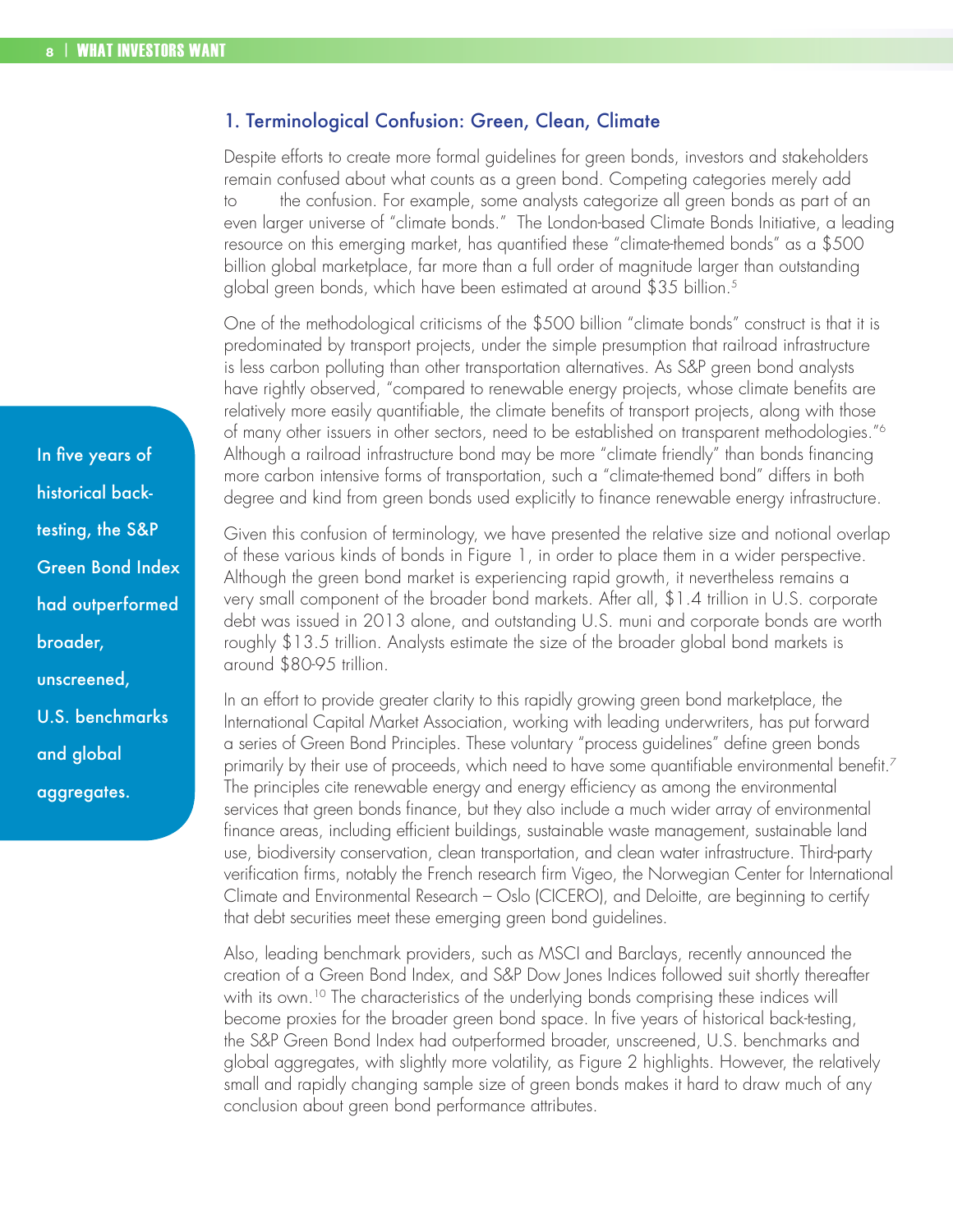

#### **Figure 1: US Clean Energy Bonds within the Broader Bond Universe**

*SOURCE: Bloomberg New Energy Finance, Climate Bonds Initiative, and SIFMA. NOTE: Data reflect total bonds outstanding as of Q1 2014. Proportions are notional.*

### Green Bond Indices

There are strong signs of increasing supply and investor demand for green and clean energy bonds. Three major financial entities – Barclays/MSCI, Bank of America Merrill Lynch and S&P – have launched green bond indices.8 This is clear evidence of a swiftly maturing market. The characteristics of the underlying bonds comprising these indices will become proxies for the broader green bond space. Bond indices are used by bond funds to benchmark individual issuances and measure their relative performance.

Initially, these indices would have been dominated by AAA-rated supranational issuers. But in 2014, qualifying green corporate issuers have contributed equally to the growth of the index and now make up a third of the index capitalization, adding diversification and incremental spread now that the average rating having declined to AA2 with the addition of the corporates. <sup>9</sup>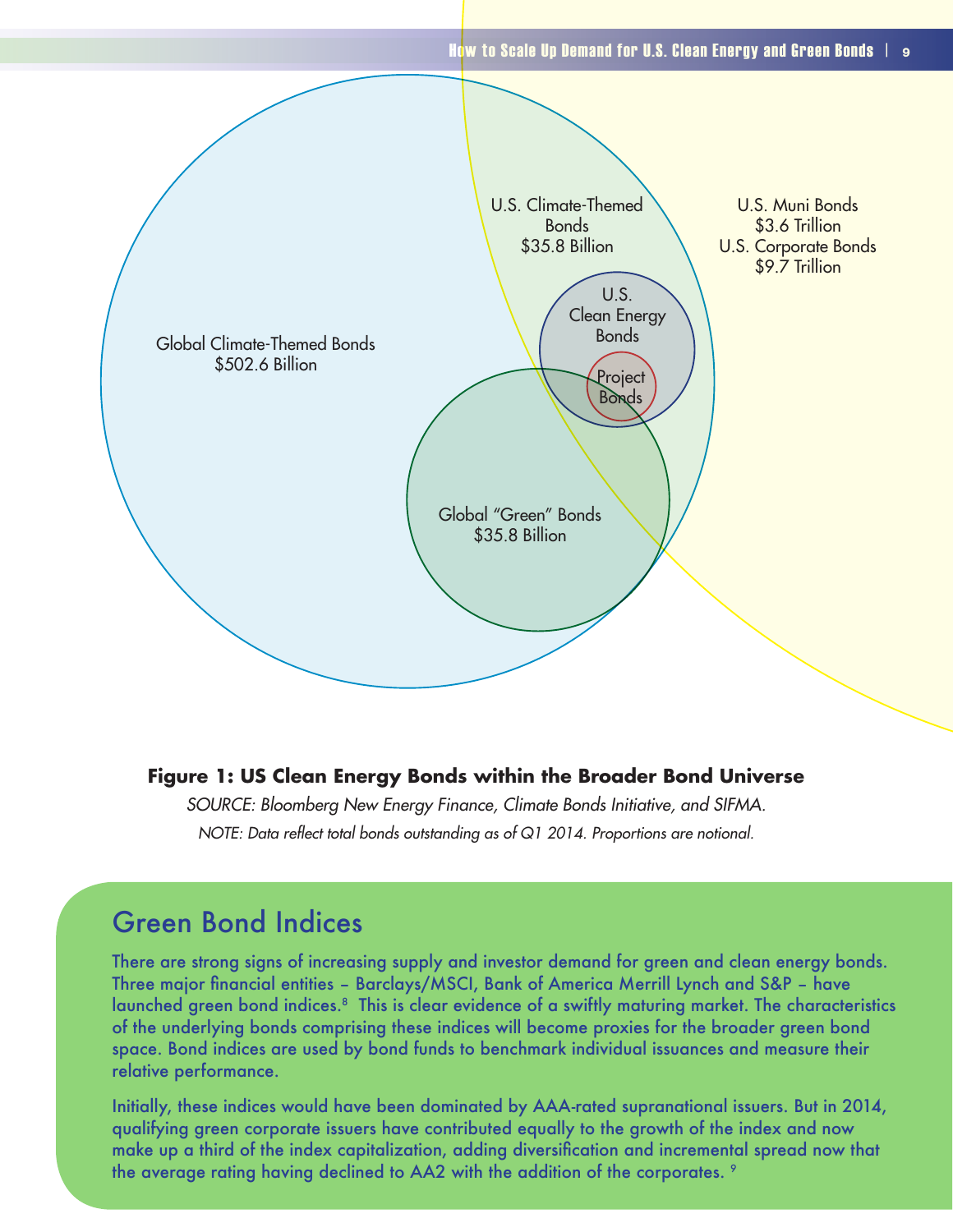#### 2. Green Municipal Bonds

As previously described, green bonds have been used to finance renewable energy and other positive environmental outcomes for many years in the U.S. Indeed, in 2006, federal legislation supported these trends by authorizing \$800 million for a new kind of tax credit bond called a Clean Renewable Energy Bond (CREB). CREBs were designed to provide no-interest debt financing to rural electricity cooperatives and other nonprofit agencies unable to take advantage of federal "Production Tax Credits," which had long encouraged wind power and other renewable energy generation among for-profit utilities. For example, using these federally supported tax credit bonds, California issued \$20 million in CREBs to finance solar photovoltaic panels at CalTrans transit stations and other sites across the state in 2006.<sup>11</sup> Another \$400 million in additional bonding authority was later allocated to CREBs in 2008 after a huge demand for authorizations.

An \$800 million "new CREB" program, with far less generous financial terms to borrowers, was subsequently expanded to a wider group of issuers, including state, local, and tribal governments and public utilities and electric co-ops. Congress ultimately authorized a total of \$2.4 billion to the new CREB program under the American Recovery and Reinvestment Act of 2009.12

In recent years, environmentally oriented muni bonds in the U.S. have hovered around \$230 million per year in new issuance, financed primarily as federal tax credit bonds, including CREBs and similar Qualified Energy Conservation Bonds (QECBs).

### **Figure 2: S&P Green Bond Index Historical Performance against Benchmarks**



Green bonds have been used to finance renewable energy and other positive environmental outcomes for many years in the U.S.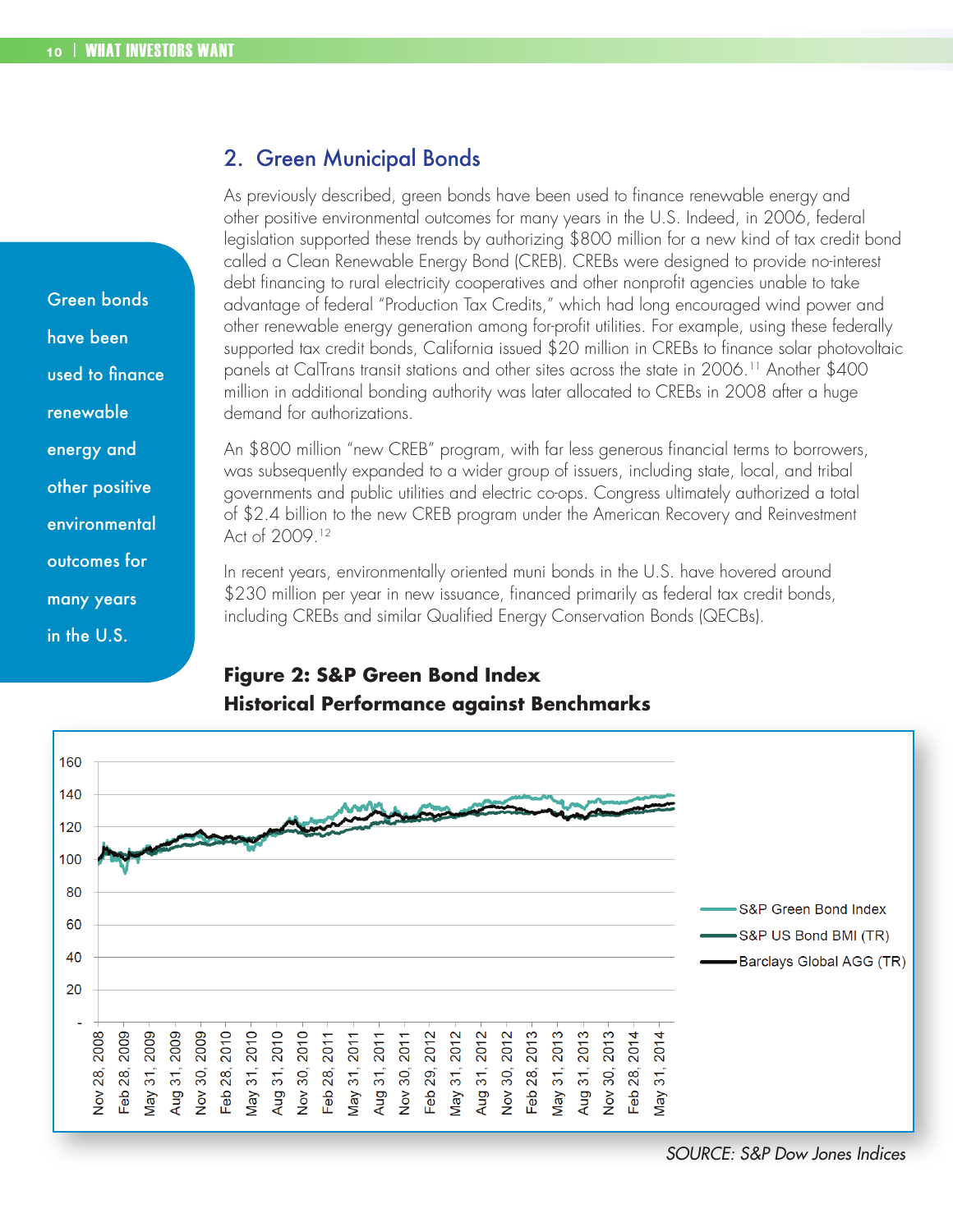QECBs are taxable bonds that can be issued as tax credit bonds, or direct subsidy bonds, and provide municipal issuers the ability to borrow money at low rates for energy efficiency projects. Unfortunately, according to Bloomberg NEF, only around \$1 billion in QECBs, 31 percent of the total \$3.2 billion allocated, have actually been issued since the inception of the program in 2008. Bloomberg has described 2013 as the QECB market's "best year ever," with \$230 million raised, but over the previous five years, the annual volume averaged less than \$155 million.<sup>13</sup> However, some issuers—notably the Los Angeles Department of Water and Power and the University of Louisville, KY—have taken full advantage of the federal program.

Los Angeles' \$131 million deal is of particular interest, as the largest QECB to date (see Table 1). Additionally, more than \$20 million in CREBs were used to bring the full offering to more than \$155 million. At that scale, LADWP readily attracted the attention of credit analysts. (Fitch gave the offering an AA- rating.)14 The relatively long-dated, 17-year, taxable revenue bonds helped to finance more than 30 MW of utility-scale renewable energy, generating capacity that the city was able to install, own, and operate.<sup>15</sup> One of the projects, the 10 MW Adelanto Solar Power Project, which was financed with \$48 million in QECB funding, came online during summer 2012 within seven months of construction. At the time, it was the nation's largest solar installation built and owned by a municipal utility. At commissioning, Adelanto was projected to avoid 12,800 metric tons of  $CO<sub>2</sub>$  emissions and to power 3,300 homes each vear.<sup>16</sup>

In recent months, the New York State Environmental Facilities Corp. (EFC) and the District of Columbia Water and Sewer Authority have each issued labeled green bonds focusing on water infrastructure, more than doubling those recent years' volume. Although they are green, these water infrastructure bonds are clearly distinct from bonds that are financing clean energy and mitigating greenhouse gas emissions. The EFC was the first municipal agency to sell green bonds in the U.S. since the Green Bond Principles had been publicized earlier in the year. They sold \$213 million, and the green character of the offering appears to have attracted new "crossover" investors to EFC who were interested in the bond's strong credit rating and green features.<sup>17</sup>

The DC Water and Sewer Authority sold \$350 million in DC Water bonds as taxable "century bonds," with a staggering 100-year term. Last summer, as part of a wider offering of tax-exempt, general obligation bonds, Massachusetts had issued a series of self-labeled green bonds worth \$100 million, but this summer's DC Water bond was the first U.S. muni bond to be independently verified as meeting the Green Bond Principles. (It was also the first century bond ever listed by a water utility.<sup>[18]</sup> Proceeds from the DC Water bond sale, which proved to be \$50 million higher than initially planned, will be used to finance the authority's long-term DC Clean Rivers Project.<sup>19</sup> DC Water's CFO Mark Kim reported after the sale that the green certification played a role in attracting nearly \$100 million in additional demand, and investors included pension funds, insurers, and other long-term investors often found purchasing corporate bond securities.20

After the 30 percent oversubscription for its \$100 million green bond offering last year, Massachusetts returned to the market in September 2014 with a new offering of general obligation green bonds. Initially slated at \$250 million, the par amount was increased to \$350 million in response to heavy investor interest. These self-labeled green bonds included energy efficiency and conservation projects in state buildings, but also a diverse array of other "environmentally beneficial" projects supporting clean water, open space, natural habitat restoration, river revitalization, and environmental remediation.<sup>21</sup> This suggests that

After the 30% oversubscription for its \$100 million green bond offering last year, **Massachusetts** returned to the market in September 2014 with a new offering of general obligation green bonds. Initially slated at \$250 million, the par amount was increased to \$350 million in response to heavy investor interest.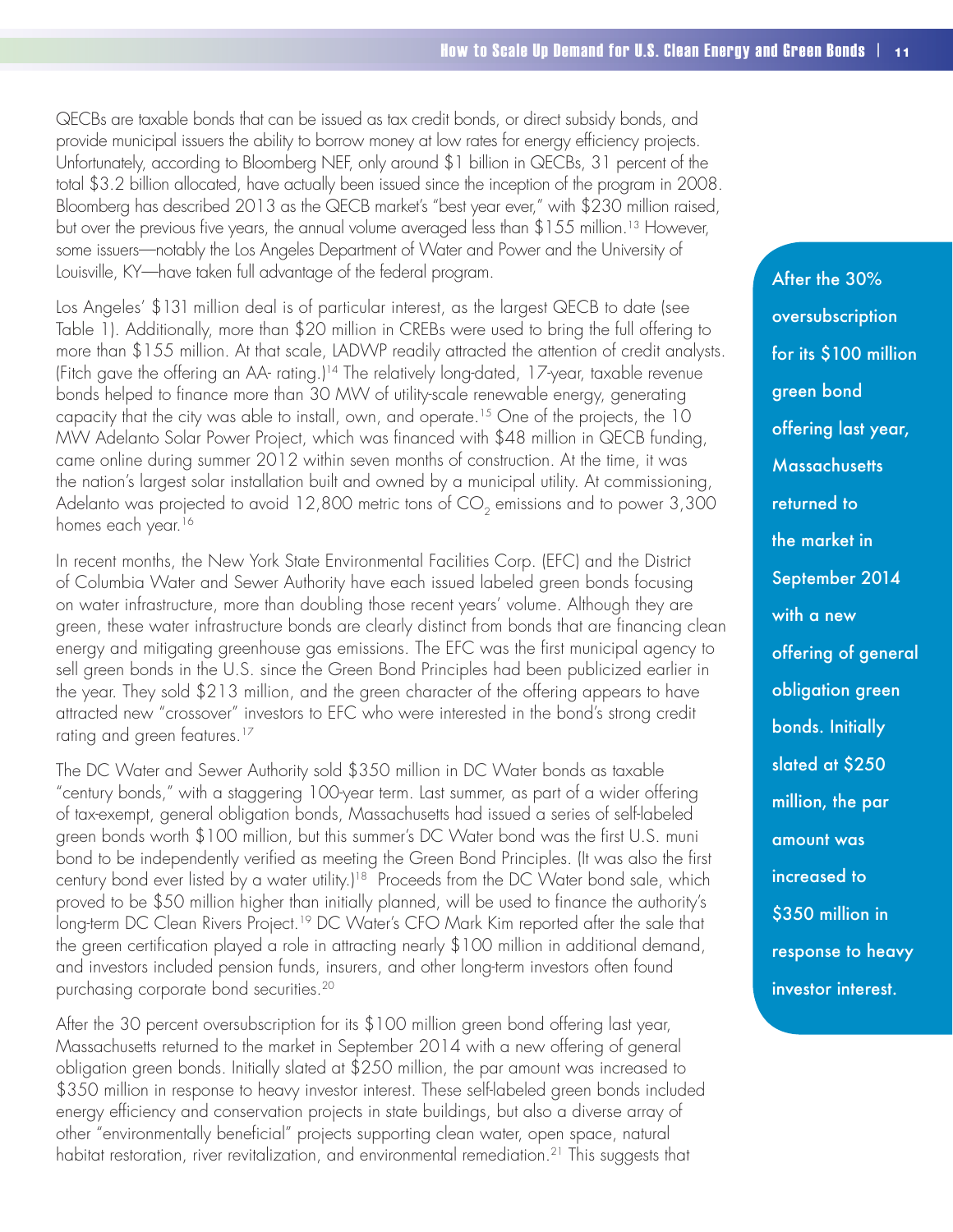### **Table 1: Top 20 Qualified Energy Conservation Bonds Known Issued by State**

*(as of 11/29/2013)*

| <b>Issued To</b>                               | <b>State</b> | <b>Issue Date</b> | Amount Issued | <b>Use of Proceeds</b>                                                                                                         |
|------------------------------------------------|--------------|-------------------|---------------|--------------------------------------------------------------------------------------------------------------------------------|
| Los Angeles Dep't of<br>Water & Power          | California   | 8/17/10           | \$131,000,000 | Solar & wind                                                                                                                   |
| City of Chicago                                | Illinois     | 11/4/10           | \$29,665,000  | Energy efficiency; wastewater reclamation<br>facility reconstruction                                                           |
| Cook County                                    | Illinois     | 7/23/13           | \$24,945,000  | Facility upgrade - correctional facilities, health<br>hospital nursing home improvements.                                      |
| NYSERDA                                        | New York     | 8/13/13           | \$24,300,000  | Energy audits and residential EE improvements<br>for eligible applicants pursuant to NYSERDA's<br>Green Jobs- Green NY program |
| Gilbert City                                   | Minnesota    | 6/26/12           | \$22,367,040  | Energy efficiency                                                                                                              |
| University of Louisville                       | Kentucky     | 12/20/10          | \$20,942,000  | School improvements                                                                                                            |
| Santa Clara County<br>Photovoltaic Project     | California   | 2/10/11           | \$20,368,000  | Renewable generation                                                                                                           |
| Oxnard Union High<br>School District Project   | California   | 9/29/10           | \$19,067,730  | Solar improvements in schools                                                                                                  |
| Kansas Development<br>Finance Authority        | Kansas       | 12/21/10          | \$17,815,000  | Kansas State University projects                                                                                               |
| Knox County                                    | Indiana      | 4/12/12           | \$16,200,000  | Unknown                                                                                                                        |
| Commonwealth of PA                             | Pennsylvania | 9/30/10           | \$15,810,000  | Capital improvements to prison facilities                                                                                      |
| Yuba Community<br>College                      | California   | 6/21/11           | \$15,040,000  | Renewable generation                                                                                                           |
| The University of Akron                        | Ohio         | 9/30/13           | \$15,000,000  | Energy efficiency retrofit                                                                                                     |
| Los Angeles County                             | California   | 8/31/11           | \$14,000,000  | Solar projects                                                                                                                 |
| San Diego                                      | California   | 4/15/11           | \$13,141,596  | Lighting conversion program                                                                                                    |
| University of Kentucky                         | Kentucky     | 11/19/10          | \$12,955,000  | School improvements                                                                                                            |
| Deerfield                                      | Illinois     | 9/26/11           | \$12,500,000  | School improvements                                                                                                            |
| Los Angeles                                    | California   | 10/25/11          | \$11,920,000  | City facilities retrofit                                                                                                       |
| St. Louis County                               | Missouri     | 4/29/11           | \$10,305,000  | Green community loan program                                                                                                   |
| Lodi Unified School<br><b>District Project</b> | California   | 11/18/10          | \$9,915,000   | Solar improvements in schools                                                                                                  |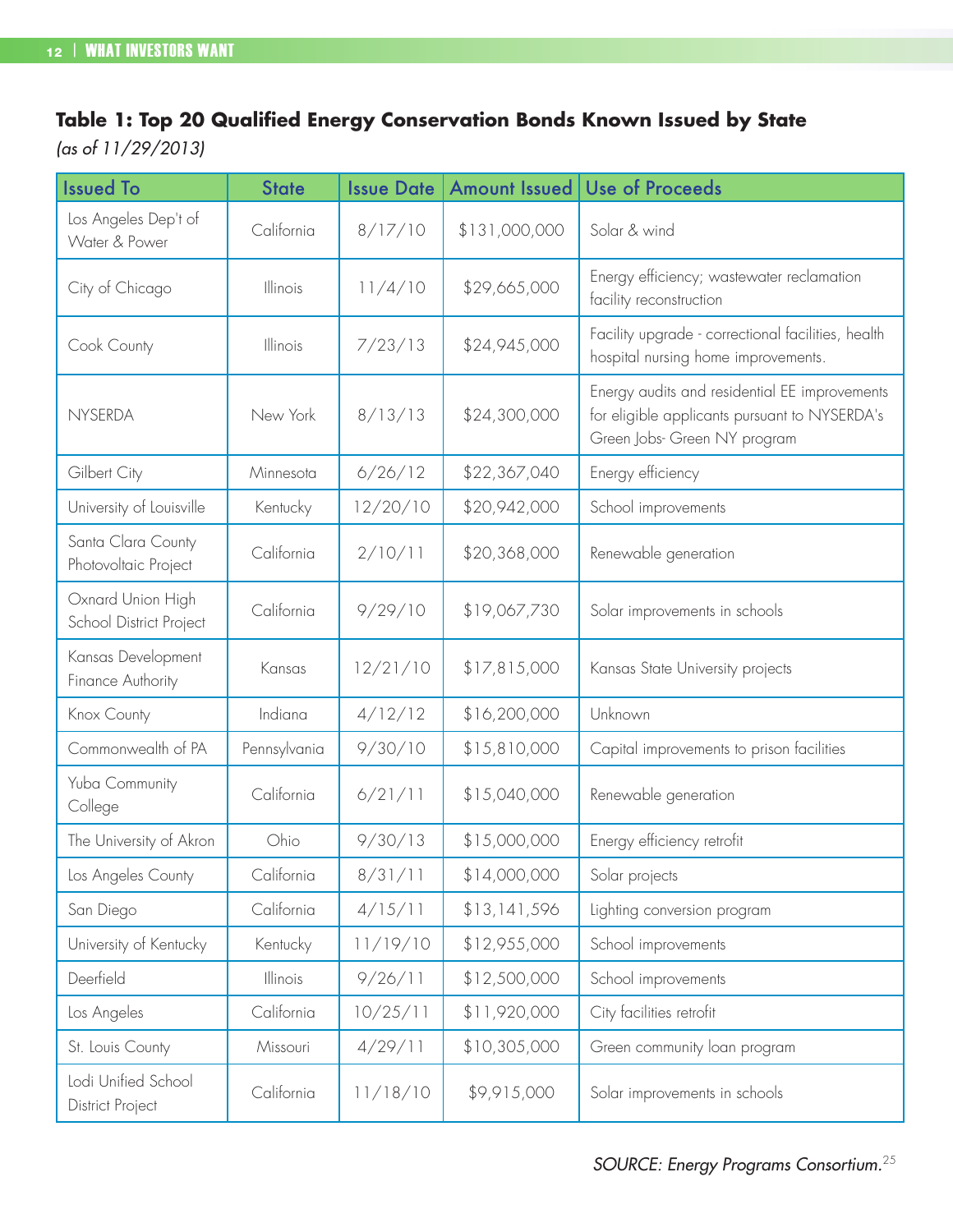the volume of these three, new, muni bond issues in 2014 alone—from Washington, D.C., New York, and Massachusetts – will be on track to exceed \$910 million in green bonds, nearly quadrupling the \$230 million in 2013 issuance. And that would be before any QECBs in the pipeline have been accounted for this year. In other words, the U.S. green muni bond market will almost certainly be an unprecedented billion-dollar market this year.

Other noteworthy developments related to green and clean energy within the muni bond market over the last several years include the creative deployment of credit enhancements such as loan quarantees, tax credits, and public-private partnerships.<sup>22</sup> Muni bonds can take numerous forms, as taxable or tax-exempt debt, funded either from earmarked revenues or as part of the general obligation of the issuer.

A good case study is the New York State Energy Research and Development Authority's (NYSERDA) successful securitization of its residential energy efficiency loan portfolio.23 In order to create an investment grade bond for institutional investors to purchase, credit enhancement was necessary. NYSERDA entered into discussions with New York State's EFC, a bond authority that provides financing to municipalities, businesses, and NY State agencies for environmental projects, to obtain EFC's guaranty of their \$24 million bond issuance using the Clean Water State Revolving Fund. Once the taxable QECB bond was structured with significant over-collateralization from the loan portfolio and a \$9 million loan loss/debt service reserve was established, the bond series was issued with a AAA-rating.<sup>24</sup>

Several states, including Connecticut and New York, have also developed Green Banks that are able to provide loan guarantees, subordinated debt, and other credit enhancements to finance environmental projects. Green Banks not only leverage private capital with public dollars to provide gap financing, but they can provide an integrated financing program to support new markets. They also can warehouse financed transactions for securitization and sale to investors.

### Massachusetts Second Green Bond Offering

In September, 2014, the state of Massachusetts announced its second Green Bond offering of \$350 million in infrastructure investment. It generated tremendous interest from both retail and institutional investors, with orders exceeding \$1 billion for \$350 million worth of bonds. This is the second time that Massachusetts has sold bonds with proceeds that are dedicated to fund environmentally beneficial projects across the state.

The 10-year bonds are rated double-A-plus. Massachusetts is using the green bonds to help pay for a marine terminal in New Bedford, MA, which is designed to support the construction of offshore wind projects. The state will also use proceeds for clean water, energy efficiency, river revitalization and open-space protection efforts.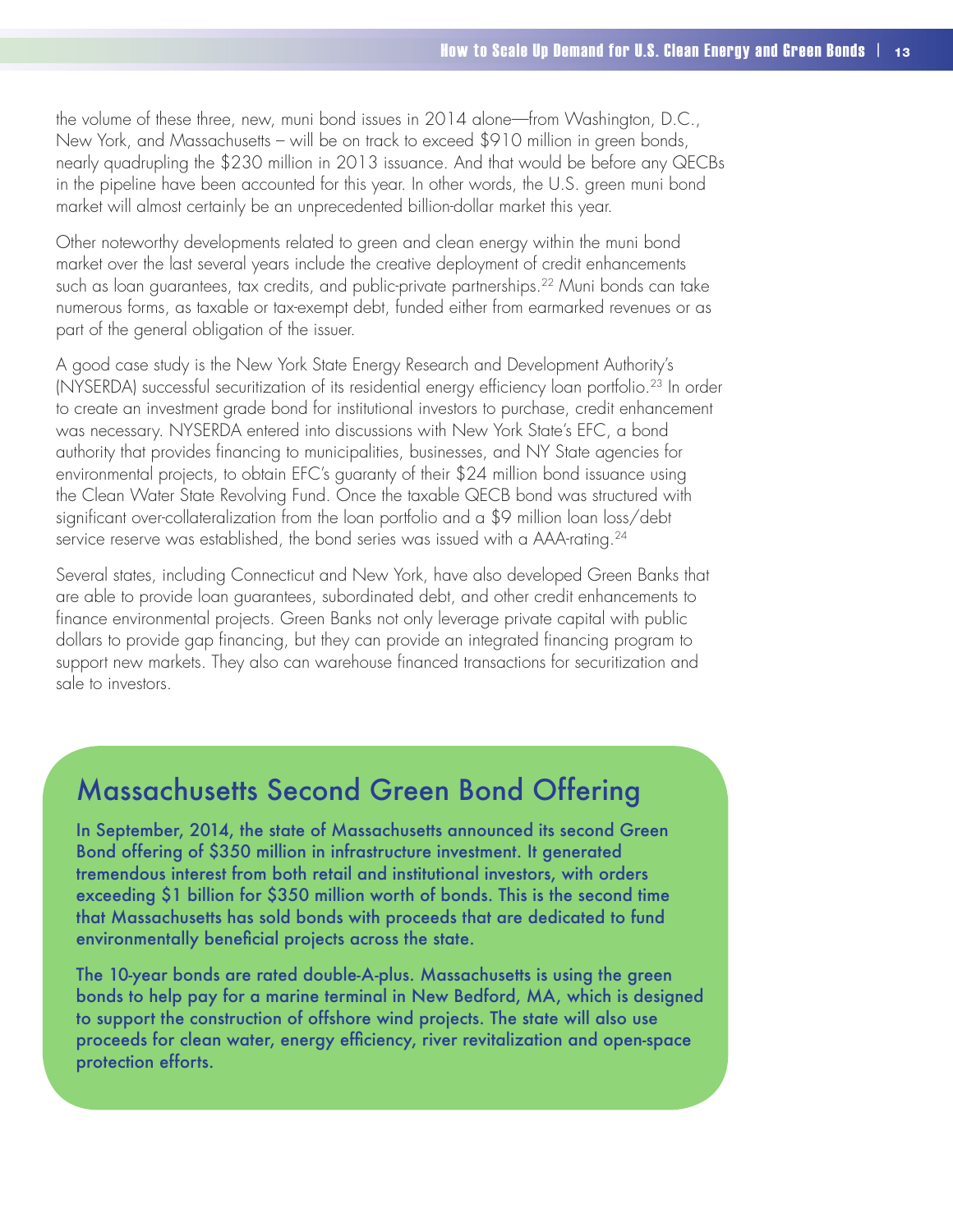## AAA-rated bonds issued by NYSERDA for residential energy efficiency loans

On August 13, 2014, NYSERDA announced that it had raised \$24.3 million in Residential Energy Efficiency Financing Revenue Bonds (Series 2013A) to finance and refinance loans that were issued through the Green Jobs-Green New York (GJGNY) program for energy efficiency improvements. The Bonds are guaranteed by the New York State Environmental Facilities Corporation, which manages the largest Clean Water State Revolving Fund (SRF) program in the U.S., providing financial assistance to local governments and other public entities in the State to finance or refinance clean water and drinking water projects.

This is the first time that an SRF bond authority has guaranteed bonds that finance energy efficiency projects. It is a nationally replicable model as all states have water bonding authorities that leverage EPA Clean Water State Revolving Funds. It would allow state bonding agencies that currently issue bonds with strong credit ratings under the SRF program to now issue bonds or provide credit enhancement for energy efficiency and clean energy. It would overcome the ratings challenges that clean energy projects have often faced in obtaining financing through the public capital markets.

The bonds are secured by a pledge of loan payments from the residential energy efficiency loans that were issued through the GJGNY program, which total approximately \$29.2 million in principal from 3,116 residential loans, as well as any available monies in the revolving loan fund established under the GJNGY program. The bonds have been AAA/Aaa-rated by S&P/Moody's, based upon a Guarantee of the payment of principal and interest on the Bonds provided by the New York State Environmental Facilities Corporation (EFC) though its State Revolving Fund (SRF) program.

The Bonds were sold as taxable Qualified Energy Conservation Bonds (QECBs). The Bonds were one of the first programmatic undertakings of the Green Bank within NYSERDA. Announced by Governor Cuomo in January 2013, the Green Bank was created to alleviate financial market barriers that currently impede the flow of private capital to clean energy projects.



#### **A GREEN BOND PROGRAM FOR NEW YORK CITY**

e of the Comptroller • City of New York • One Centre Street, New York, NY 10007 • Phone: (212) 669-3500 • comp<br>Continuity Continuity of Facebook.com/scottstringernyce @@scottmstringer ( \\) stringertheory.com • @@scottmstr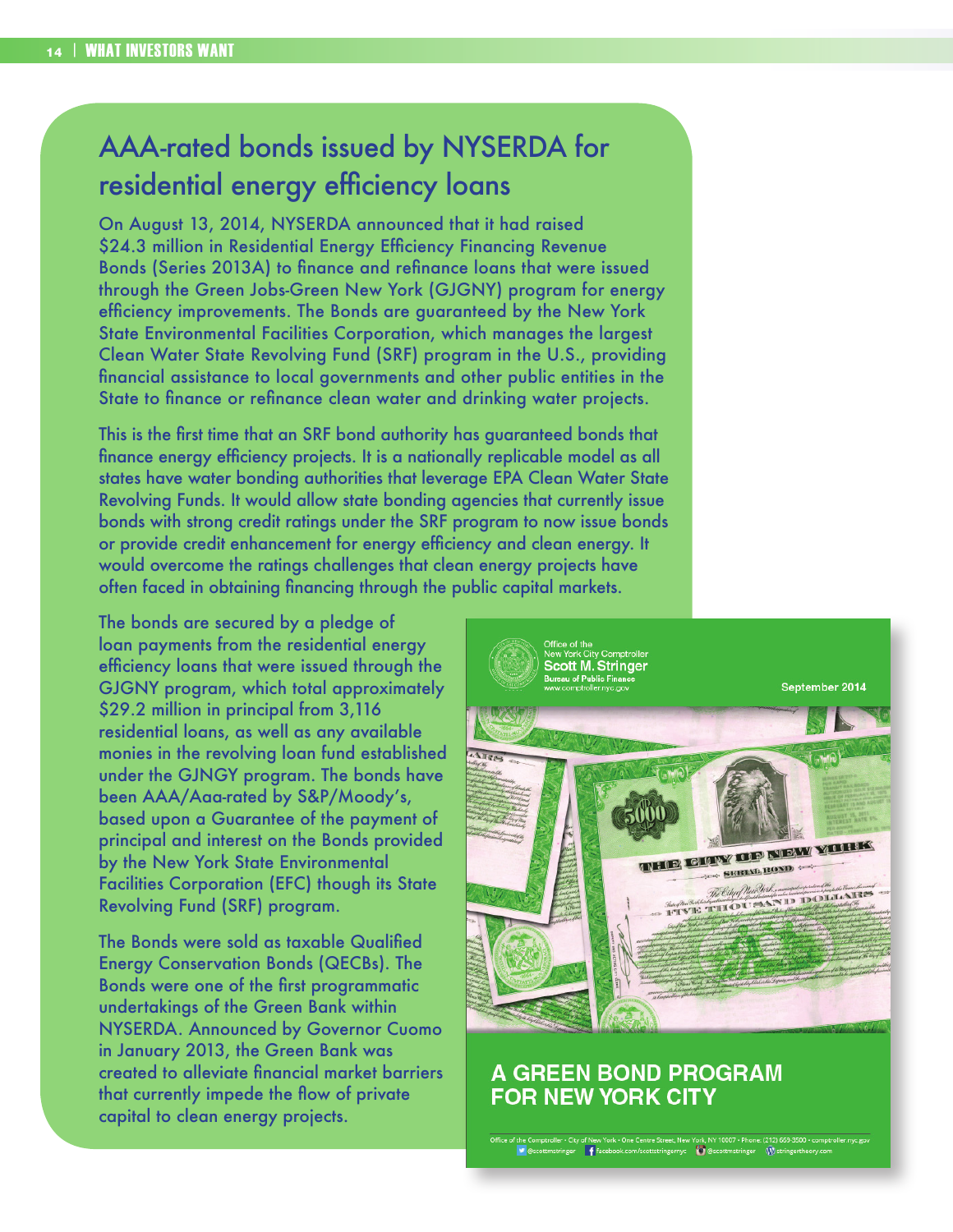#### 3. Corporate Green Bonds

Although green muni bond issues are growing in the U.S., the segment still remains far smaller than the \$6 billion in new corporate green bonds that have appeared on the global bond markets over the last two years. Following numerous large, benchmark-sized bond offerings from European companies that began to appear in late 2012 (Air Liquide, EDF, Unilever, GDF-Suez), US corporates started to issue their own green bonds late last year. Bank of America led the way with a \$500 million corporate green bond, which was quickly bought by a diverse group of investors, including AP4 (A Swedish Public Pension), BlackRock, Breckinridge Capital Advisors, the California State Teachers' Retirement System (CalSTRS), Calvert Investments, PAX World Management, LLC, Everence's Praxis Intermediate Income Fund, SSgA, Standish Mellon Asset Management LLC, TIAA-CREF, and Trillium Asset Management, LLC.<sup>26</sup>

Pure-play renewable energy companies have also increased their bond sales, even if they may not market their bonds as green. Over the last year SolarCity has raised more than \$225 million in three rounds of sales of asset-backed securities, backed by lease income from its rooftop solar panel installations.27 The company also recently issued \$200 million in retail bonds, sold directly through a dedicated website.28 Late last year, Hannon Armstrong Sustainable Infrastructure offered \$100 million in green bonds, structured as a securitization of assets on the company's balance sheet, including 100 wind, solar, and energy efficiency infrastructure installations at 20 properties. Hannon Armstrong's bonds were unrated and privately placed.<sup>29</sup> Earlier this year, two publicly traded Real Estate Investment Trusts (REITs), Regency Centers Corp. and Vornado Realty Trust, also issued \$700 million in green bonds to help finance LEED-certified properties, the first nonbank corporates in the U.S. to market their bonds as "green."<sup>30</sup> As in other segments, not all corporate green bonds are providing financing for clean energy.

### II. Investor Demand for Domestic Clean Energy Bonds

Although domestic clean energy bonds remain a relatively small segment of this rapidly expanding global green bond market, they are nevertheless the principal focus of this inquiry into the nature of investor demand. Given the repeated instances of oversubscribed offerings, demand for green bonds is clearly strong.

Following the issuance of green bonds by REITs, an analyst with the U.S. Green Business Council wrote, for example, "With quality investment alternatives in short supply, Green Bonds are attractive to any fixed income investor. Add over \$13 trillion in Socially Responsible Investment (SRI) capital seeking real estate fixed income portfolio investments and one can forecast the continuation of investor demand outstripping the supply of marketable securities."31 Similar multi-trillion-dollar estimates have been made based on the combined assets under management of members of the Investor Network on Climate Risk or signatories to the United Nations-backed Principles for Responsible Investment.

While SRI institutions and asset managers are among the mainstay investors in green bonds, these investors have no plans to re-allocate their full fixed-income allocations to green bonds, let alone re-allocate the entire universe of SRI assets under management. Based on very preliminary analysis of SRI balanced and bond funds run by firms such as Calvert, Everence, Green Century, Pax World, and Trillium Asset Management, green bonds remain limited to a few holdings within much more diversified SRI fixed-income strategies that also include wide exposures to U.S. Treasurys, mortgage-backed securities, agency debt, community investments, and corporate bonds that meet environmental, social and governance criteria. Within the full bond portfolios, the green bond holdings typically range from only 1 percent to 15 percent.

Over the last year SolarCity has raised more than \$225 million in three rounds of sales of assetbacked securities.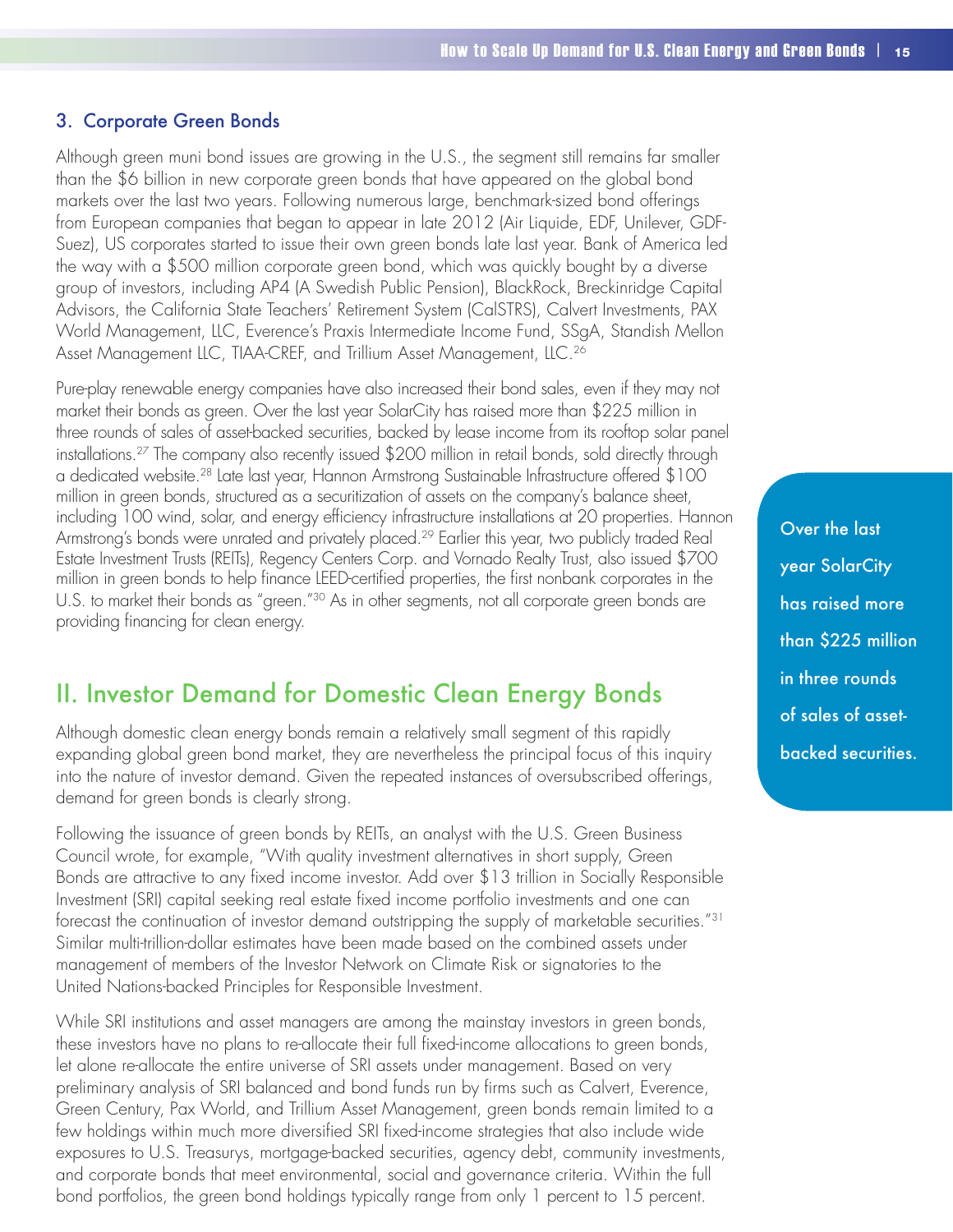Based on that holdings range and assuming hypothetically that 25 percent of global SRI assets are allocated to fixed-income portfolios, one could estimate the upper band of potential effective SRI demand for green bonds as ranging from approximately \$30 billion to \$500 billion at most. Much more careful quantitative work needs to be undertaken in order to assess this potential demand accurately, but with the strong large-cap equity bias within the SRI universe and the prevalence of non-environmental criteria in qualifying SRI assets, we presume that \$500 billion is an ambitiously high upper band for green bond targets from global SRI practitioners.

However, investors using SRI strategies are only one driver of green bond demand Conventional asset managers, corporate treasurers from companies such as Ford and Microsoft actively managing their sustainability profiles, and pension funds are all buying green bonds, and underwriters have indicated that insurers and hedge funds are active buyers as well. Understanding demand for clean energy bonds therefore requires disaggregating the various types of bond buyers, understanding their diverse profiles, and analyzing their often divergent decision-making criteria.

In other words, investor demand for green bonds may be strong, but it is by no means homogeneous. In exploring demand for clean energy and green bonds, we focused our research, analysis, and outreach on six broad categories of investors that we found to be particularly active green bond buyers:

- 1. Asset managers and investment consultants
- 2. Foundations and endowments
- 3. Faith-based investors
- 4. Investment banks
- 5. Corporations and insurers
- 6. Public pensions

This list of green bond buyers is by no means comprehensive, and the categories are also not mutually exclusive. (Some asset managers are also faith-based investors, for example.) Because SRI investors are especially active participants in the space, we have segregated our analysis of asset managers and investment consultants between dedicated SRI firms and more conventional investment firms that may have only a portion of their fixed-income assets committed to sustainable investment strategies.

#### 1. Asset Managers and Investment Consultants

#### *A. Conventional Asset Managers and Investment Consultants*

Several "mainstream" asset managers and investment consultants have begun actively participating in the green bond market, or they have created dedicated environmental, social and governance (ESG) investing strategies or teams that are tracking the market. Breckinridge Capital Advisors, for example, is a \$19 billion fixed income asset manager in Boston that integrates ESG investment criteria across its entire business but also runs two "sustainability strategies" with around \$275 million in assets under management for clients that want to invest more proactively in sustainability themes. Among green bonds that have been issued, Breckinridge's high-quality focus has led them to buy AAA-rated paper from the multilateral development banks, the NYSERDA taxable QECB green bond, and the Bank of America corporate green bond. Since Breckinridge manages money for a variety of clients, including tax-exempt institutions such as foundations and individual investors with specific tax exposures, the asset manager has an interest in a variety of green bonds, both taxable and tax-exempt.

Understanding demand for clean energy bonds therefore requires disaggregating the various types of bond buyers, understanding their diverse profiles, and analyzing their often divergent decision-making criteria.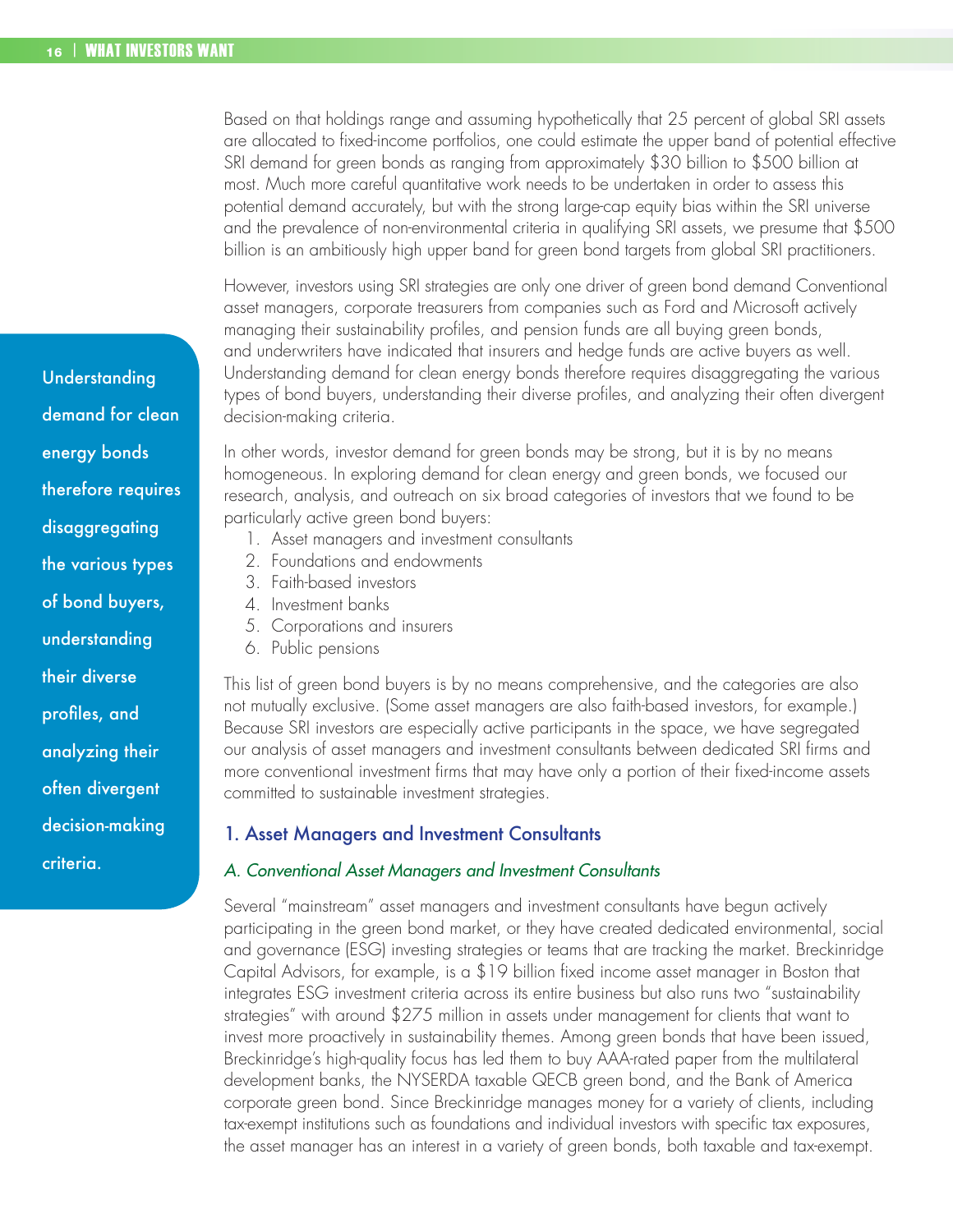State Street Global Advisors (SSgA), a major Boston-based asset manager with more than \$2 trillion in global assets under management and more than \$180 billion in assets subject to ESG investing criteria, has created one of the only dedicated "High Quality Green Bond" strategies.<sup>32</sup> SSgA has been very active in buying supranational issues from the development banks and supporting development of the field. Like Breckinridge, SSgA has a very strong interest in high-quality credits. TIAA-CREF maintains 10 percent of its Social Bond Fund invested in "proactive social investments". Unlike other asset managers that run green bond funds, TIAA-CREF's green bond exposure goes through the Social Choice Bond Fund.33 This bond fund is an actively managed fixed-income fund that invests in securities that meet certain ESG criteria. In addition to filtering out companies that do not meet their social guidelines, the fund proactively targets investments in socially beneficial companies and projects in market segments that include affordable housing, community or economic development, renewable energy and natural resources.

PIMCO expressed significant interest in green bonds, tempered by an observation that green bonds are currently slightly higher risk than similar paper, yet commanding lower yields.<sup>34</sup>

Each of these conventional asset managers has a bias toward high-quality green bonds with clear performance benchmarks. Without a credit rating and often credit enhancements, they often will not buy.

Other conventional asset managers that are actively buying green bonds include Angel Oak Capital Advisors, BlackRock, Eaton Vance, First Investors, JPMorgan Chase, Northern Trust, SEI Investments, Standish Mellon Asset Management, and Vanguard.<sup>35</sup>

Several investment consulting firms, such as RBC Wealth Management, Mercer, and Rogerscasey, which advise foundations and endowments, high-net-worth individuals, and pension fund clients, have a strong appetite for climate-related investments. As a consultant rather than an asset manager, RBC does not buy bonds directly, but it vets managers in the space and directs their clients' fixed-income allocations into specific green bond strategies.

#### *B. SRI Asset Managers*

Many dedicated SRI firms, such as Calvert Investments, the First Affirmative Financial Network (FAFN), and Community Capital Management are deeply involved in the domestic clean energy bond market. The faith-based integrated financial services firm Everence (formerly known as Mennonite Mutual Aid) runs an intermediate income bond mutual fund that markets to SRI retail and institutional clients. Although each firm approaches bond investing differently, they all tend to be smaller players with a very strong interest in the environmental attributes of green bonds.

The SRI firms are far more concerned with the actual use of proceeds than their green labeling, and many expressed a willingness to consider a bond used to finance environmental projects regardless of how it might be marketed. Because they typically have fairly strong ESG criteria, the SRI firms may be less inclined to buy a green bond from a "brown" issuer that would otherwise fail to meet their screening criteria. For example, Rathbone Brothers PLC, a British fund manager with ethical guidelines, went on public record as saying the fund did not buy EDF's green bonds "because they also produce nuclear energy."36 Indeed, several SRI firms worried that the green labeling amounted to greenwashing, and one expressed serious concerns about the non-transparent use of proceeds by World Bank green bonds.

At the same time, many SRI managers have expressed an expectation commonly found among conventional asset managers that green bonds should perform as other bonds. A bond fund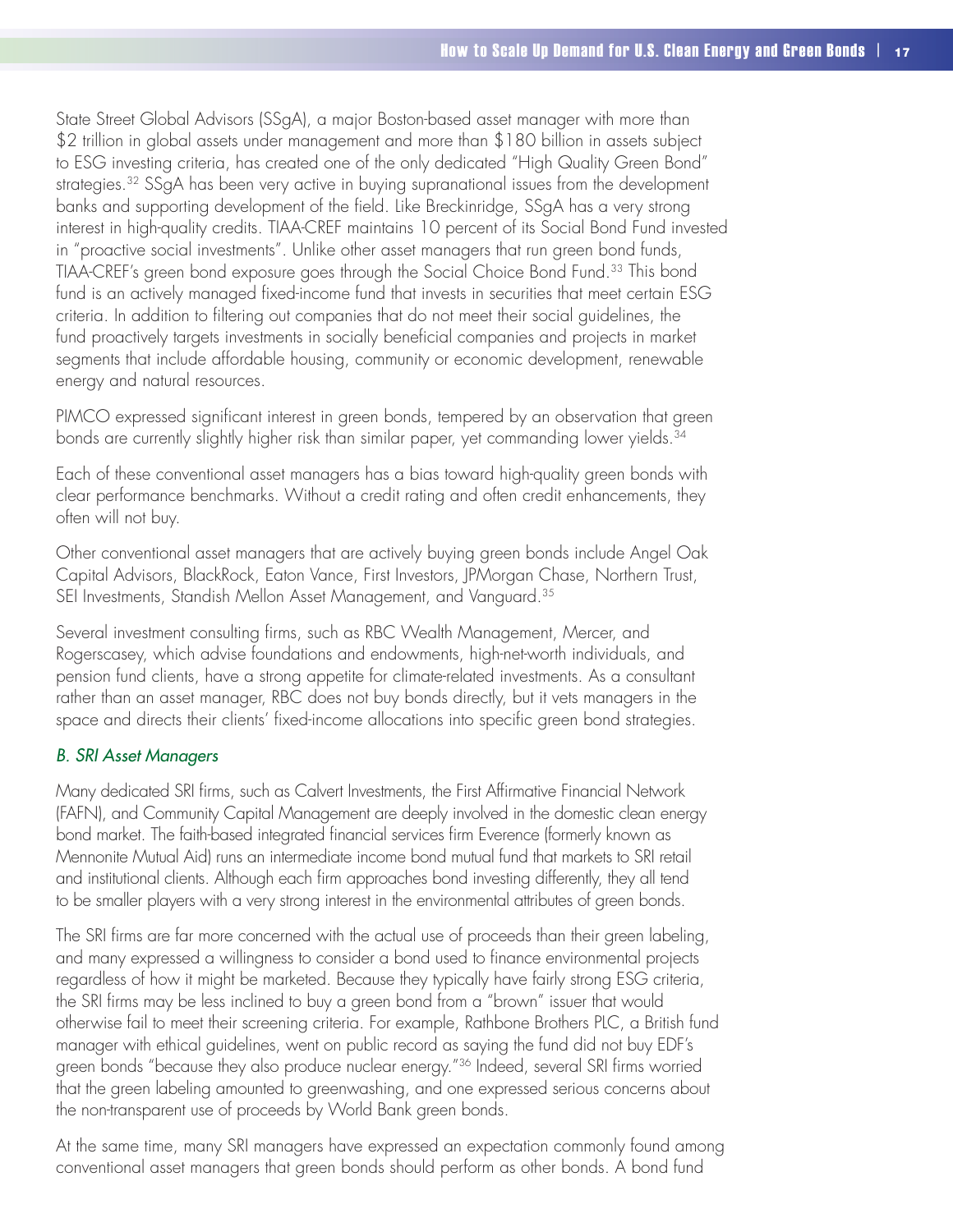manager from PAX World Management, for example, reported that he had passed on the Regency REIT's green bond earlier this year because he felt the issuer was seeking a premium price for it. By contrast, other SRI firms, including Everence, trumpeted their purchase of the same issue because it corresponded to their social and environmental criteria.<sup>37</sup>

Because SRI investors tend to be smaller players in the bond market, they do not require extremely large issues. Consequently, they can go in on smaller deals than larger institutional investors; indeed, some small portfolio managers are not even able to get access to the larger oversubscribed issues. At least some SRI managers are very active in the secondary market. Although they may be buying all types of green bonds (corporate, supranational, and municipal), the SRI investors tend to be most active in the muni bond markets. They manage money for many different types of clients, from high-net-worth individuals and families who are faced with tax considerations to tax-exempt foundations and educational endowments. Consequently, SRI investors (with diverse clientele and broad investment mandates) have an appetite for both taxable and tax-exempt bonds. In general, they tend to buy higher-rated paper from obligors that meet normal due diligence. Although they have the flexibility to invest in lower rated bonds, they tend only to buy shorter-duration bonds, since they do not feel adequately compensated for the risk over the longer term.

The structure of the vehicles under management constrains investment holding periods, maturity, and liquidity preferences. Whereas some managers hold to maturity for their clients by running separate accounts, mutual fund managers such as Calvert and Everence need to have daily pricing and liquidity.

#### 2. Foundations and Endowments

Stakeholders are increasingly pressuring foundations and higher education endowments to consider the climate impacts of their investment portfolios. Many of these institutional investors have responded by considering fossil fuel divestment. Divest-Invest Philanthropy is a recentlylaunched coalition of foundations who have pledged to divest from fossil fuels. Divest-Invest Philanthropy represents a growing group of foundations committing not only to divest from fossil fuel stocks and bonds, but also to reinvest in clean energy and other climate solutions. As part of the research process for this paper, we spoke with several foundations involved in Divest-Invest Philanthropy, as well as asset managers and investment consultants who serve them as clients.

Until now, much of the investment side of the Divest-Invest movement has focused on cleantech private equity and venture capital. However, growing numbers of foundations and endowments are recognizing the opportunities for clean energy investment across asset classes in their portfolios.

Because few foundations actively manage bond portfolios in house, investment consultants and external managers are vital in generating interest for green bonds among these institutional investors. Many consultants used by Divest-Invest Philanthropy have approved green bond fund strategies for their clients. For example, one \$100 million foundation that embraced divestment last year has explicitly shifted its entire fixed-income portfolio to sustainability strategies, allocating 75 percent to Breckinridge's sustainability strategy, with limited highquality green bond exposure, and 25 percent to Calvert's new Green Bond Fund, which has more diversified credit exposure. A strong sense of fiduciary duty pervades the culture at this foundation, leading them to embrace green bonds combined with a strong tilt toward quality.

Divest-Invest **Philanthropy** represents a growing group of foundations committing not only to divest from fossil fuel stocks and bonds, but also to reinvest in clean energy and other climate solutions.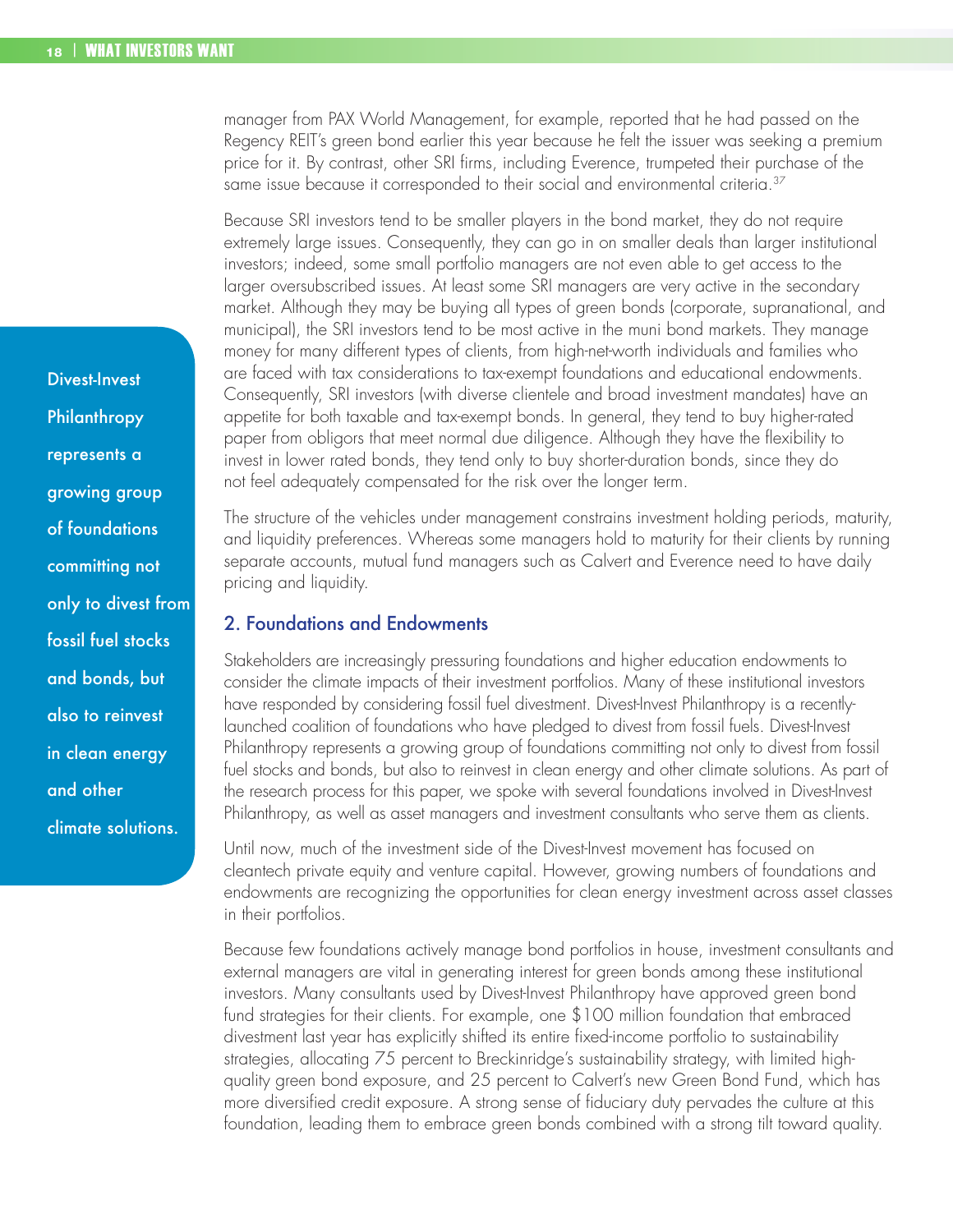Although this particular foundation is embracing green bonds as a mission-aligned investment, it is not interested in sacrificing returns. However, some of the family foundations involved in Divest-Invest Philanthropy have shown a tolerance for accepting some concessionary returns in exchange for demonstrable mission-related environmental impact, if the investments meet the due-diligence standards of their investment consultants.

#### 3. Faith-Based Investors

Faith-based investors too have been active in the clean energy bond space. We spoke with three faith-based investors: Friends Fiduciary, Everence, and the Church Pension Group for the Episcopal Church. Each investor has a somewhat different profile. CPG solely manages pension funds, whereas Friends and Everence manage money for private clients and other institutions. While some faith-based investors made it clear that their faith leads them to a socially responsible investment practice, others have been reluctant to adhere to certain SRI strategies, including divestment from fossil fuels.

The faith-based investors we spoke with reported that environmental issues are important to them, and that they view green bonds as a piece of environmentally-themed investing. However, like Community Capital Management, these faith-based investors share a focus on social issues, primarily poverty. Several suggested that they might incorporate more green bonds into their portfolios if the use of proceeds included a social dimension—for example, targeting efficiency upgrades within the affordable housing segment.

Like the SRI asset managers, faith-based investors manage money for a range of clients, both with and without an appetite for tax-exempt paper. Their guidelines allow for lower grade and some unrated paper, and they buy across the credit spectrum. They expressed interest in a wide range of size of issues. However, liquidity is important for these investors—especially for Everence, which manages mutual funds that require daily liquidity.

#### 4. Investment Banks

Investment banks play a critical role on the demand side as underwriters of clean energy bonds. Banks that are active in the green bond space are in a good position to have some of the most comprehensive—and influential—views of the market, because they see both buyers and sellers that would otherwise remain hidden from view. Banks are among the first players to review potential deals from issuers hungry for financing and then to structure their terms, whether they be corporate asset-backed securities, municipal bonds, or project bonds. Unlike most of the other kinds of institutional investors actively buying bonds, investment banks are not constrained by the same burdens of fiduciary duty as buy-side market participants.

Banks are also bond buyers, with a de facto right of first refusal to determine whether to keep a debt opportunity for their own portfolio needs, often on highly favorable terms, or to sell it as bonds onto public markets or as private placements. One banker working the middle market, for example, told us that they underwrote many smaller tax-exempt bonds to purchase entirely for their own account. If they like the finances of a deal, they will do the whole deal. Alternatively, banks can distribute bonds they underwrite directly to their own clients, as Bank of America Merrill Lynch (BAML) recently did with \$12 million in World Bank green bonds sold to individual investor clients of Merrill Lynch Wealth Management.<sup>38</sup>

At the same time, banks have their own interest in tapping debt markets, so they can also issue bonds while underwriting their own offering. For example, BAML participated in the underwriting of its parent company's \$500 million green bond last year.

Several suggested that they might incorporate more green bonds into their portfolios if the use of proceeds included a social dimension—for example, targeting efficiency upgrades within the affordable housing segment.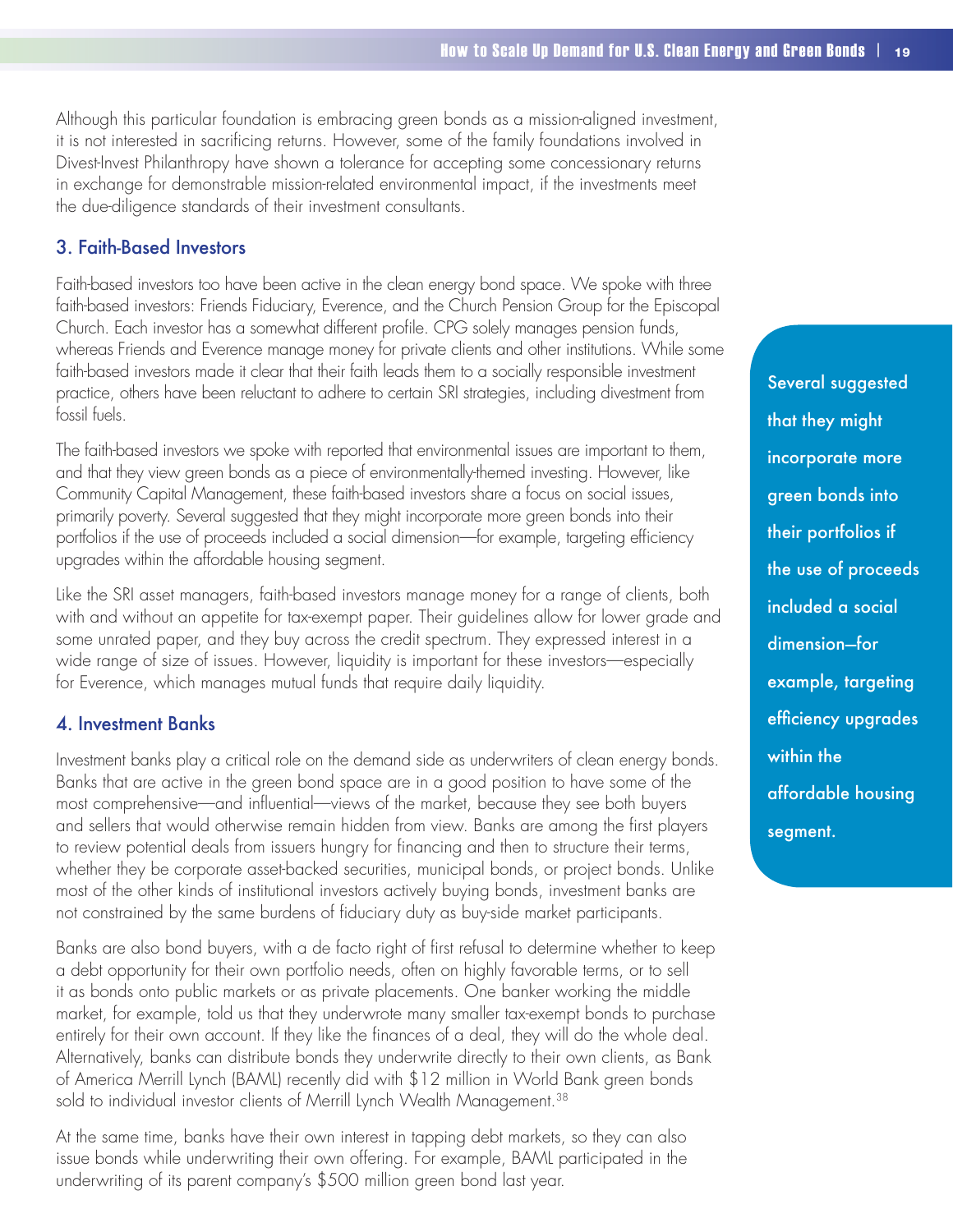Markets begin to come into clearer focus when they are seen from all sides.

The underwriting investment banks most highly engaged in green bonds, such as Bank of America Merrill Lynch, Citigroup, and JPMorgan Chase, played a leading role in formulating the Green Bond Principles. Some bankers with whom we spoke expressed concern that the criteria for what makes an issuance "green" had seemed somewhat opaque to them. One major underwriter, for example, assumed that any bond issued by an international development bank was intrinsically a socially responsible investment because of the bank's development mission.

However, some social investors remain concerned about transparency of development bank reporting. For these and other reasons, Green Bond Principles were created to provide a framework for evaluating the environmental impact of a green bond investment, and moving the market towards standard disclosures for transactions.

While big banks work on large deals involving prominent corporate, public, and supranational issuers, smaller muni bond opportunities related to clean energy seem to have escaped the attention of most large investment banking firms. Financing energy efficiency and renewables for small agencies and local authorities has been left to middle market bankers, who manifest little interest in the ultimate green use of the proceeds by the obligor. The bankers in these segments with whom we spoke seemed largely uninformed about green bonds, even though they were knowledgeable issuers of tax-exempt debt and regular lenders to renewable energy projects.

None of the bankers we engaged with in our inquiry thought that the green attributes of a bond would deliver any pricing premium over equivalently structured debt from the same issuer. Oversubscriptions for green bonds could, in this view, be understood as a sign that the bond market itself simply remains very much a "seller's market," saturated with investors ready to buy.

#### 5. Corporations and Insurers

Insurers have expressed heterogeneous interest in the clean energy bond market. Our team interviewed several insurers, Metlife, W. R. Berkley, and Zurich, and we had additional brief conversations with numerous others that did not materialize into full-fledged interviews. We also spoke with other Metlife bond managers and analysts, as well as insurance asset managers at Guardian Life, AIG, and Prudential. Two of these firms acknowledged the attractiveness of green bond issues with long tenors to their liability-driven investment strategies.

Zurich Insurance, the subsidiary of a European parent, has publicly proclaimed its focus on green bond issuance. Zurich announced that it wanted to double its allocation to green bonds from a targeted \$1 billion to \$2 billion, as part of its broader SRI strategy. "Green bonds are a great example of an investment that allows us to have a positive impact on society and the environment, while meeting our financial criteria," Chief Investment Officer Cecilia Reyes said in the statement.<sup>39</sup> However, Reyes has also expressed concern about the growth of the market, and its potential for green-wash, leading to tempered enthusiasm in the space. Discussing the need for increased transparency and accountability before making bigger plays, Reyes said, "If this market becomes broader and deeper, then we can invest beyond the strategy that we have in place at the moment."40 Zurich has invested \$400 million to date, and if it reaches \$2 billion, that would constitute one percent of its \$200 billion in assets. Whether this could become a green bond "allocation" target for other insurers remains an open question.

Green Bond Principles were created to provide a framework for evaluating the environmental impact of a green bond investment, and moving the market towards standard disclosures for transactions.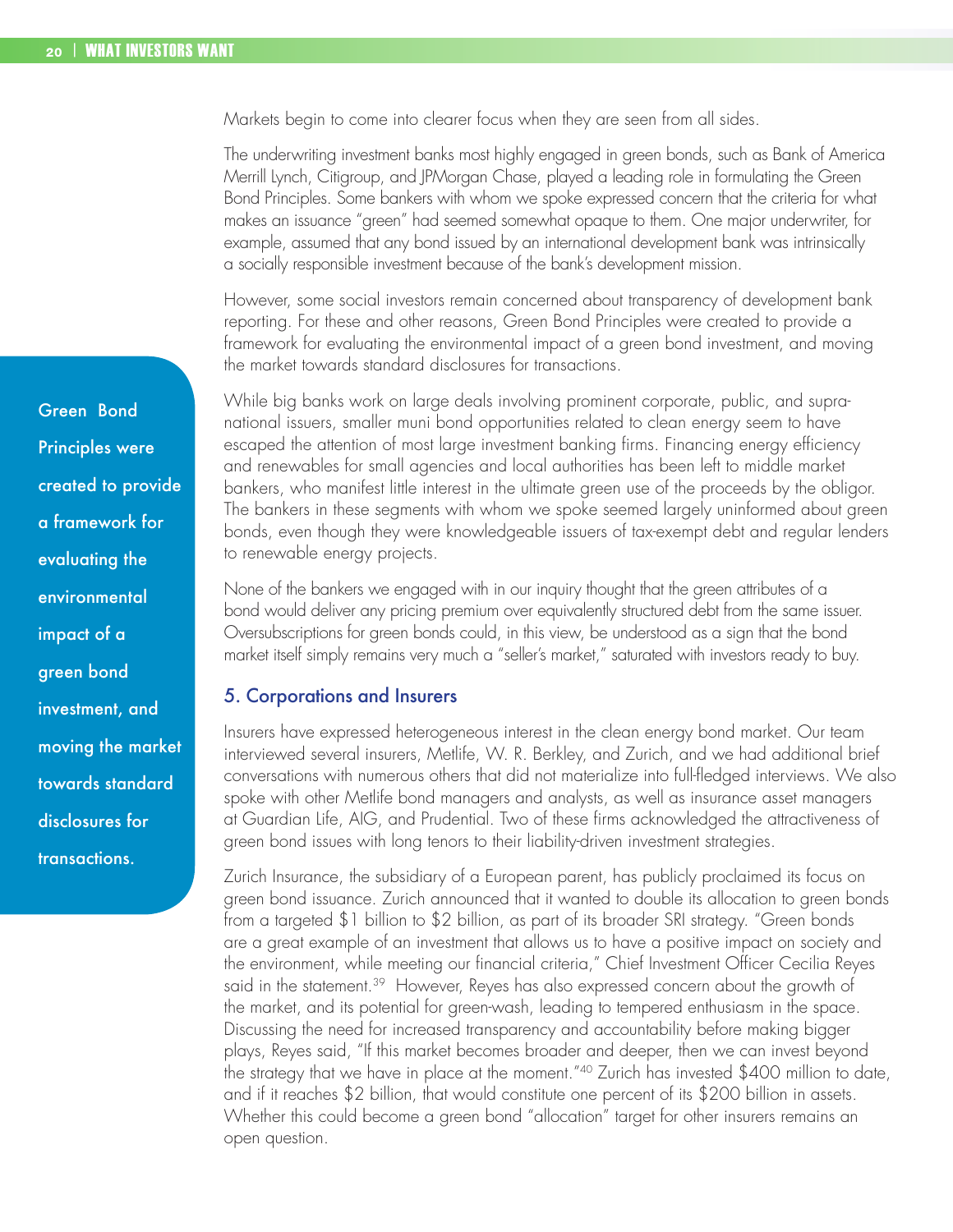At least a small number of corporate 401(k) defined-contribution plans provided in retirement plan fund rosters have some green mutual funds options with integrated green bonds, notably Intel. Several corporations including 3M, Ford, and Microsoft, have bought green bonds as part of their treasurers' operating portfolios, and that their sustainability or corporate social responsibility strategies encouraged them to participate.

However, many corporate treasury operations are more focused on managing the firm's capital and funding operations than investment proper. Young corporations may be focused on reinvestment in operations and the trend away from defined benefit plans for employees has limited the asset accumulation to meet pension obligations.

In large firms such as GE and GM where defined pension benefits persist, these plans are often managed outside the Treasury function. Instead, operational considerations dominate standard industrial company treasuries, including the ongoing management of asset/liability risk, and attention to the evolving decision to retain or dissolve the defined benefit plan in favor of a defined contribution alternative. Corporate investment decisions related primarily to health and retirement benefits often fall within the purview of third parties such as actuaries, record-keeping firms engaged to oversee plan benefits and outside investment managers. We did identify corporations active in corporate socially responsible (CSR) investment and have commented elsewhere on the resultant social bond demand as a component of green bond activity.

For this reason, our outreach to corporations focused on managers of the assets that back property protection plans, health and pension benefits, banks and insurers. Insurers were of particular importance to our inquiry due to their capacity to invest across all fixed income markets, municipal, government and corporate, at all tenors and across the credit spectrum. In addition, they maintain specialty portfolios to participate in local and community markets where they often provide guarantee products, as part of their corporate social responsibility activities.

Fixed income allocations for insurers are much higher on average than many institutional investors, often ranging from 50 percent to 60 percent on average. They are active in the space even without a green mandate. Frankly many insurers buy quietly and were hesitant to share insights into their investment decision-making criteria.

We spoke to the director of one insurer's social investment program, who manages a \$200 million portfolio. Although the program is socially focused (primarily on low-income housing), it has no specific green strategy per se. The director told us that fixed-income portfolio managers were likely active in the green bond space, but doubted that the green attributes would sway them if the underlying financials were not robust.

Because of the liability-driven investment of insurers, their time horizon can be longer than many other investors. However, because they have so many disparate liabilities of different tenors, insurers must invest across multiple time horizons across their portfolios. As with many institutional investors, insurers' preference for taxable debt with higher yields leads them to eschew the muni bond market where much of the clean energy bond activity is found.

Zurich announced that it wanted to double its allocation to green bonds from a targeted \$1 billion to \$2 billion.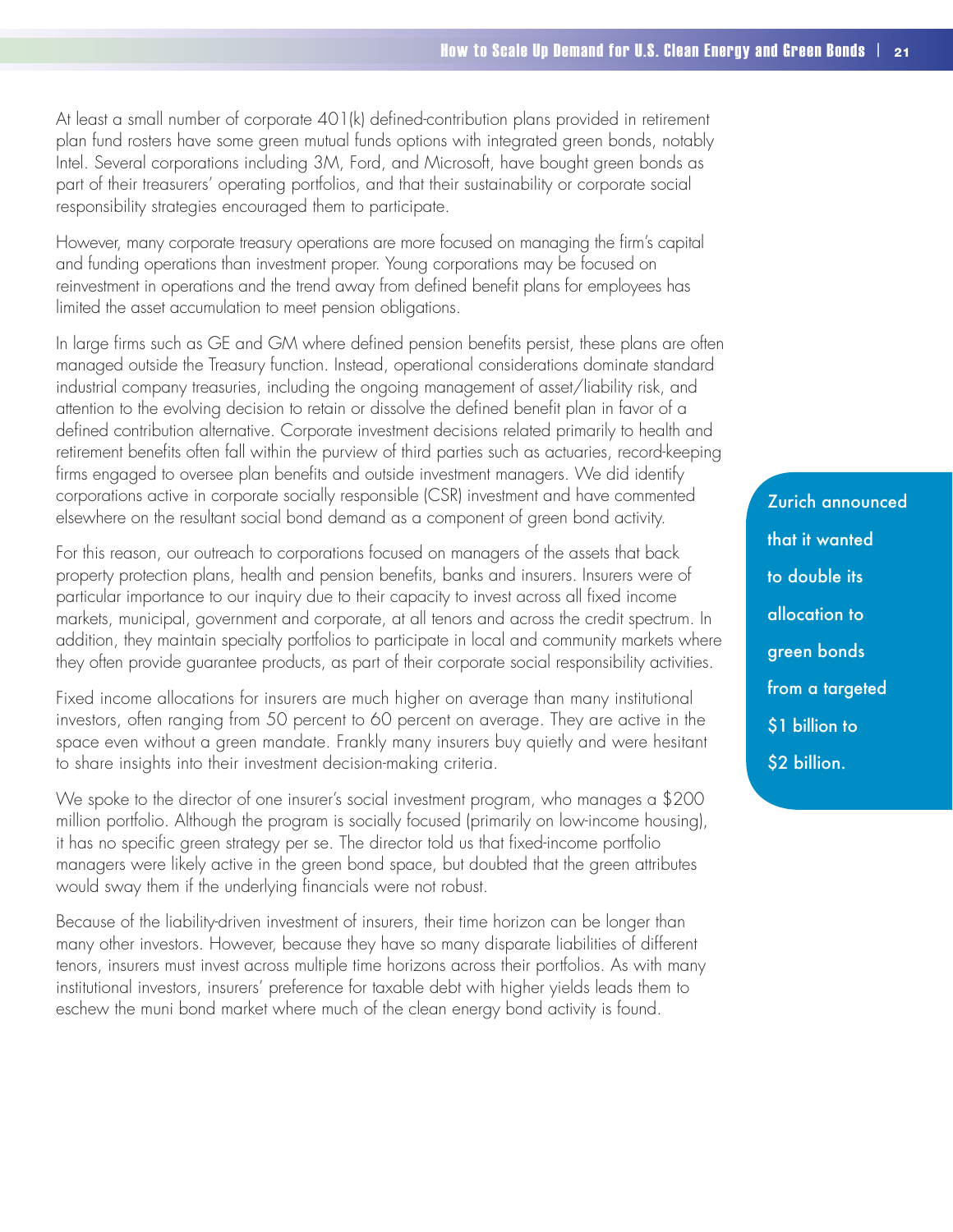#### 6. Public Pensions

Fixed-income allocations for public pensions average around 23 percent, far lower than fixedincome allocations for most insurers, yet higher than those for most endowments.<sup>41</sup> We did not interview any public fund investors, but publicly available information indicates that some U.S. public pensions are becoming more active in the green bond market.

For example, CalSTRS, one of the buyers of Bank of America's corporate green bonds, was one of the first public pension funds to sign the Green Bond Principles.42 The California Public Employees Retirement Systems (CalPERS) has \$44.8 billion in fixed income, 15.5 percent of the total assets under management, as of first quarter of 2014.43 CalPERS credit analysts are beginning to understand the risk of stranded assets and other regulatory risks associated with debt investments in fossil fuel companies. They are also evaluating whether to integrate climate change and sustainability-related assets across the total fund, including fixed income.44 As previously mentioned, international public pensions such as AP4 are also buying in the market—indeed even in the U.S. market.

### III. Demand Characteristics of a Market in Disequilibrium

Examined across the broad range of green bond buyers we have examined, six key issues repeatedly arose in the course of our research and interviews on the nature of demand for clean energy bonds:

- 1. Liquidity
- 2. Credit Quality
- 3. Size
- 4. Terms
- 5. Use of Proceeds
- 6. Labeling

#### 1. Liquidity

Many institutional investors require a high degree of liquidity in clean energy bonds. Daily liquidity was necessary for many investors, especially those running mutual funds that require daily pricing and allow daily redemptions. Some said it was the most important consideration for them. Some institutional bond buyers seek green taxable bonds that have the same characteristics of US Treasuries – high quality ("AA" rated or better), low yield and liquidity.

In order to fulfill expectations for higher liquidity, most institutional bond buyers pursue larger deals. Some have in-house limits on the proportion of a bond issue they can own, so this raises the bar further for the minimum size they are willing to purchase. The SRI and faith-based bond buyers have manifested a far greater tolerance for smaller issues, even when they are large institutional buyers.

However, unlike the very large institutional investors, some smaller investors are not able to participate in deals because they do not manage large enough client or proprietary portfolios to make large bond purchases. For example, one smaller retail-oriented portfolio manager cannot always get into the larger issues, but nevertheless has ready access to smaller deals because he is a highly experienced muni bond manager, who knows the obligors very well. He also finds the liquidity he needs in the secondary market, where much of his trading activity occurs.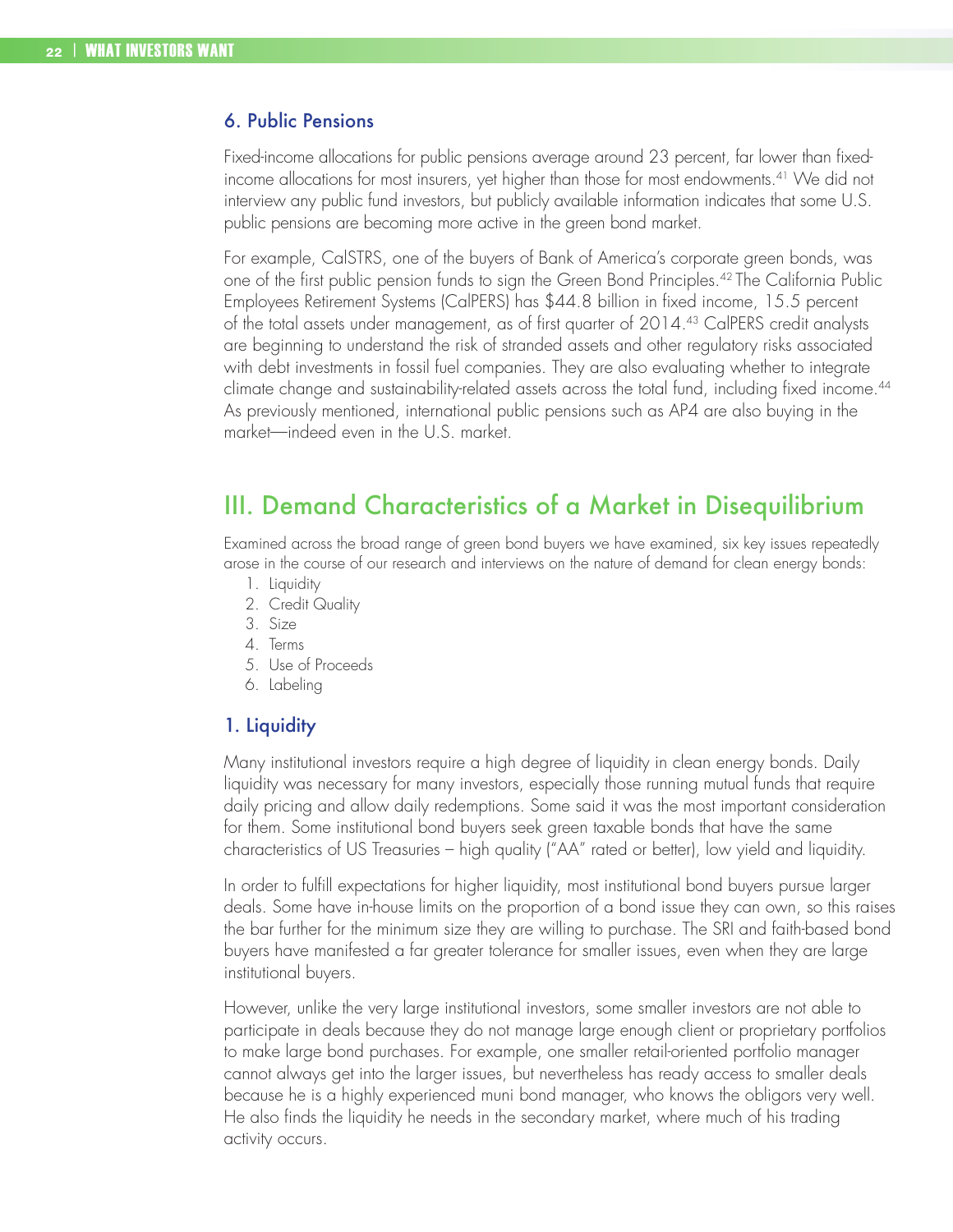Many larger investors face capacity constraints in terms of their ability to follow all of the small bond offerings, particularly the small muni bonds. Thus, it would be advantageous for them to see the market evolve to bundle several small clean energy bonds into a single offering. This innovation could help to offset the cost of additional disclosure for transparency and interventions to separate green project issuance from the general obligations of small municipalities.

#### 2. Credit Quality

The investors we talked to have a wide range of credit requirements. Some expressed a desire to see clean energy bonds across the continuum from unrated to those rated BB to high quality AAA bonds. Some investors require high credit bonds, whereas others prefer lower quality, higher yielding paper.

Several interviewees suggested diversifying offerings across the quality spectrum as a means to build out the market for clean energy issuance. Indeed, in our interviews, we heard demand for unrated or fairly low quality products from investors with higher risk tolerances and greater return appetites. This diversification across credit quality would help to avoid crowding of supply at the top, which could ultimately lead to under-subscription or a loss of interest in the space.

In addition to diversifying the quality of the bond offerings, bonds should be diversified across type as well. At this point, the market consists largely of taxable corporate and supranational bonds, and tax-exempt municipal bonds. Because many investors cannot take advantage of the tax benefits of exempt bonds, several of our interviewees suggested increasing the offerings of taxable municipal bonds. On the other hand, tax-exempt bond buyers need the munis to be issued.

#### 3. Size

In a bond market calibrated in billions, small issues of a size less than \$100 million occupy market niches. The municipal market is quite highly segmented: General obligation (GO) versus Revenue bonds, tax-exempt versus taxable issues within the revenue bond segment; geographical and state preferences and short/medium term versus long-term tenors.

Size follows use of proceeds to some extent. GO bonds take their size and other characteristics from the financing cycle of obligors and the relative value considerations that drive muni bond buyers to select among competitive issues. These general obligations need not be constrained by project size or considerations beyond the bond issuers' ability to repay as perceived by the marketplace and verified by financial analysis.

Revenue bonds that are used to fund clean energy projects are constrained by the financing needs of the developer. They are usually public-private partnerships and non-recourse to the private corporation or state involved in the deal. Therefore, investors can rely only on the project cash flows for repayment. Such issues can range in size from as small as \$10 million.

We heard from bank investors who purchased such tax-exempt revenue bonds in sizes of \$75-250 million for their own portfolios. Clearly, the portfolio value of these tax-exempt issues allowed them to find buyers. They did not need ascribed liquidity to be marketable.

In fact, investors' strategic purposes make simple analogies between size and liquidity difficult in the green bond space. Large institutional players noted that the increasing size of green

Revenue bonds that are used to fund clean energy projects are constrained by the financing needs of the developer.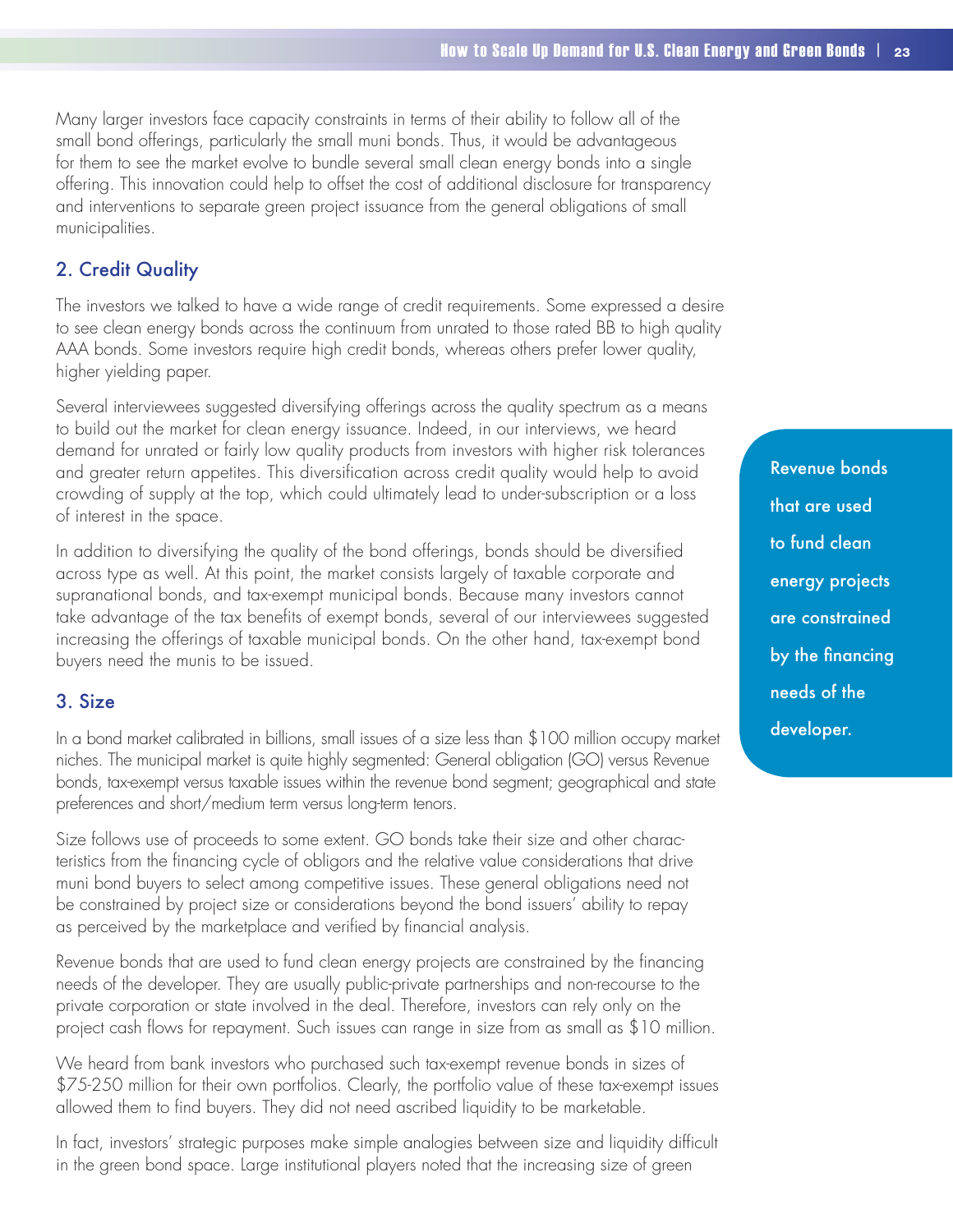bond issuance from supra-nationals and corporations are a positive sign of increased market development. Larger issues are coming to market because green bond issues from wellestablished names such as the World Bank continue to be oversubscribed for investment.

These same large issues may be purchased by investors comfortable with the obligor and held in portfolio. Therefore, the implications of size alone for green bonds and the subset of domestic clean energy issuance are not readily generalized from our discussion with investors.

Nevertheless, for banks with specific underwriting criteria and bond buyers with specific liquidity needs, the limited availability of "index-eligible" bonds was repeatedly cited as an issue of concern. A reliable pipeline of replicable, well-structured bonds from issuers could help mitigate the negative aspect of smaller sized bonds for some participants. Similarly, a consortium of issuers using standardized underwriting and structuring could ease the transactional burdens perceived by banks and buyers.

#### 4. Terms

As a general rule, green bonds do not appear to benefit from price premiums over similarly situated bonds, and investors repeatedly said that they were unwilling to sacrifice investment yield when considering green and clean energy bonds. At the same time, one rating agency did observe some premium. And some institutional bond buyers seek green taxable bonds that have the same characteristics of U.S. Treasuries—high quality ("AA" rated or better), low yield and liquidity.

This similarity to other bonds is an important characteristic of green bonds, as most investors report an unwillingness to sacrifice returns for "greenness." There are exceptions–some SRI asset managers reported flexibility when it came to terms if there were a compelling environmental or social impact narrative associated with an issue. However, most of that flexibility is found in credit quality, size, and tenor, rather than yields.

In some sectors, because green bonds are oversubscribed, there may be some discount to the yield for the issuer, which one rating agency observed to some degree with REIT green bonds. At this time, this phenomenon may be confined to REIT bonds. The possibility of oversubscription due to high demand should entice issuers to develop more green bonds, with the hope of lowering the cost of capital. However, few of the underwriters we interviewed perceived such an opportunity for their issuing clients.

As previously discussed, different types of investors have different tax exposures, and thus demand bonds with heterogeneous tax liabilities. Although many municipal bonds are taxexempt, many of the investors interested in green municipal bonds cannot take advantage of that, as they are already tax exempt. This includes some of the faith-based investors, the public pensions, foundations, and others. We found a lack of taxable municipal clean energy bonds available to these tax-exempt investors, and that this is a major opportunity moving forward.

A reliable pipeline of replicable, well-structured bonds from issuers could help mitigate the negative aspect of smaller sized bonds.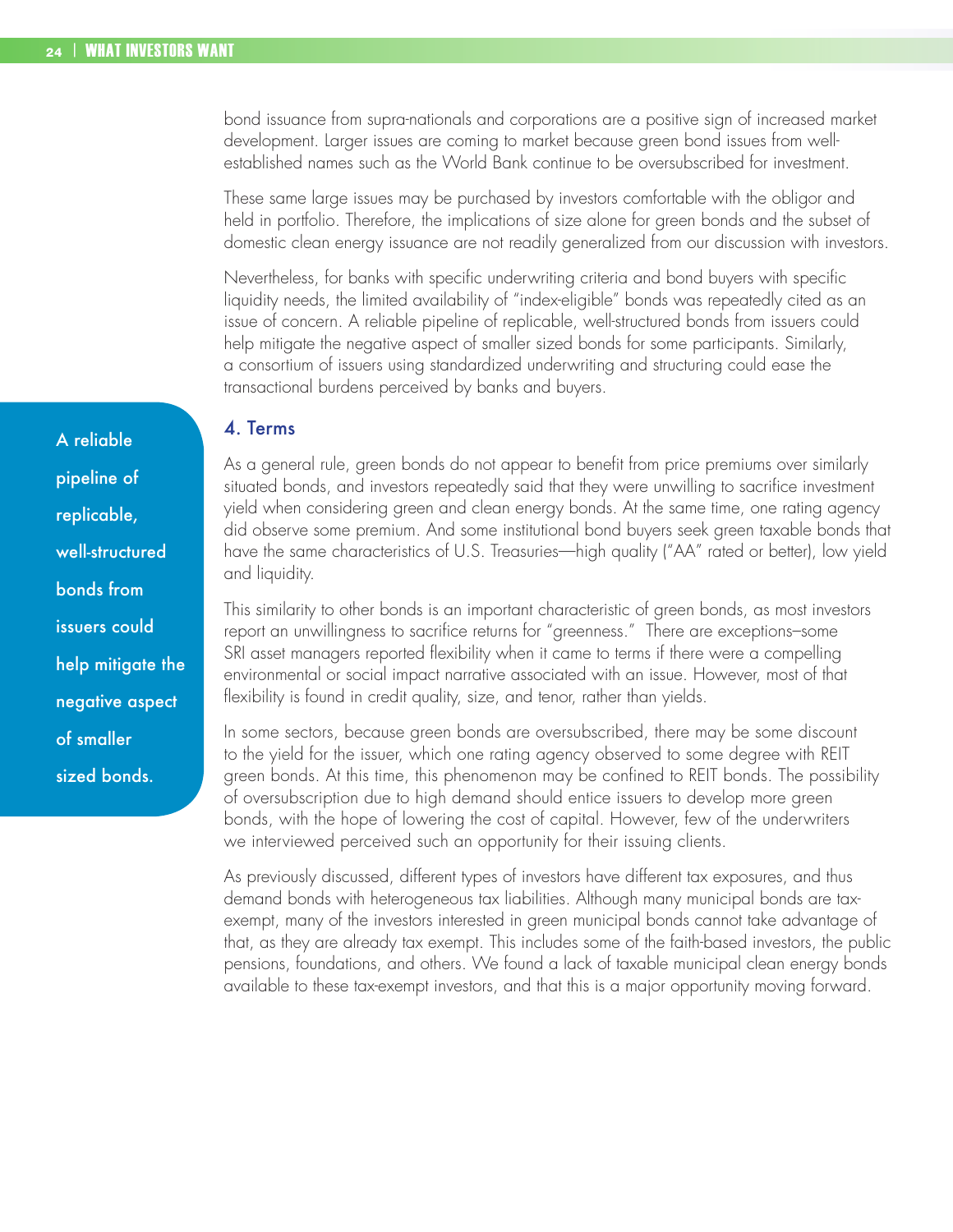#### 5. Use of Proceeds

Transparency of the use of proceeds appears to be a barrier to increasing investment in green bonds. Challenges around the use of proceeds include transparency and the "greenness" of the underlying projects being financed.

Transparency of use of proceeds is important to many investors, as confirmed with disclosure, third-party audits and continued reporting. Other investors are less concerned with what the use of proceeds is; if they like the credit and yield they will buy it.

As previously mentioned, some investors have passed up investment opportunities due to lack of transparency. For example, several investors steered clear of the Build America Bonds because of lack of clarity of use of proceeds. Some SRI asset managers went so far as to say that the World Bank bonds lacked adequate transparency regarding use of proceeds. Many others, however, were very comfortable with the World Bank's reporting—and viewed it as a fairly high-bar standard.

On the other side of the use of proceeds issue, several of our interviewees were largely satisfied with the market's transparency. Some mainstream investors view the international development bonds issued by the World Bank, the African Development Bank, and the IFC as intrinsically "social" or "green" because they usually target development in underserved parts of the world, emerging economies or environments in need of relief or recovery from natural catastrophes and war.

Consistent with the view of mainstream investors, some SRI/ESG dedicated investors expressed interest in continuing to see a wide range of issues, including a spectrum of use of proceeds transparency and "greenness." One faith-based investor expressed this desire, explaining that the green bond market is still in its infancy, and any efforts to standardize could limit the potential growth of the space.

One investor raised a related use of proceeds concern regarding green bonds that are repaid from the organization's general revenue and not from the financed green activity. This makes investors question the extent to which they are financing green projects. The problem would be resolved by increased transparency from issuers. Alternatively, use of proceeds concerns could be addressed through product development and underwriting to restructure green bonds to assure that the capital for repayment of this issuance comes from the revenue generated from the green use of proceeds, not from general revenue.

Another concern that was expressed was the unintended consequences that arise when credit enhancement is used instead of obligor transparency to support green labeling. For example, a few municipal market investors observed that when a general obligation issuer (GO) provides credit enhancement or facilitates the upgrade of a bond's rating by providing its GO guarantee, the support can help or hurt a given bond's marketability.

Judged on the specific characteristics of the issue use of proceeds, structure and status with the obligor, a given green issue may find its target investors among a wide range of potential buyers from high grade investors to junk bond participants. Therefore, obligor transparency regarding use, underwriting interventions to protect proceeds, and return of dedicated capital could enhance the attractiveness of green labeled issues.

**Transparency** regarding use, underwriting interventions to protect proceeds, and return of dedicated capital could enhance the attractiveness of green labeled issues.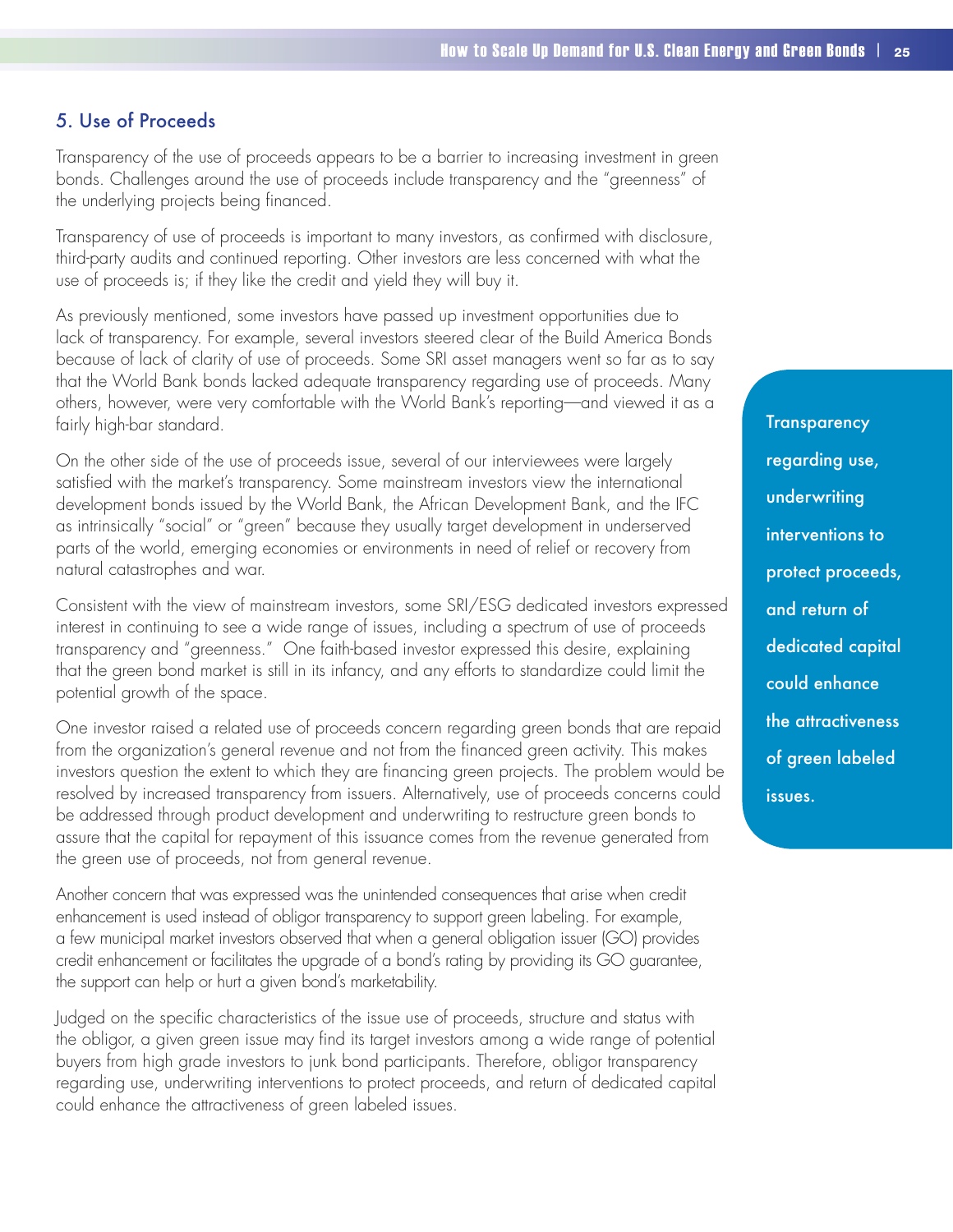Some investors are so focused on the use of proceeds that they are almost indifferent to a bond being labeled as a "green bond." Significantly, these investors have the capacity for intensive due diligence as well as a deep familiarity with the issuers. These resources allow them to recognize when bonds are working towards environmental protection regardless of what they're called. However, most investors do not have this capacity, so having bonds expressly labeled "green" can be very helpful.

By contrast, as mentioned in the above SRI section, investors who may have limited due diligence resources but must adhere to stringent ESG criteria or screens, such as some dedicated SRI investors, will rarely accept a "green bond" issued by a "brown" company.

Because green bonds, for the most part, maintain the same market profile as other bonds from a given obligor that are not used for environmental purposes, investors with no explicit desire for "green" may nevertheless invest in green bonds. Such investors are generally unconcerned with the green label or the environmental record of the obligor, but are attracted to the bond for its financial merits.

In fact, a large segment of the U.S. bond investing community appears to fall into this category. This inquiry was not a systematic survey of all market participants designed to determine whether these investors dominate the market for clean energy issuance. However, the majority of corporate bond buyers contacted during the outreach for our work claimed that the evaluation of clean and green bond issues in their firms is driven by "the financials" and standard risk/reward criteria.

Despite the differing views within the sample of investors interviewed, overall, our discussions indicated that any successful standardization of green bonds should include requirements for reporting on the use of proceeds.

#### 6. Labeling

Investors may overlook a bond that finances clean energy if it is not labeled as a green bond, particularly in the less liquid muni bond market and in the corporate ABS segment. The Green Bonds Principles now provide voluntary guidelines for labeling a green bond.

Some investors with appetites for green bonds across the quality spectrum and yield curve expressed concern that standardization of the green bond market at this early stage would constrain innovation and diversity of offerings, and that it could add unnecessary costs. However, most investors with whom we spoke thought that the development of principles could be a good way to give legitimacy to the space.

Not all labeled "green bonds" are alike, so investors need to have enough information to understand whether and to what extent they are green. A clean energy bond used to finance new renewable energy generating capacity that quantifiably mitigates greenhouse gas emissions is not equivalent to "green bonds" whose proceeds are used to maintain existing transportation or water infrastructure, to build new "sustainable" shopping malls, or to finance a diffuse array of "climate adaptation" projects with poorly defined environmental impact.

Similarly, the sustainability attributes of the issuer needs to be taken fully into consideration. A "green bond" issued by a large financial institution, energy company, or conglomerate that is actively magnifying climate risk in other lines of business is not equivalent to green asset-backed securities of renewable energy companies.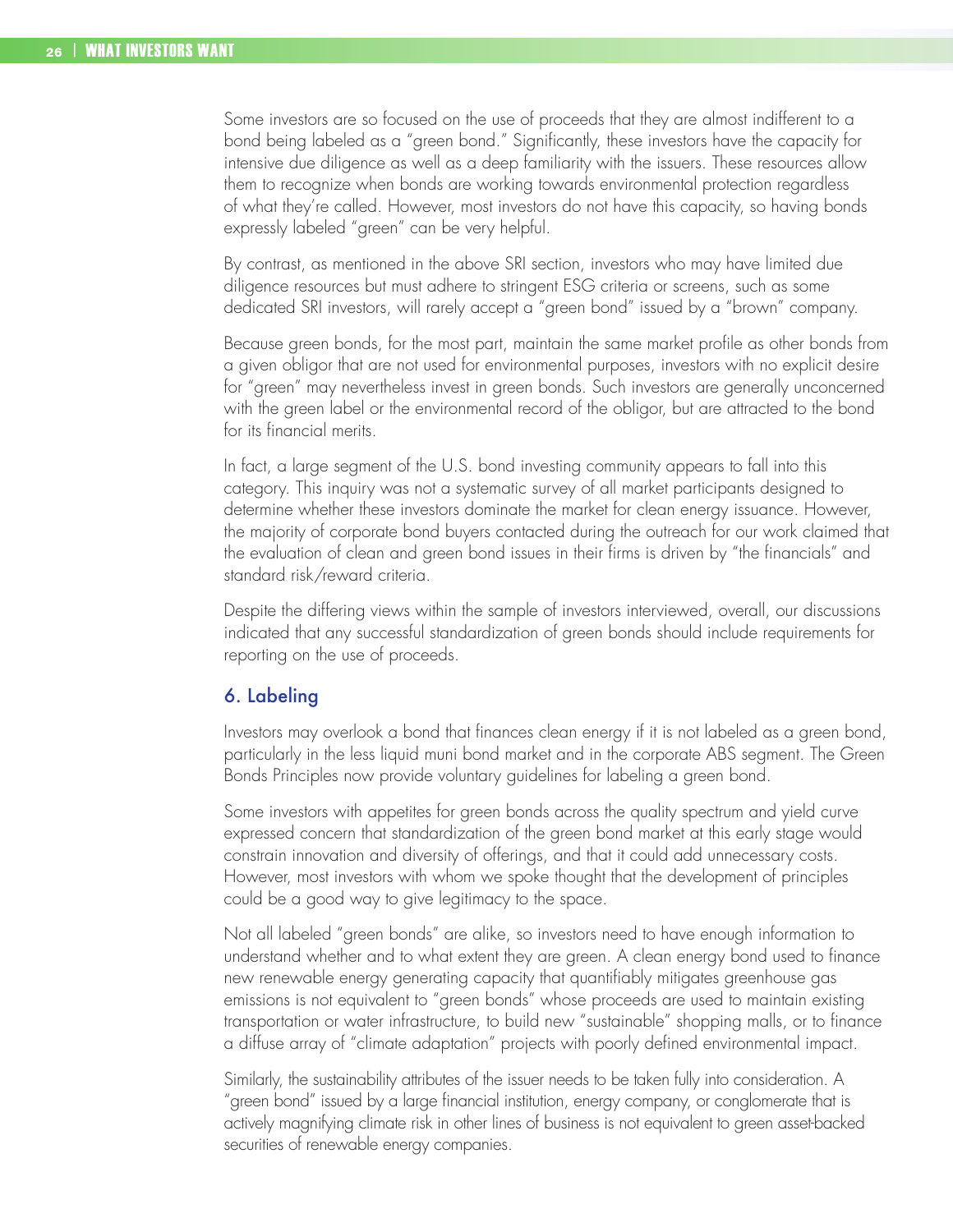## Recommendations

The following specific recommendations flow directly from our findings. Taken together, they constitute a blueprint for action to enhance investment into clean energy bonds. These recommendations fall under three interrelated categories: (a) further research and analysis, (b) convening and collaboration, and (c) developing, diversifying, and deepening deal flow.

### Further Research and Analysis

- 1. Conduct further research on the full range of green and clean energy bond buyers in order to develop a more complete picture of the specific, disaggregated demand characteristics of active investors. Far more data on bond buyers are available than this study has investigated, and a much larger sample of investors could be approached for insights in future research and consultations. Considerably more research remains to be done with public funds, corporate treasurers, college endowments, and larger mutual funds and asset managers.
- 2. Assess more clearly and quantitatively the size of potential investor demand and the opportunity set associated with clean energy bond investment by reviewing fixed-income portfolio allocations of the range of investors active in this market.
- 3. Conduct deeper analysis of green bond attributes in order to develop greater consensus about the nature of green bonds as a financial instrument. Can such a thematically constructed tool be understood properly as an asset class? Or are green bonds simply one of many segments of debt instruments within fixed income?
- 4. Compile case studies of green bond deals in order to draw lessons into best practices, successes, and failures.
- 5. Analyze more carefully why many underwriting investment banks have not yet perceived distinctive opportunities around labeled green bond transactions—and what role these banks can play in addressing supply/demand disequilibrium. Part of this analysis should involve reviewing underwriting criteria and understanding the processes that lead banks to determine whether to buy the deal, place it, or offer it onto the public markets.
- 6. Develop a deeper analysis of why the tax incentives embedded within CREBs and QECBs were not fully utilized by muni bond issuers, and why large green bond buyers had no real appetite for these kinds of products.
- 7. Analyze more fully the emerging experiences and opportunities for clean energy finance associated with Green Banks in states such as Connecticut and New York.
- 8. Explore the potential ways that clean energy bond financing can support the nascent green revolving loan fund model being used by colleges and universities, hospitals, and municipalities.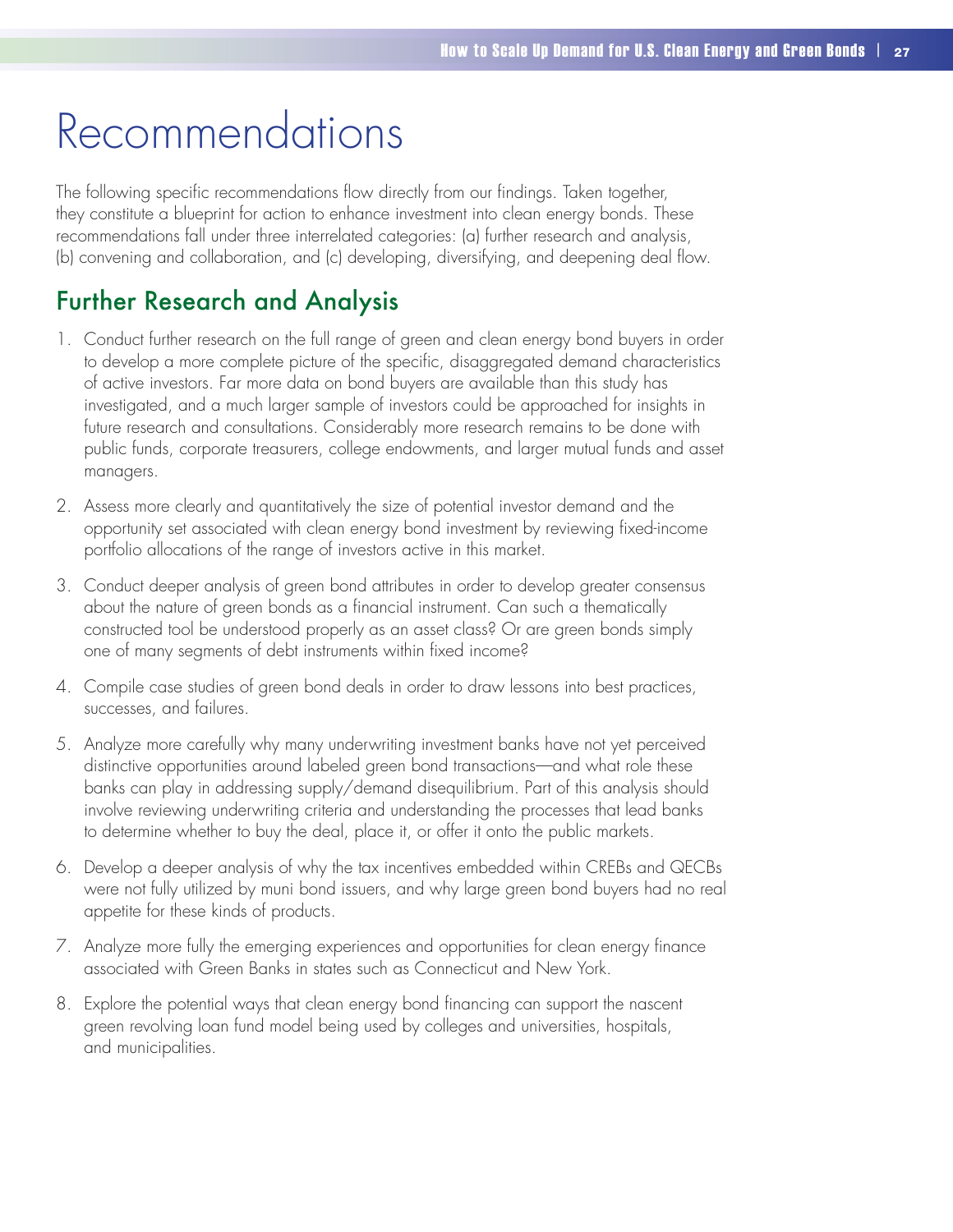### Convening and Collaboration

- 1. Develop new collaborative frameworks for bond buyers to convey their demand expectations to issuers, along the lines of this convening. Educate wider groups of institutional investors, bond buyers, underwriters, and investment consultants about the opportunities associated with clean energy bond financing.
- 2. Convene separate peer groups of bond-buying investors (mutual funds, insurers, pensions, foundations, endowments, consultants, SRI, faith-based groups, underwriting investment banks, smaller organizations) in order to have more focused conversations about specific kinds of green bonds that meet their investment criteria.

Deep dialogues with overly heterogeneous groups of investors may quickly encounter stumbling blocks related to time horizon, fiduciary norms, ESG perceptions, and access to money managers and investment vehicles, as well as the other diverging demand characteristics discussed. Ideally, these convenings would happen on investors' home turf, among existing peer groups of endowments, foundations, public pensions, labor trustees, SRI firms, and impact investors.

- 3. Convene credit rating agencies in order to encourage expanded coverage of clean energy and green bonds, across the credit spectrum, with particular depth needed with the domestic municipal bond market.
- 4. Convene underwriters, working with them to build understanding the middle-market opportunities within the municipal bond markets and to develop turn-key underwriting practices for smaller bond issues that replicate structures of emerging best practices among new kinds of issuers.
- 5. Foster collaborative outreach about clean energy bonds to the growing groups of investors that are grappling with fossil-fuel divestment and fossil-free investment, with all due attention to their specific demand profiles (public pensions and other public funds, foundations, endowments, family offices, faith-based investors, labor pensions, high-net-worth individuals, and their advisers and investment consultants).
- 6. Encourage all parties interested in clean energy bond finance to join the Green Bond Principles as Members, if they are issuers, underwriters, or investor, or Observers if they are service providers, NGOs, or other stakeholders. The Principles will likely become an important convening network and resource in this space.
- 7. Convene investors and relevant stakeholders such as Clean Energy Group, CDFA, the Energy Programs Consortium, NASEO, Sustainable Endowments Institute, and US Department of Energy, into multi-stakeholder working groups to address more technical obstacles and opportunities, such as the underutilization of QECBs, the potential replication of using Clean Water State Revolving Funds as loan guarantees, green revolving loan funds, and green banks. Convenings should involve state and local development finance officials, local agency treasurers and nonprofit finance officers, clean energy finance specialists, bond counselors, green bond buyers, credit analysts and raters, underwriters, and other experts.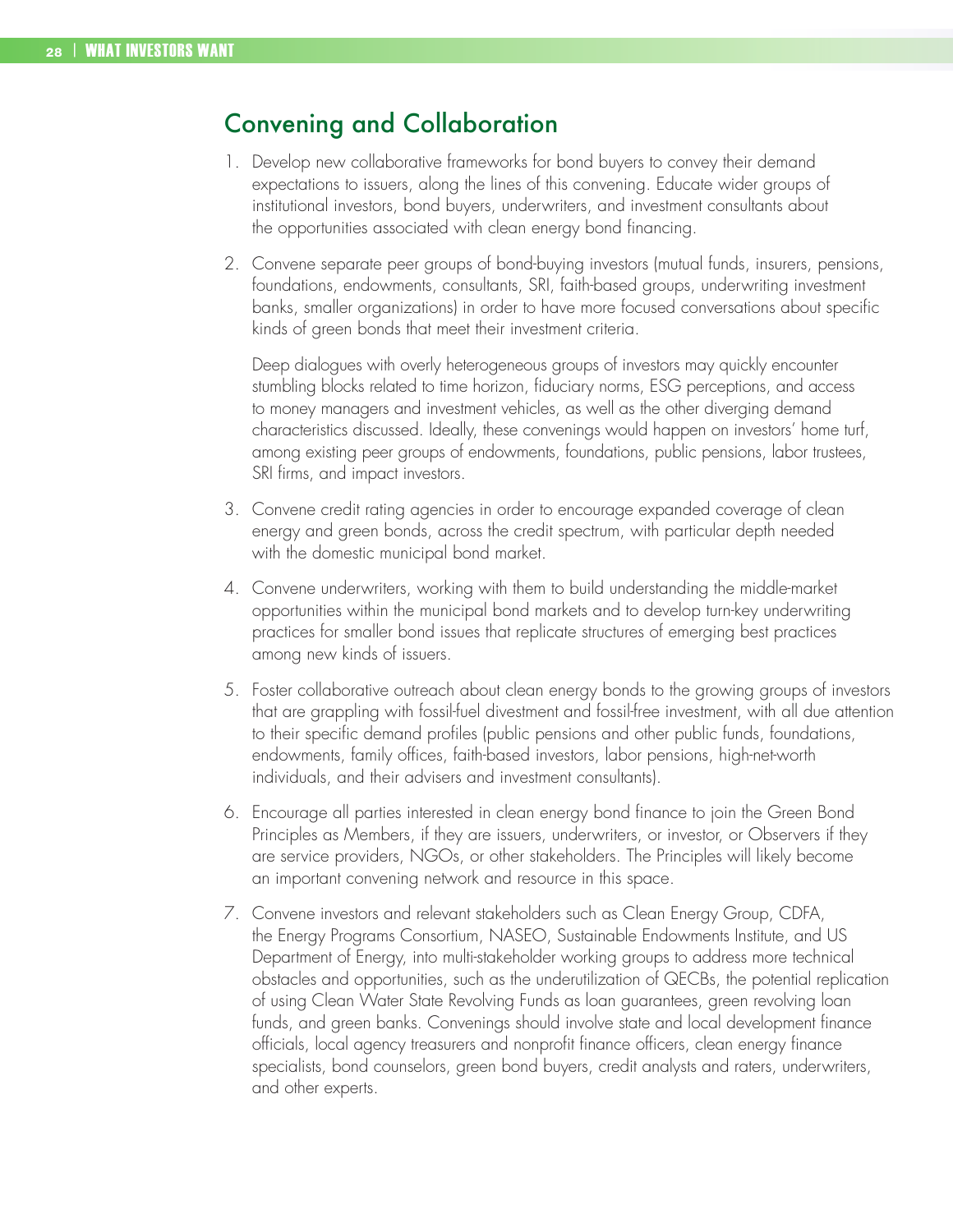### Develop, Diversify, and Deepen Deal Flow

1. Understand, optimize, and replicate key models of emerging best practices that have met investor expectations.

Among the early candidates for examination are the following:

- a. *Morris Model* (High-quality taxable general obligation bond): Taxable municipal bonds floated by a AAA-rated obligor Morris County, NJ, backed by the revenues of solar power purchase agreements. Define them as "green bonds."
- b. *Delaware Sustainable Energy Utility Model* (Tax-exempt general obligation bond, bundling projects, obligors, and loan guarantees among multiple participants in a P3 structure): Establish a public nonprofit Sustainable Energy Utility to issue tax-exempt municipal bonds for renewable energy and energy efficient retrofits that bundles financing for a wide variety of organizations, including schools, public facilities, colleges, hospitals, working with ESCOs and with credit enhancement provided by a general obligation guaranty of each participating obligor as well as guaranty of participating ESCOs, alongside a guaranty of appropriated state funds.
- c. *Massachusetts Model* (Tax-exempt general obligation bonds for bundled environmental finance projects): Bundle clean energy and energy efficiency projects into a more diversified "green bond" series, backed by the full faith and credit of the state. The use of proceeds should be transparently tracked and reported on annually, including environmental and climate-related impacts associated with specific projects receiving financing. Data on energy savings, cost savings, greenhouse gas emissions abated, job creation, and other investor-relevant social and environmental impacts should be tracked.
- d. *QECBs, Appropriately Scaled* (Qualified federal tax credit bonds): Take full advantage of subsidies provided by the additional \$2 billion in federal Qualified Energy Conservation Bond financing being left on the table by dozens of states that have not used their full allocations, before the funding for them could be deauthorized. Aggressive outreach needs to be done with states that have not tapped these allocations. Issuers need to focus on bundling and aggregating projects at larger scales, as was done by the LADWP, aiming for minimum offering volumes of \$25 million. States with smaller allocations need to explore opportunities to pool and bundle at more appropriate levels of aggregation. Apply findings from research and convenings related to the underutilization of these federal tax credits bonds. Ensure that all QECBs are self-labeled as "green bonds."
- e. *NYSERDA Model* (Taxable revenue bonds with loan guaranty from Clean Water State Revolving Funds): Use untapped \$1 trillion, loan guaranty authority of AAA-rated Clean Water State Revolving Funds to provide credit enhancements to municipal bonds financing clean energy and energy efficiency. NY State combined the guaranty with a low-cost federal qualified QECB structure, but the CWSRF guaranty could readily be used as a tax-exempt bond as well.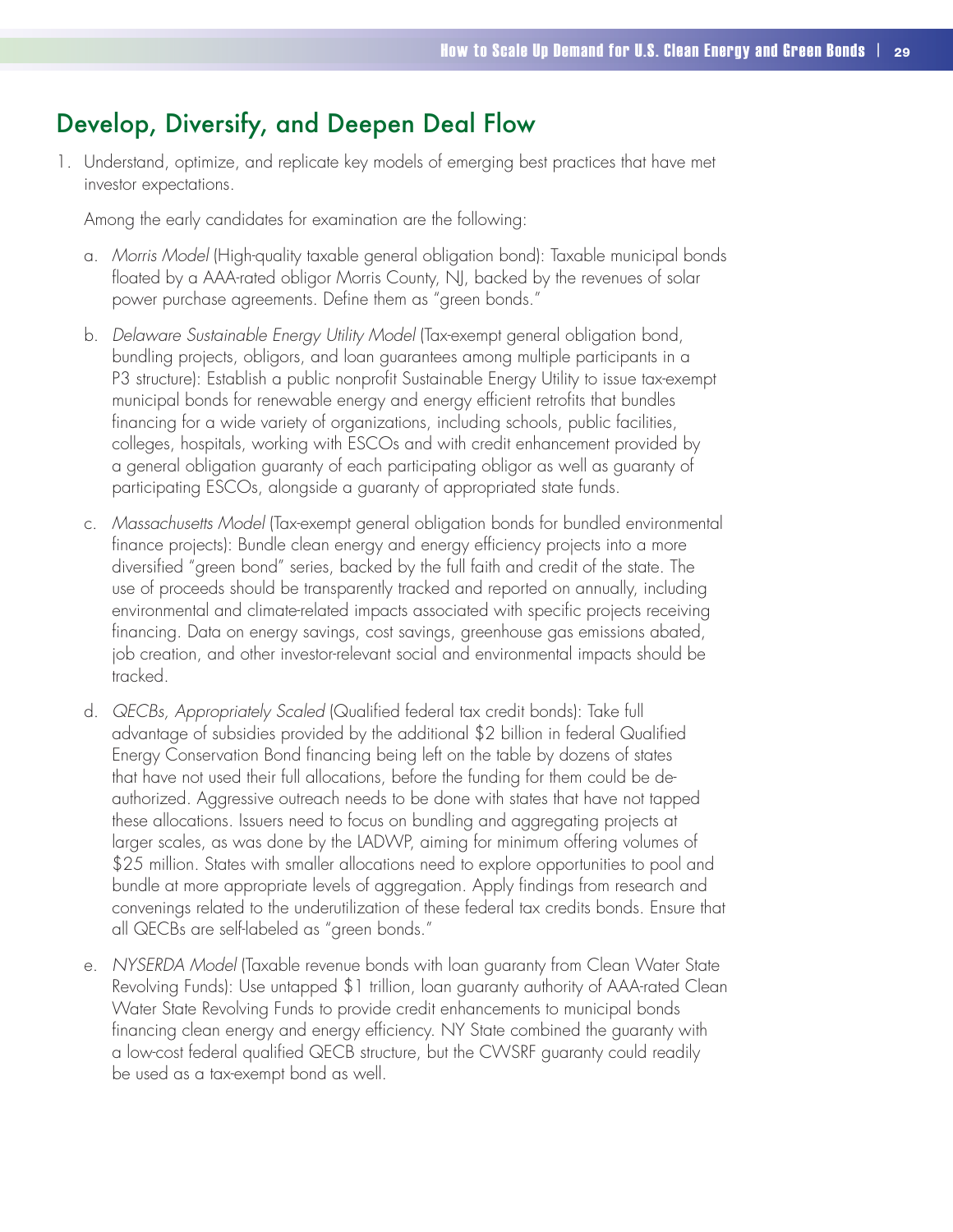- f. *DC Water Model* (Taxable "century" infrastructure bonds): Extend the time horizon of bond maturity beyond 30 years in order to lower payments, match financing to the intergenerational burdens of large-scale infrastructure projects, and lock in relatively low cost of capital, while appealing to longer-term and liability-driven investors "reaching for yield," including pensions, endowments, and insurers.
- g. *Renewable Energy Asset-Backed Securities* (Taxable corporate bonds): SolarCity and Hanson Anderson provide models here of how to refinance existing solar and wind installations, using SRECs and PPAs currently in place, rated at lower-quality, investment grade levels of interest to SRI asset managers and others "reaching for yield" across the curve and the credit-quality spectrum.
- h. *Multilateral Model* (AAA-rated, tax-exempt, dollar-denominated supranational bonds): Given the success of World Bank, IFC, EIB, and other regional development bank green bonds, the structure could be replicated and improved upon in two directions that are germane to this inquiry. First, proceeds could be much more narrowly targeted for renewable energy power generation and energy efficient retrofits and upgrades in the developing world (excluding large-scale hydropower or other deployments involving large-scale ecosystem transformation). The aim would be to hasten the global clean energy transition by weaning developing and emerging markets more rapidly off fossil fuels in ways that have positive rebound effects upon developed energy markets in the form of lower-cost renewable technologies and lower demand for non-renewable resources, such as coal, natural gas, and tar-sands oil. Secondly, a greater focus on neighboring geographies in Latin America and the Caribbean could be encouraged since few, if any, of the supranational green bonds have gone to environmental projects in the western hemisphere. These could be geographically targeted series of IFC or World Bank bonds, new offerings of the IADB, or sovereign/quasi-sovereign green bonds of countries in the Americas.
- 2. Foster activity to deepen and diversify the pipeline of clean energy bonds. Diversification might take the following useful forms:
	- a. A better distribution of green bonds across the credit-quality continuum, the yield curve, and geographies – particularly away from the predominance of AAA-rated development bank debt;
	- b. Longer-dated tenors, beyond 10 years, to match investor liabilities, risk parameters, and appetites for enhanced yield
	- c. Larger, rated issuance with at least \$100-\$250 million initial offering volumes
	- d. More secondary market opportunities
	- e. More taxable bond offerings, particularly for tax-exempt investors
	- f. More creative clean energy municipal revenue bonds, tied to secure sources of revenues that may not necessarily be related to the use of proceeds
	- g. More taxable corporate and municipal bond offerings
	- h. Bundle, pool or securitize smaller projects, loans, and agencies to attain greater scale in initial offerings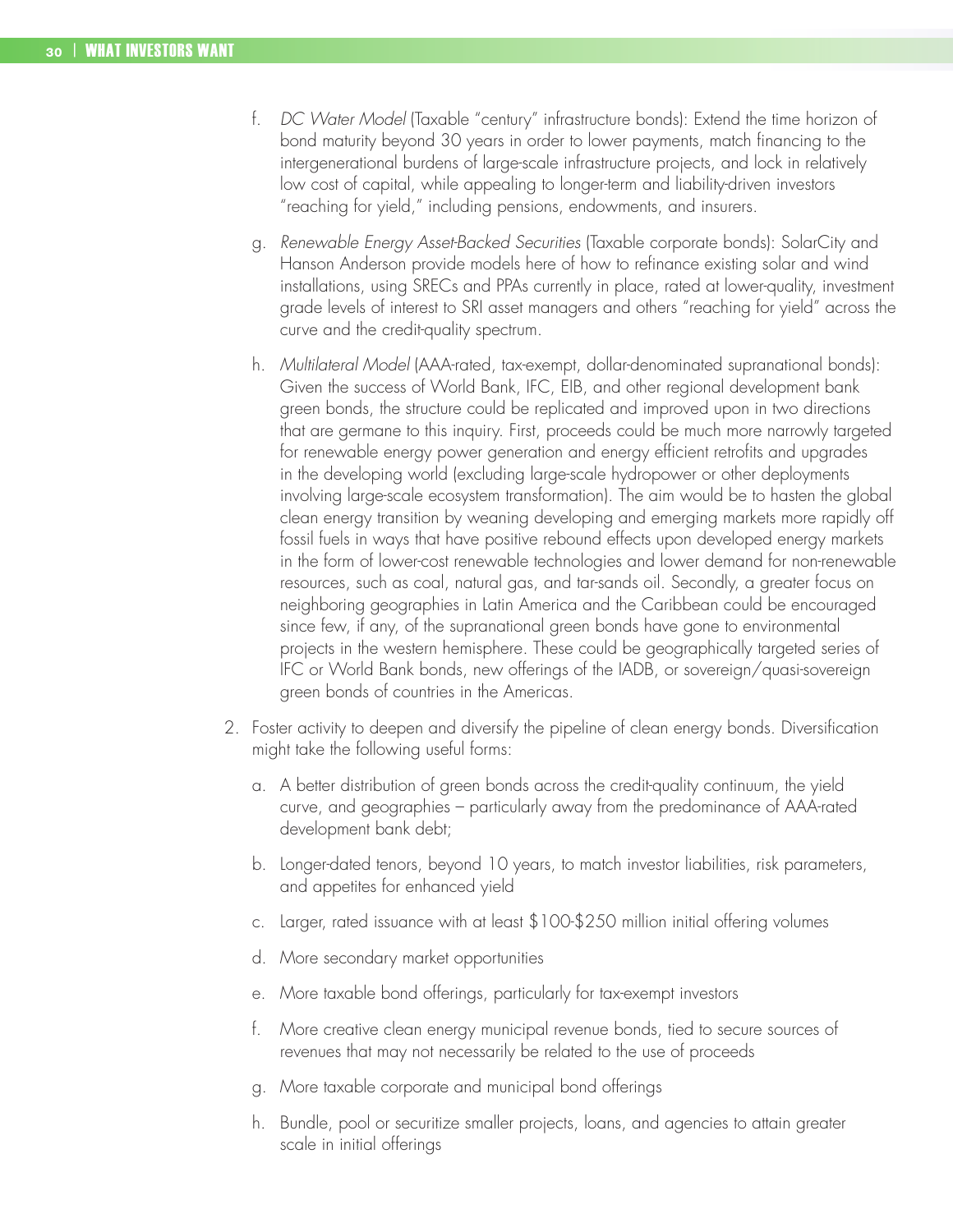- i. For each obligor, bundle clean energy projects with all other green projects together into a single issuance
- j. More green bonds that include explicit social impacts as well, in order to capture investment from fixed-income social investors, such as those focused on community development, that require social performance metrics or a targeting of low- and moderate-income communities (high-quality job creation, affordable housing construction)
- 3. Deepen the clean energy attributes of green bonds:
	- a. Explicitly label all clean energy bonds as "green bonds" in order to harmonize and integrate bond financing for renewables and energy efficiency into what is clearly consolidating into a distinctive category of the bond market.
	- b. Consider the voluntary Green Bond Principles as a working set of minimum guidelines, but exercise caution with overly homogenizing, rigidifying or standardizing this emerging, experimental market.
	- c. Hold issuers accountable for the green attributes of their deals and encourage measurable outcomes to address risks associated with climate change.
	- d. Ensure on-going reporting by issuers on use of proceeds to investors.
	- e. Align use of proceeds data and reporting with emerging "impact investment" metrics so that fixed-income clean energy investing in public markets can be integrated into "total portfolio" approaches to impact investing.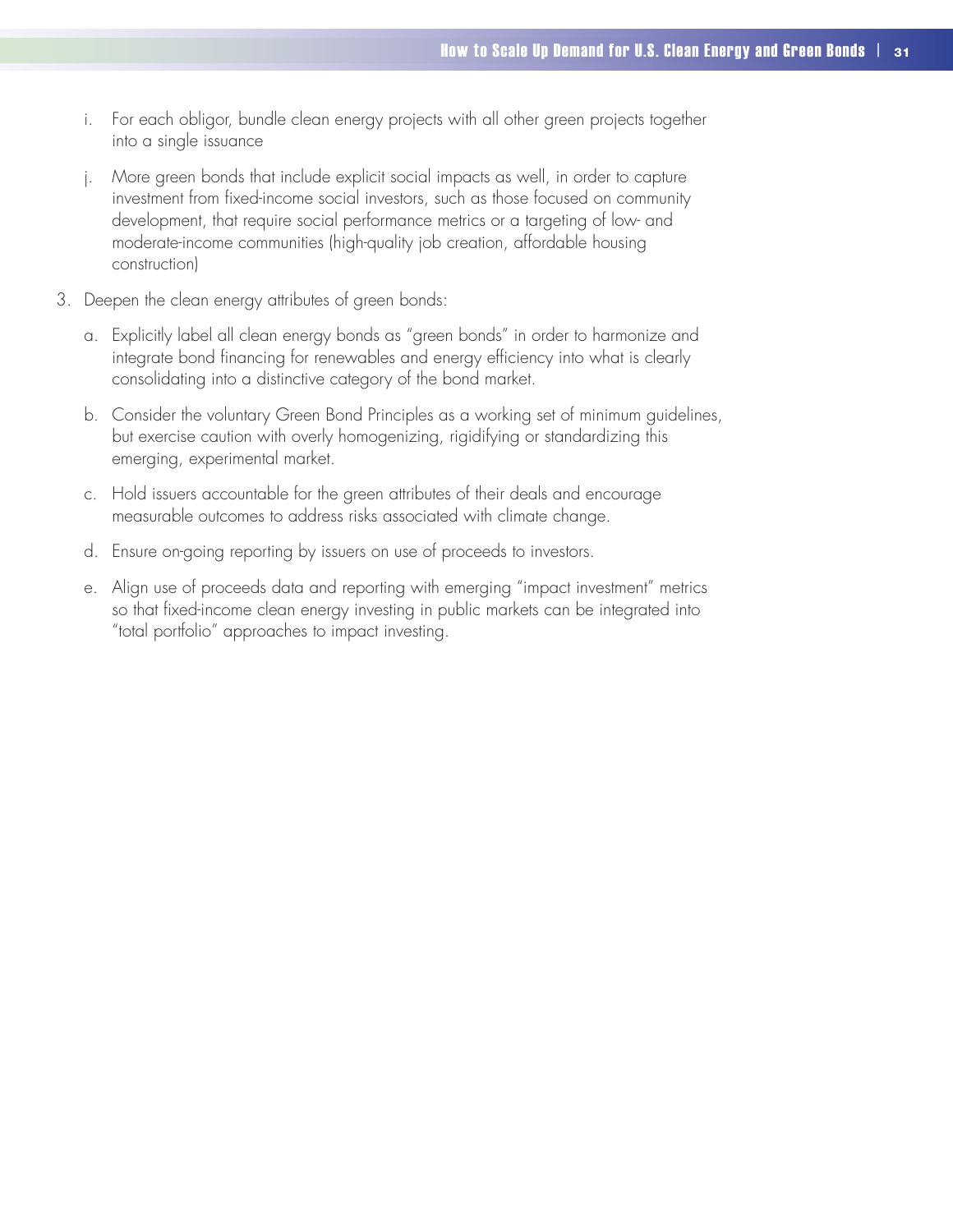## Conclusion

While bonds issued by multilateral development banks and multinational corporations in Europe and Asia have captured most of the institutional investor capital over the last several years, the domestic green bonds market is beginning to grow substantially. Multiple jurisdictions have issued many different forms of green bonds over the last decade and a half. These have included domestic municipal bonds, project bonds, and corporate bonds.

We found that there is a critical need for investor education in regard to green bonds, as well as standardization of deal structures and documentation. And we found that asset-backed green municipal bonds (i.e., the securitization of loan portfolios such as those recently done by New York State) are attractive to investors because of their required monthly reporting, which does not occur with other project-related bonds.

The rapidly growing, domestic, clean energy bond market provides an important opportunity for investors, and it can fill a critical need for increased funding for renewable energy and energy efficiency. However, several obstacles impede the level of growth needed, including a lack of issuance, a lack of accessibility due to size and structure concerns, and serious questions around transparency, use of proceeds, and impact. This report has laid out the issues, disaggregated by demand profiles, and then suggested pathways forward from all aspects of the market, government, and civil society.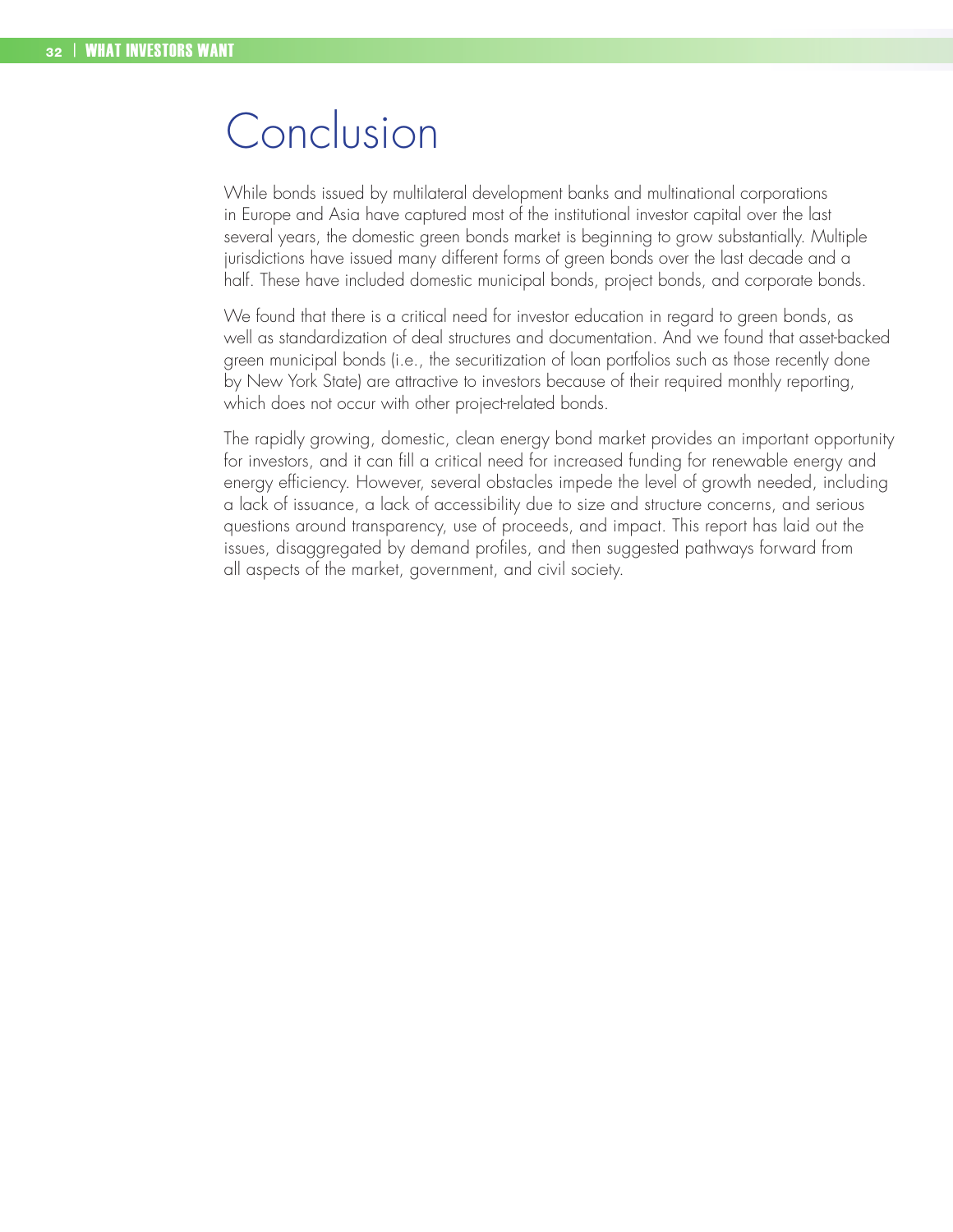## Glossary

| <b>Tenor</b>                 | The length of time until maturity of a bond.                                                                                                                                               |  |  |  |
|------------------------------|--------------------------------------------------------------------------------------------------------------------------------------------------------------------------------------------|--|--|--|
| <b>Credit Quality</b>        | The perceived likelihood that the bondholder will be paid the full amount owed on time.                                                                                                    |  |  |  |
| <b>Time Horizon</b>          | The length of time an investor holds an investment.                                                                                                                                        |  |  |  |
| <b>Muni Bond</b>             | A bond issued by a state, municipal government, agency of government, or a non-profit<br>organization. In this report, only refers to domestic municipal bonds.                            |  |  |  |
| <b>Corporate Bond</b>        | A bond issued by a corporation.                                                                                                                                                            |  |  |  |
| <b>Taxable Muni Bond</b>     | A municipal bond that is not tax-exempt, as many muni bonds are.                                                                                                                           |  |  |  |
| <b>Supranational Bond</b>    | A bond issued by an international, multilateral, intergovernmental organization or agency.                                                                                                 |  |  |  |
| <b>Use of Proceeds</b>       | How the proceeds from selling a bond are used by the issuer.                                                                                                                               |  |  |  |
| <b>Green Bond Principles</b> | A set of voluntary process guidelines for issuing green bonds, developed by major<br>underwriters, with the International Capital Market Association (ICMA) serving as the<br>Secretariat. |  |  |  |
| <b>CREB</b>                  | Clean Renewable Energy Bond. Federal Tax-Exempt bonds for renewable energy,<br>in which the tax credits are treated as taxable income by the investor.                                     |  |  |  |
| <b>QECB</b>                  | Qualified Energy Conservation Bond. Taxable bonds subsidized by federal tax credits<br>or cash rebates.                                                                                    |  |  |  |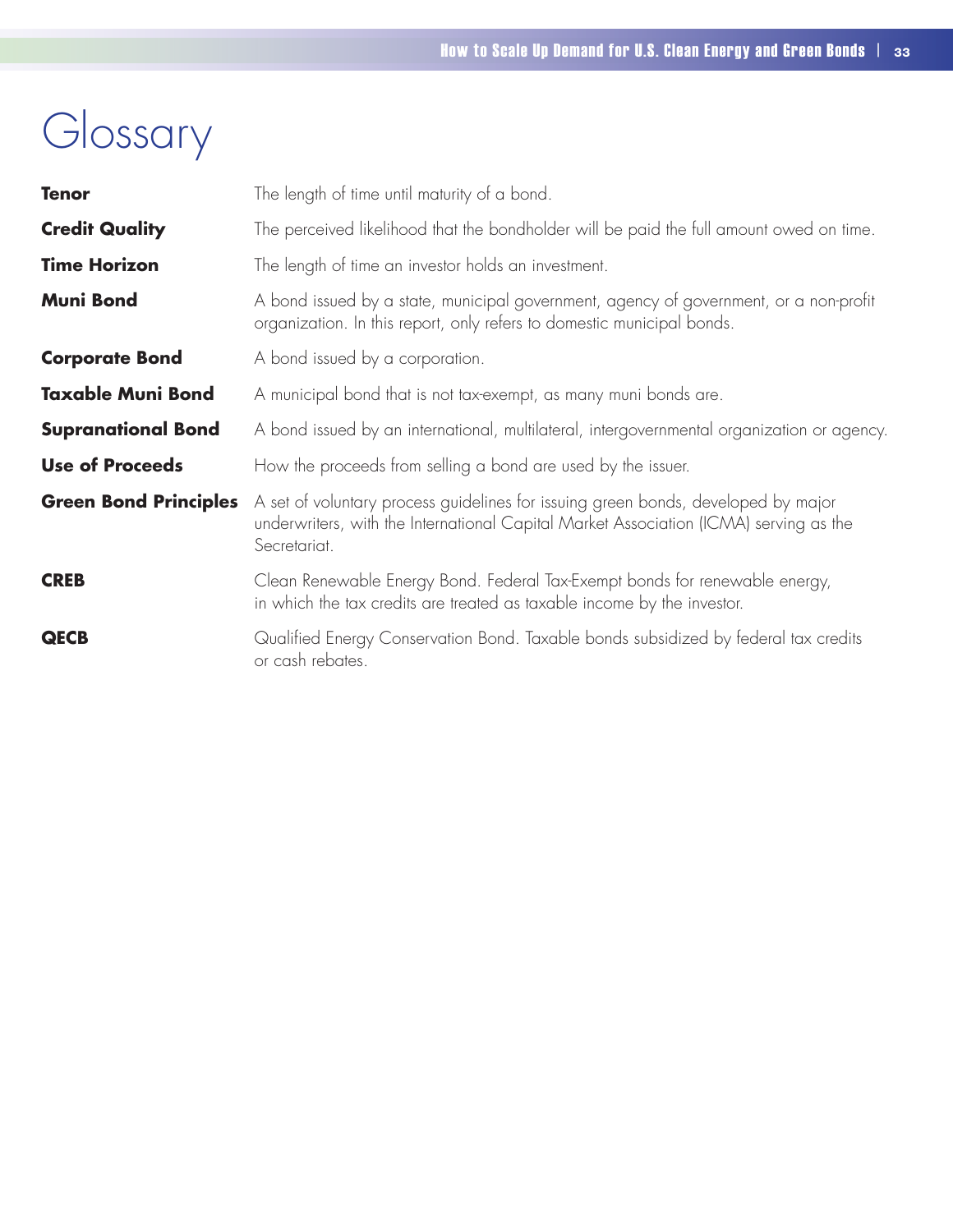## Endnotes

<sup>1</sup> Nathaniel Bullard, "Fossil Fuel Divestment: A \$5 Trillion Challenge," Bloomberg New Energy Finance, White Paper, August 25, 2014, p. 11.

<sup>2</sup> "World Bank and SEB Partner with Scandinavian Institutional Investors to Finance 'Green' Projects," World Bank, Press Release, November 6, 2008.

3 Fred Sissine, "Renewable Energy: Tax Credit, Budget, and Electricity Production Issues," Washington, DC: Congressional Research Service, CRS Issue Brief for Congress, January 20, 2006.

4 ConCongress, January 20, 2006. Sophie Baker, "Investors Move Further Afield to Get More From Fixed Income," Pensions and Investments, March 31, 2014.

5 "Bonds and Climate Change: The State of The Market 2014," Climate Bonds Initiative and HSBC, 2014.

6 Julia Kochetygova and Anadi Jauhari, "Climate Change, Green Bonds and Index Investing: The New Frontier," S&P Dow Jones Indices, August 2014.

7 "Green Bond Principles, 2014: Voluntary Process Guidelines for Issuing Green Bonds," International Capital Market Association, January 13, 2014.

<sup>8</sup> "How the Green Bond Market Will Develop," http://business.financialpost.com/2014/11/07/how-the-green-bond-marketwill-develop/# federated=1.

9 "BofA Merrill Lynch Global Research Launches Green Bond Index," http://newsroom.bankofamerica.com/press-releases/ economic-and-industry-outlooks/bofa-merrill-lynch-global-research-launches-green-bond

<sup>10</sup> "Barclays and MSCI to Offer Green Bond Index as Part of ESG Fixed Income Index Family," Wall Street Journal, July 1, 2014. For the S&P Green Bond Index, see Julia Kochetygova and Anadi Jauhari, "Climate Change, Green Bonds and Index Investing: The New Frontier," S&P Dow Jones Indices, August 2014.

11 Devashree Saha, Sue Gander, and Greg Dierkers, "State Clean Energy Financing Guidebook," NGA Center for Best Practices, January 2011, p. 9.

<sup>12</sup> The tax credit associated with the bond goes to the bond holder rather than the issuer. For the early history of CREBs, see Fred Sissine, "Renewable Energy: Background Issues for the 110th Congress," Washington, DC: Congressional Research Service, December 10, 2008. See also Claire Kreycik and Jason Coughlin, "Financing Public Sector Projects with Clean Renewable Energy Bonds (CREBs)," NREL, Energy Analysis, December 2009, which also presents some of the challenges that both issuers and investors faced in the instruments.

<sup>13</sup> "Green Bonds Outlook 2014: Blooming with New Varietals," Bloomberg New Energy Finance, 2014, p. 19.

14 "Fitch Rates Los Angeles Dept. of Water and Power, CA's 2010C Power System Rev Bonds 'AA-'," BusinessWire, August 5, 2010.

<sup>15</sup> The LADWP QECB deal is briefly discussed in Elizabeth Bellis, "Qualified Energy Conservation Bonds (QECBs)," Energy Programs Consortium, December 2013.

16 "LADWP Utility-Scale Solar Plant Begins Delivering Green Energy to L.A., "LADWP News, July 23, 2012.

<sup>17</sup> Hillary Flynn, "Issuers Attract Crossover Buyers with Green Bonds," The Bond Buyer, June 23, 2014.

<sup>18</sup> Cate Long, "Massachusetts Leads States with 'Green Bonds'," Reuters, MuniLand, May 28, 2013.

<sup>19</sup> "DC Water Announces Successful Sale of \$350 Million Green Century Bonds," MarketWatch, July 10, 2013.

<sup>20</sup> Quoted in Elizabeth Campbell, "D.C. Water Bonds Ride Best Long-Debt Gain Since '12: Muni Credit," Bloomberg.com, July 14, 2014.

<sup>21</sup> "Investing in a Greener, Greater Commonwealth," MassGreenBonds, 2013 Series D, First Quarterly Investor Impact Report, Quarter Ended August 2013.

<sup>22</sup> On the role of credit enhancements in clean energy bond financing, see Robert G. Sanders, Lewis Milford, and Toby Rittner, "Increase Clean Energy, Reduce Risk: How States and Cities are Using Old Finance Tools to Scale Up a New Industry," Clean Energy Group and the Council of Development Finance, 2013.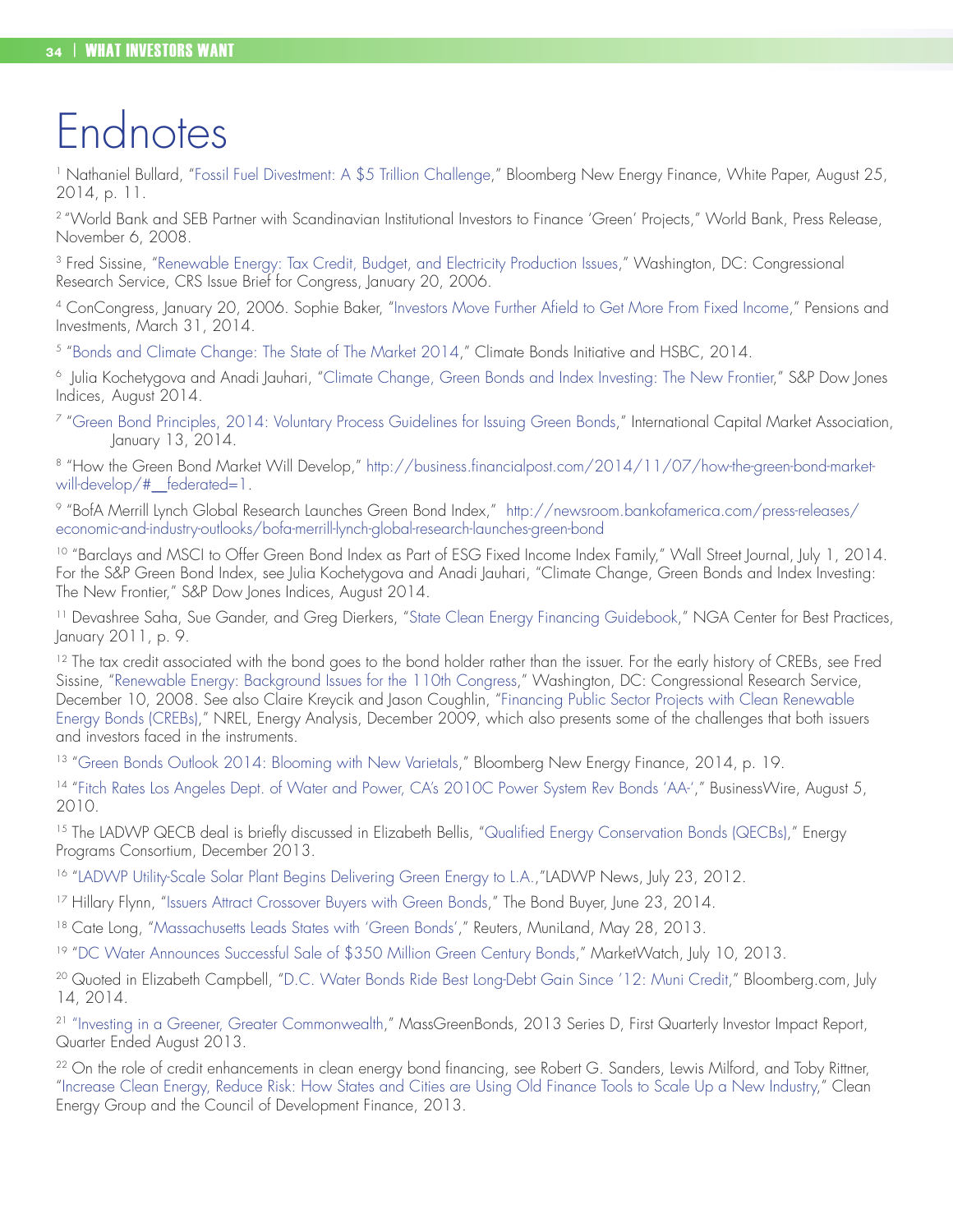<sup>23</sup> Michael Curley and Lindsay Haislip, "The Newest Player in the Climate Change/Renewable Energy Game: EPA's \$100+ Billion Clean Water State Revolving Loan Fund," Environmental Law Institute, News and Analysis, 2014.  $24$  Ibid.

<sup>25</sup> "Qualified Energy Conservation Bonds (QECBS)," Energy Programs Consortium, December 2013.

26 "Bank of America Issues \$500 Million 'Green Bond'," Press Release, Bank of America, November 21, 2013.

<sup>27</sup> Justin Doom, "SolarCity Raises \$201.5 Million in Bonds Backed by Panels," Bloomberg.com, July 25, 2014.

<sup>28</sup> Solar Bonds, SolarCity, 2014

29 Herman K. Trabish, "The \$100 Million Green Bond from Hannon Armstrong," Greentechmedia, December 26, 2013.

<sup>30</sup> Vipal Monga, "Regency Becomes First U.S. REIT to Sell Green Bonds," Wall Street Journal, May 14, 2014; "REIT Bond Pricing Shows Going Green Pays," Fitch Ratings, May 20, 2014; and Dan Winters, "Green Bonds: REITs Find Strong Demand for High Performance Property Debt Financing," U.S. Green Building Council, GBIG IR 14-04, summer 2014.

31 Winters, "Green Bonds," p. 7.

<sup>32</sup> "State Street Global Advisors Launches Green Bond Investment Strategy," State Street Global Advisors press release, October 19, 2011.

33 Stan Choe, "Making a Difference through Bond Investing," *Columbus Dispatch*, October 19, 2014.

<sup>34</sup> Ben Emons and Luke Spajic, "Green Bonds Planting Seeds for Eco Friendly Investment," Institutional Investor, September 20, 2014.

<sup>35</sup> Mike Faloon, "Responsible Investing at BNY Mellon: Standish Sees U.S. Investor Interest Catching Up with Europe," Standish and BNY Mellon, May 2014.

<sup>36</sup> Quoted in Ben Edwards, "Investors Warm to Green Bonds," Wall Street Journal, April 2, 2014.

<sup>37</sup> "Everence and Praxis Invest in Inaugural Real Estate Investment Trust (REIT) Green Bonds," Everence, Press Release, June 2014.

<sup>38</sup> "The World Bank Issues a 10-Year Step-Up Callable Green Bond for Merrill Lynch Wealth Management Clients," Press Release, Bloomberg, August 20, 2014.

<sup>39</sup> Carolyn Bandel, "Zurich Insurance to Double Investment in Green Bonds," Bloomberg.com, July 14, 2014.

40 Alice Baghdjian and Paul Arnold, "Reuters Summit¬–Green Bond Boom at Risk without Rules–Zurich Insurance," Reuters, 2014.

41 "Global Pension Assets Study 2014," Towers Watson, January 2014.

42 "List of members of the Green Bond Principles (as of 15 September 2014)" International Capital Market Association, 2014.

43 "Towards Sustainable Investment and Operations: Making Progress," CalPERS, April 2014.

 $44$  Ibid.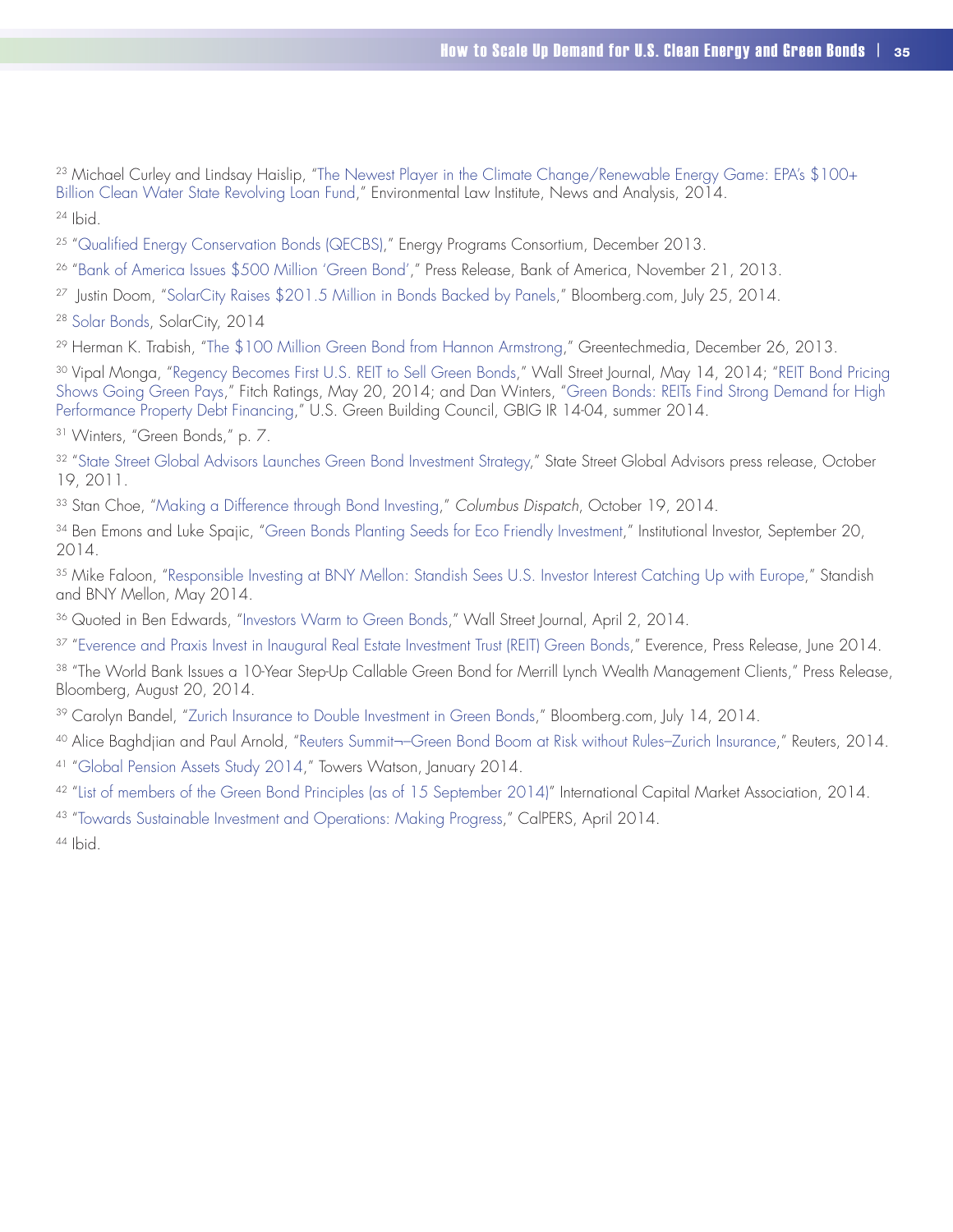## Bibliography

["Asset Management and Financial Stability.](http://www.treasury.gov/initiatives/ofr/research/Documents/OFR_AMFS_FINAL.pdf)" Office of Financial Research, U.S. Department of Treasury, September 2013.

["Global Financial Stability Report: Grappling with Crisis Legacies](https://www.imf.org/External/Pubs/FT/GFSR/2011/02/)." Washington, DC: International Monetary Fund, World Economic and Financial Surveys, September 2011.

Baghdjian, Alice and Paul Arnold. ["Reuters Summit–Green Bond Boom at Risk Without Rules–Zurich Insurance](http://in.reuters.com/article/2014/10/14/climatechange-summit-zurich-insurance-re-idINL6N0S716620141014)." *Reuters*, October 14, 2014.

Bandel, Carolyn. "[Zurich Insurance to Double Investment in Green Bonds](http://www.bloomberg.com/news/2014-07-14/zurich-insurance-to-double-investment-in-green-bonds.html)." *Bloomberg.com*, July 14, 2014.

["Bank of America Issues \\$500 Million 'Green Bond](http://newsroom.bankofamerica.com/press-releases/corporate-and-financial-news/bank-america-issues-500-million-green-bond)." Press Release, Bank of America, November 21, 2013.

Baker, Sophie. ["Investors Move Further Afield to Get More From Fixed Income." Pensions and Investments, March 31,](http://www.pionline.com/article/20140331/PRINT/303319981/investors-move-further-afield-to-get-more-from-fixed-income)  [2014.](http://www.pionline.com/article/20140331/PRINT/303319981/investors-move-further-afield-to-get-more-from-fixed-income)

["Barclays and MSCI to Offer Green Bond Index as Part of ESG Fixed Income Index Family.](http://online.wsj.com/article/PR-CO-20140701-905666.html)" *Wall Street Journal*, July 1, 2014.

["Barclays MSCI Green Bond Indices: Bringing Clarity to the Green Bond Market Through Benchmark Indices](http://investmentbank.barclays.com/pdf/Barclays_MSCI_Green_Bond_Indices.pdf)." Barclays and MSCI, September 23, 2014.

Bellis, Elizabeth. ["Qualified Energy Conservation Bonds \(QECBs\).](file:///C:\Users\Joshua\Dropbox\Croatan%20Projects\Clean%20Energy%20Group\White%20Paper\Several%20states,%20including%20Florida,%20New%20Hampshire,%20New%20Mexico,%20and%20West%20Virginia,%20have%20apparently%20used%20none%20of%20their%20federal%20QCEB%20allocations)" Energy Programs Consortium, December 2013.

*[Bonds and Climate Change: The State of the Market in 2014](http://www.climatebonds.net/files/post/files/cb-hsbc-15july2014-a3-final.pdf).* London: Climate Bonds Initiative, 2014.

Bullard, Nathaniel. ["Fossil Fuel Divestment: A \\$5 Trillion Challenge](http://about.bnef.com/content/uploads/sites/4/2014/08/BNEF_DOC_2014-08-25-Fossil-Fuel-Divestment.pdf)." White Paper, Bloomberg New Energy Finance, August 25, 2014.

Campbell, Elizabeth. "[D.C. Water Bonds Ride Best Long-Debt Gain Since '12: Muni Credit.](http://www.bloomberg.com/news/2014-07-15/d-c-water-bonds-ride-best-long-debt-gain-since-12-muni-credit.html)" *Bloomberg.com*, July 14, 2014.

Choe, Stan. "[Making a Difference Through Bond Investing.](http://www.dispatch.com/content/stories/business/2014/10/19/making-a-difference-through-bond-investing.html)" *The Columbus Dispatch*, October 19, 2014.

Coston, Elizabeth, Esohe Denise Odaro, Evelyn Hartwick, and Jamie Jones. "[Next Season's Green Bond Harvest:](http://www.ifc.org/wps/wcm/connect/83eb088044647c9a82b38ec66d9c728b/Next+Season%27s+Green+Bond+Harvest.pdf?MOD=AJPERES)  [Innovations in Green Credit Markets](http://www.ifc.org/wps/wcm/connect/83eb088044647c9a82b38ec66d9c728b/Next+Season%27s+Green+Bond+Harvest.pdf?MOD=AJPERES)." International Finance Corporation and Kellogg School of Management, Northwestern University, 2014.

Curley, Michael, and Lindsay Haislip. ["The Newest Player in the Climate Change/Renewable Energy Game: EPA's](http://www.eli.org/sites/default/files/docs/elr_april14.pdf)  [\\$100+ Billion Clean Water State Revolving Loan Fund](http://www.eli.org/sites/default/files/docs/elr_april14.pdf)." Environmental Law Institute, News and Analysis, 2014.

["DC Water Announces Successful Sale of \\$350 Million Green Century Bonds.](http://www.marketwatch.com/story/dc-water-announces-successful-sale-of-350-million-green-century-bonds-2014-07-10)" *MarketWatch*, July 10, 2013.

Doom, Justin. ["SolarCity Raises \\$201.5 Million in Bonds Backed by Panels.](http://www.bloomberg.com/news/2014-07-25/solarcity-raises-201-5-million-in-bonds-backed-by-panels.html)" *Bloomberg.com*, July 25, 2014. Edwards, Ben. "[Investors Warm to Green Bonds.](http://online.wsj.com/news/articles/SB10001424052702303847804579477051872228572)" *Wall Street Journal*, April 2, 2014.

Emons, Ben, and Luke Spajic. ["Green Bonds Planting Seeds for Eco Friendly Investment](http://www.institutionalinvestor.com/gmtl/3382260/Green-Bonds-Planting-Seeds-for-Eco-Friendly-Investment.html?ArticleID=3382260&p=1)." *Institutional Investor*, September 20, 2014.

["Everence and Praxis Invest in Inaugural Real Estate Investment Trust \(REIT\) Green Bonds](https://www.everence.com/showitem.aspx?id=19104)." Press Release, Everence, September 2014.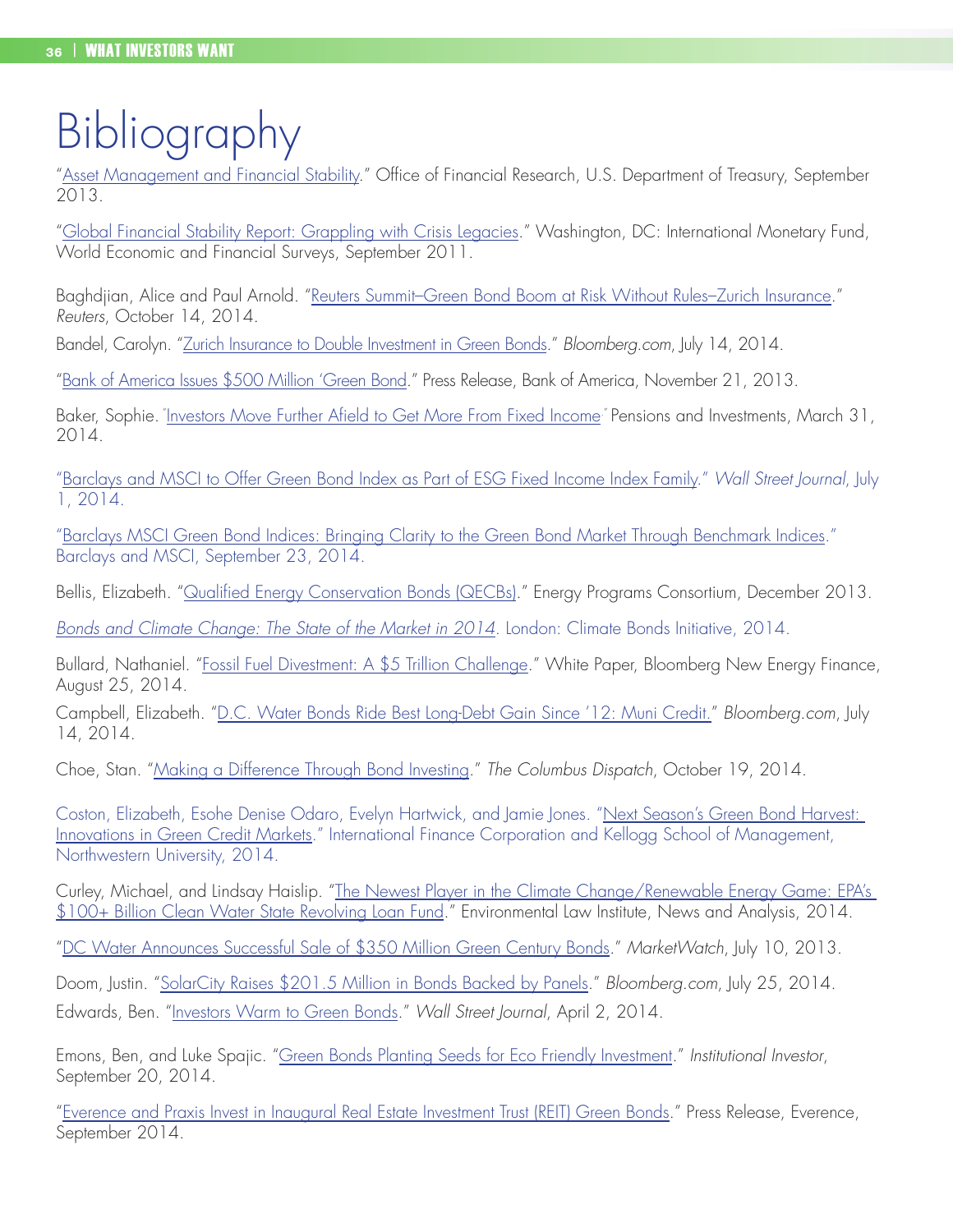Faloon, Mike. ["Responsible Investing at BNY Mellon: Standish Sees U.S. Investor Interest Catching Up with Europe](http://us.bnymellonam.com/core/library/documents/knowledge/Viewpoints/sStandish_Responsible_Investing.pdf)." Standish and BNY Mellon, May 2014.

Flynn, Hillary. "[Issuers Attract Crossover Buyers With Green Bonds](file:///C:\Users\Joshua\Documents\Croatan\Issuers%20Attract%20Crossover%20Buyers%20With%20Green%20Bonds)." *The Bond Buyer*, June 23, 2014.

["Global Pension Assets Study 2014](http://www.towerswatson.com/en/Insights/IC-Types/Survey-Research-Results/2014/02/Global-Pensions-Asset-Study-2014)." Towers Watson, January 2014.

Grace, Katie. "[Divest to Invest: A Green Bonds Update.](http://hausercenter.org/iri/divest-to-invest-a-green-bonds-update)" Initiative for Responsible Investment, Harvard University, September 23, 2014.

["Green Grow the Markets, O: The Market for Green Bonds Is Booming. But What Makes a Bond Green?](http://www.economist.com/news/finance-and-economics/21606326-market-green-bonds-booming-what-makes-bond-green-green-grow?fsrc=email_to_a_friend)" *Economist*, July 5, 2014.

["Green Bonds Market Outlook 2014](http://about.bnef.com/white-papers/green-bonds-market-outlook-2014/content/uploads/sites/4/2014/06/2014-06-02-Green-bonds-market-outlook-2014.pdf): Blooming with New Varietals." *Bloomberg New Energy Finance*, June 2, 2014.

["Green Bond Principles, 2014: Voluntary Process Guidelines for Issuing Green Bonds](http://www.icmagroup.org/Regulatory-Policy-and-Market-Practice/green-bonds/)." International Capital Market Association, January 13, 2014.

["Green Bonds: Trailblazing Issuers Accelerating the Low Carbon Economy.](http://www.asyousow.org/our-work/energy/climate-change/fossil-free-investment/green-bonds/)" Webinar, As You Sow, 2014. Gustke, Constance. ["A Scarce Global Resource Fighting Climate Change."](http://www.cnbc.com/id/101796340) *CNBC*, July 1, 2014.

Hendricks, Bracken, and Ben Bovarknick. ["Banking on Clean Energy: State Leadership in Financing a Greener Future.](http://www.americanprogress.org/issues/green/news/2014/01/17/82355/banking-on-clean-energy-state-leadership-in-financing-a-greener-future-2/)" Center for American Progress, January 17, 2014.

International Energy Agency. "Tracking Clean Energy Progress: Energy Technology Perspectives 2012 Excerpt as IEA [Input to the Clean Energy Ministerial.](http://www.cleanenergyministerial.org/Portals/2/pdfs/Tracking_Clean_Energy_Progress.pdf)" Paris: OECD/IEA, 2012.

["Investing in a Greener, Greater Commonwealth](http://www.massbondholder.com/sites/default/files/files/QE%20August%202014%20Green%20Report%281%29.pdf)." MassGreenBonds, 2013 Series D, First Quarterly Investor Impact Report, August 2013.

Kochetygova, Julia, and Anadi Jauhari. ["Climate Change, Green Bonds and Index Investing: The New Frontier.](http://us.spindices.com/documents/research/climate-change-green-bonds-and-index-investing-the-new-frontier.pdf)" *S&P Dow Jones Indices*, August 2014

Korosec, Kirsten. "[Can Solar Bonds Transform America's Energy Infrastructure?](http://fortune.com/2014/10/17/solarcity-solar-bonds/)" *Fortune*, 2014.

Kreycik, Claire, and Jason Coughlin. "[Financing Public Sector Projects with Clean Renewable Energy Bonds \(CREBs\)](http://www.nrel.gov/docs/fy10osti/46605.pdf)." NREL, Energy Analysis, December 2009.

Levy, Elizabeth R., and Brianna Murphy. "[Increasing Energy Demand Highlights Investment Opportunities for Efficiency](http://www.trilliuminvest.com/increasing-energy-demand-highlights-investment-opportunities-efficiency-renewables/?utm_source=feedburner&utm_medium=email&utm_campaign=Feed%3A+trilliuminvest+%28trilliuminvest%29)  [and Renewables.](http://www.trilliuminvest.com/increasing-energy-demand-highlights-investment-opportunities-efficiency-renewables/?utm_source=feedburner&utm_medium=email&utm_campaign=Feed%3A+trilliuminvest+%28trilliuminvest%29)" Trillium Asset Management, 2014.

Lin, Diana, and Garth Otto. ["Qualified Energy Conservation Bonds: An Assessment of the Challenges, Needs, and](http://www.naseo.org/data/sites/1/documents/publications/QECB_Briefing_Report.pdf)  [Outcomes of QECBs at the State and Local Levels](http://www.naseo.org/data/sites/1/documents/publications/QECB_Briefing_Report.pdf)." National Association of State Energy Officials, NASEO Briefing Report, 2012.

["List of members of the Green Bond Principles \(as of 15 September 2014\)](http://www.icmagroup.org/Regulatory-Policy-and-Market-Practice/green-bonds/membership/)" International Capital Market Association, 2014.

Long, Cate. ["Massachusetts Leads States with 'Green Bonds](http://blogs.reuters.com/muniland/2013/05/28/massachusetts-leads-states-with-green-bonds/)." *Reuters*, MuniLand, May 28, 2013.

Lubber, Mindy. "[Insurers Have Huge Role as Clean Energy Investors](http://www.forbes.com/sites/mindylubber/2014/03/03/insurers-have-huge-role-as-clean-energy-investors/)." *Forbes*, 2014.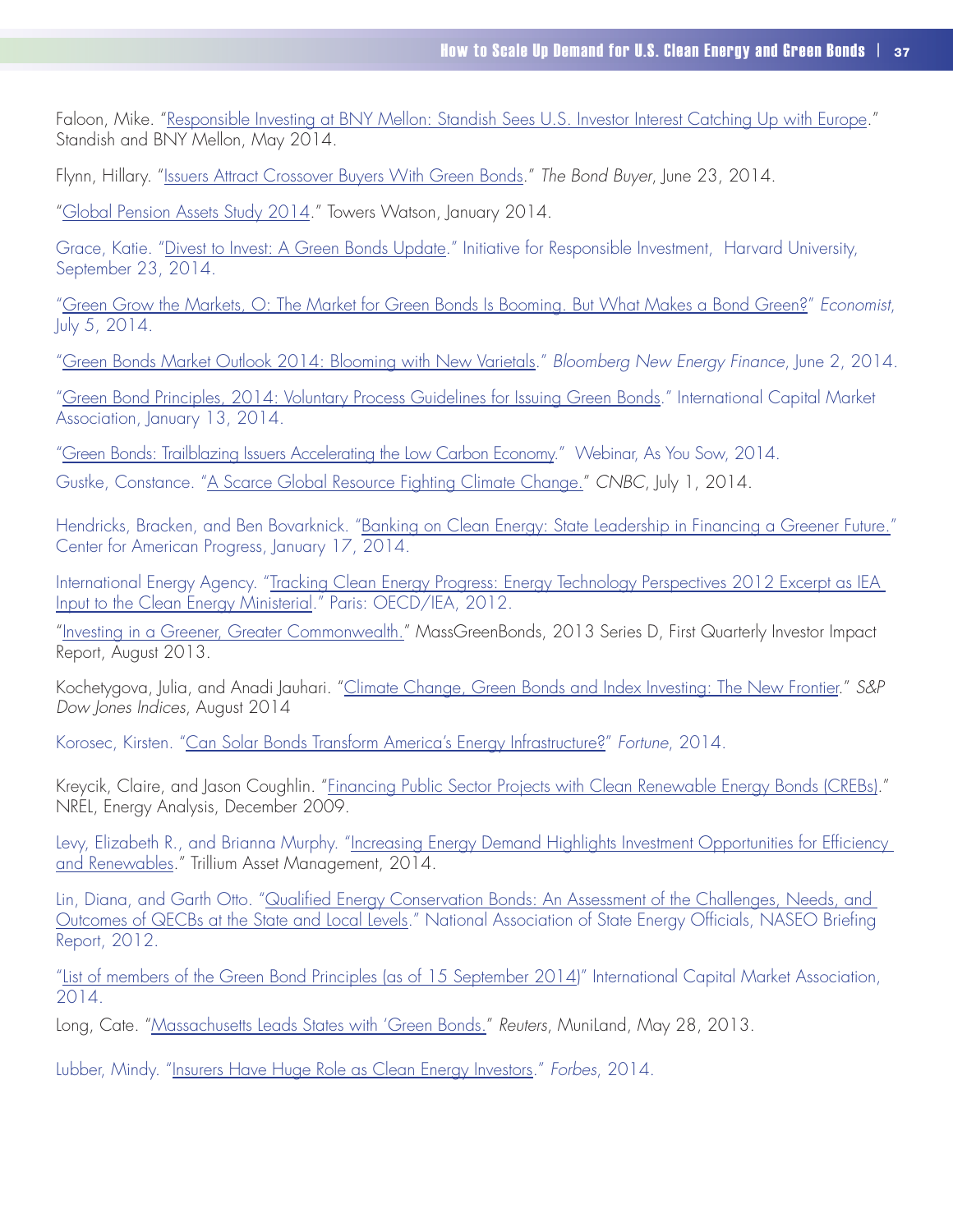McCrone, Angus. ["Green Bonds–Where's the Beef?](https://www.bnef.com/InsightDownload/10604/pdf/)" *Bloomberg New Energy Finance*, 2014.

Milford, Lewis, Devashree Saha, Mark Muro, Robert Sanders, and Toby Rittner. "[Clean Energy Finance through the](http://www.brookings.edu/~/media/research/files/reports/2014/04/clean%20energy%20bonds/cleanenergyfunds.pdf)  [Bond Market: A New Option for Progress.](http://www.brookings.edu/~/media/research/files/reports/2014/04/clean%20energy%20bonds/cleanenergyfunds.pdf)" Brookings-Rockefeller Project on State and Metropolitan Innovation, Brookings Institution, Metropolitan Policy Program, April 2014.

Monga, Vipal. ["Regency Becomes First U.S. REIT to Sell Green Bonds.](http://blogs.wsj.com/cfo/2014/05/14/regency-becomes-first-u-s-reit-to-sell-green-bonds/)" *Wall Street Journal*, May 14, 2014.

["Qualified Energy Conservation Bonds \(QECBS\).](http://energy.gov/sites/prod/files/2014/06/f16/QECB_memo_12-13-13.pdf)" Energy Programs Consortium, December 2013.

["REIT Bond Pricing Shows Going Green Pays](https://www.fitchratings.com/gws/en/fitchwire/fitchwirearticle/REIT-Bond-Pricing?pr_id=830914)." Fitch Ratings, May 20, 2014.

Saha, Devashree, Sue Gander, and Greg Dierkers. "[State Clean Energy Financing Guidebook](http://www.nga.org/files/live/sites/NGA/files/pdf/1101CLEANENERGYFINANCING.PDF)." NGA Center for Best Practices, January 2011.

Sanders, Robert G., Lewis Milford, and Toby Rittner. "[Increase Clean Energy, Reduce Risk: How States and Cities are](http://www.cleanegroup.org/assets/Uploads/2013-Files/Reports/CEBFI-Reduce-Risk-Increase-Clean-Energy-Report-August2013.pdf)  [Using Old Finance Tools to Scale Up a New Industry.](http://www.cleanegroup.org/assets/Uploads/2013-Files/Reports/CEBFI-Reduce-Risk-Increase-Clean-Energy-Report-August2013.pdf)" Clean Energy Group and the Council of Development Finance, 2013.

Schwabe, Paul, Michael Mendelsohn, Felix Mormann, and Douglas J. Arent. "[Mobilizing Public Markets to Finance](http://www.nrel.gov/docs/fy12osti/55021.pdf)  [Renewable Energy: Insights from Expert Stakeholders.](http://www.nrel.gov/docs/fy12osti/55021.pdf)" National Renewable Energy Laboratory, Technical Report, June 2012.

Sissine, Fred. ["Renewable Energy: Background Issues for the 110th Congress](https://waxman.house.gov/sites/waxman.house.gov/files/documents/UploadedFiles/Renewable_Energy_Tax_Credit_Budget_and_Electricity_Production_Issues.pdf)." Congressional Research Service, December 10, 2008.

Sissine, Fred. ["Renewable Energy: Tax Credit, Budget, and Electricity Production Issues](http://fpc.state.gov/documents/organization/60712.pdf)." Congressional Research Service, CRS Issue Brief for Congress, January 20, 2006.

Shotter, James. ["Zurich Plans to Invest \\$2bn in Green Bonds as Sector Grows.](http://www.ft.com/intl/cms/s/0/997fa148-08ff-11e4-9d3c-00144feab7de.html)" *Financial Times*, July 13, 2014. Sonerud, Beate. ["Solar Bonds for Small Investors](http://cleanenergysector.com/solar-bonds-for-small-investors/)." *AltEnergyStocks.com*, October 17, 2014.

[Solar Bonds,](https://solarbonds.solarcity.com/) SolarCity, 2014

 "[State Street Global Advisors Launches Green Bond Investment Strategy.](http://statestreet.com/wps/wcm/connect/9502618048bf8ffca5fbfd9af3c92c36/Green+Bond+Strategy+FINAL.pdf?MOD=AJPERES&CONVERT_TO=url&CACHEID=9502618048bf8ffca5fbfd9af3c92c36)" Press Release, State Street Global Advisors, October 19, 2011.

["The World Bank Issues a 10-Year Step-Up Callable Green Bond for Merrill Lynch Wealth Management Clients.](http://www.bloomberg.com/article/2014-08-20/aHvAn0EPp2.Y.html)" Press Release, Bloomberg, August 20, 2014.

["Towards Sustainable Investment and Operations: Making Progress](http://www.calpers.ca.gov/eip-docs/about/pubs/esg-report-2014.pdf)." CalPERS, April 2014.

Trabish, Herman K. ["The \\$100 Million Green Bond from Hannon Armstrong.](http://www.greentechmedia.com/articles/read/The-100-Million-Green-Bond-From-Hannon-Armstrong)" Greentechmedia, December 26, 2013.

Winters, Dan. "[Green Bonds: REITs Find Strong Demand for High Performance Property Debt Financing.](http://www.usgbc.org/sites/default/files/Green%20Bonds%202Q14%20-%208.6%20-%20Dan%20Winters.pdf)" U.S. Green Building Council, GBIG IR 14-04, 2014.

Woods, Lucy. "[First UK Solar Farm Bond Oversubscribed](http://www.solarpowerportal.co.uk/news/first_uk_solar_farm_bond_oversubscribed)." *Solar Power Portal*, 2014.

[World Bank and SEB Partner with Scandinavian Institutional Investors to Finance 'Green' Projects.](http://treasury.worldbank.org/cmd/htm/GreenBond.html)" Press Release, World Bank, November 6,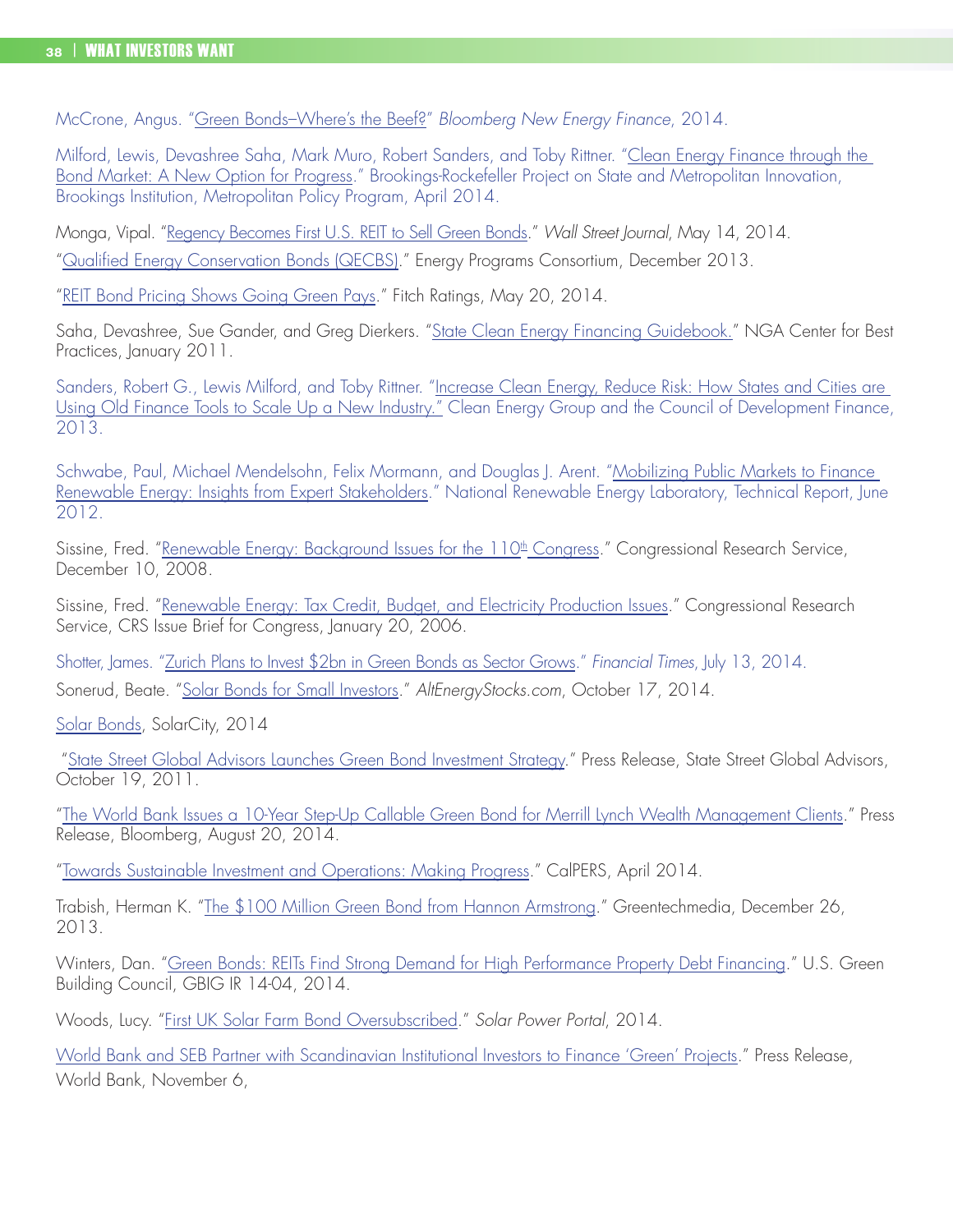## Appendix

## **Interviews**

Alan Biller Associates Ameriprise Financial Arista Investment Advisors, LLC Bank of America Merrill Lynch Breckinridge Capital Advisors British Columbia Pension Corporation Calvert Investments Clearbridge Advisors Community Capital Management Church Pension Group of the Episcopal Diocese Ernst & Young Everence Financial First Affirmative Financial Network Fairview Securities, Inc. Fitch Ratings Friends Fiduciary Corp. Gifford Fong Associates Glenmede Intel

JPMorgan Chase Keybanc Capital Markets Krietzberg Financial Group Lincoln Financial Metlife Investments Moody's Social Performance Group NMS Capital Group, Inc. Nuveen Park Foundation Pinebridge Prudential RBC Wealth Management Segal Rogerscasey The Sierra Club Foundation State Street Global Advisors Terraverde Capital Partners, LP Valhalla Fund, LP W. R. Berkeley Wells Fargo Securities Zurich Insurance Group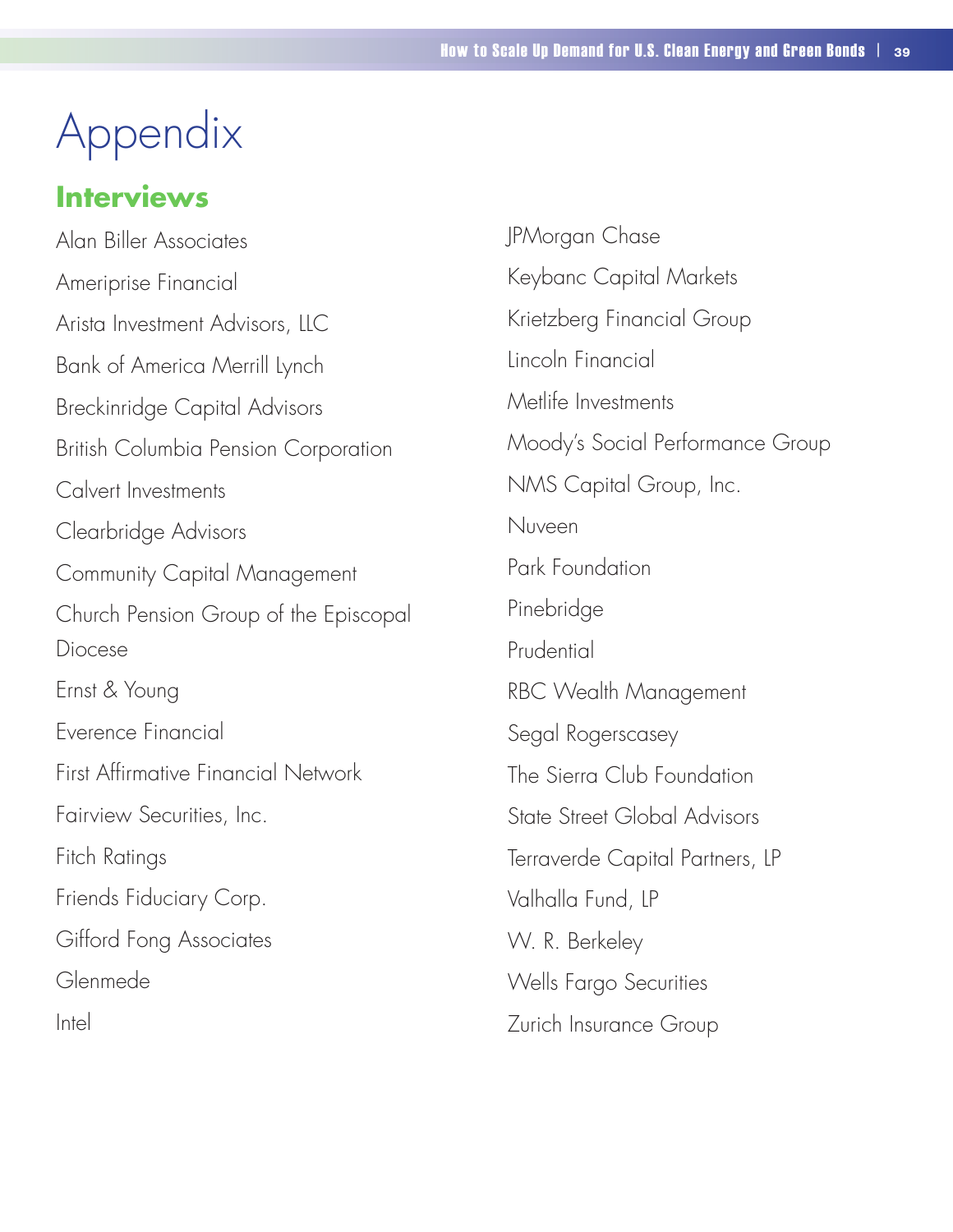## **Participants in the Convening on "Clean Energy Bonds and Investor Demand" Side Event to the United Nations Climate Summit Surdna Foundation New York City September 22, 2014**

| As You Sow                              | Everence Financial                         |
|-----------------------------------------|--------------------------------------------|
| Breckinridge Capital Advisors           | <b>First Affirmative Financial Network</b> |
| Cambridge Associates LLC                | Glenmede                                   |
| Church Pension Group                    | F. B. Heron Foundation                     |
| Clean Energy Group                      | JPMorgan Chase                             |
| <b>Community Capital Management</b>     | Moody's Investors Service                  |
| Council of Development Finance Agencies | <b>MSCI ESG Research</b>                   |
| Croatan Institute                       | Surdna Foundation                          |
| Doris Duke Charitable Foundation        | Trillium Asset Management LLC              |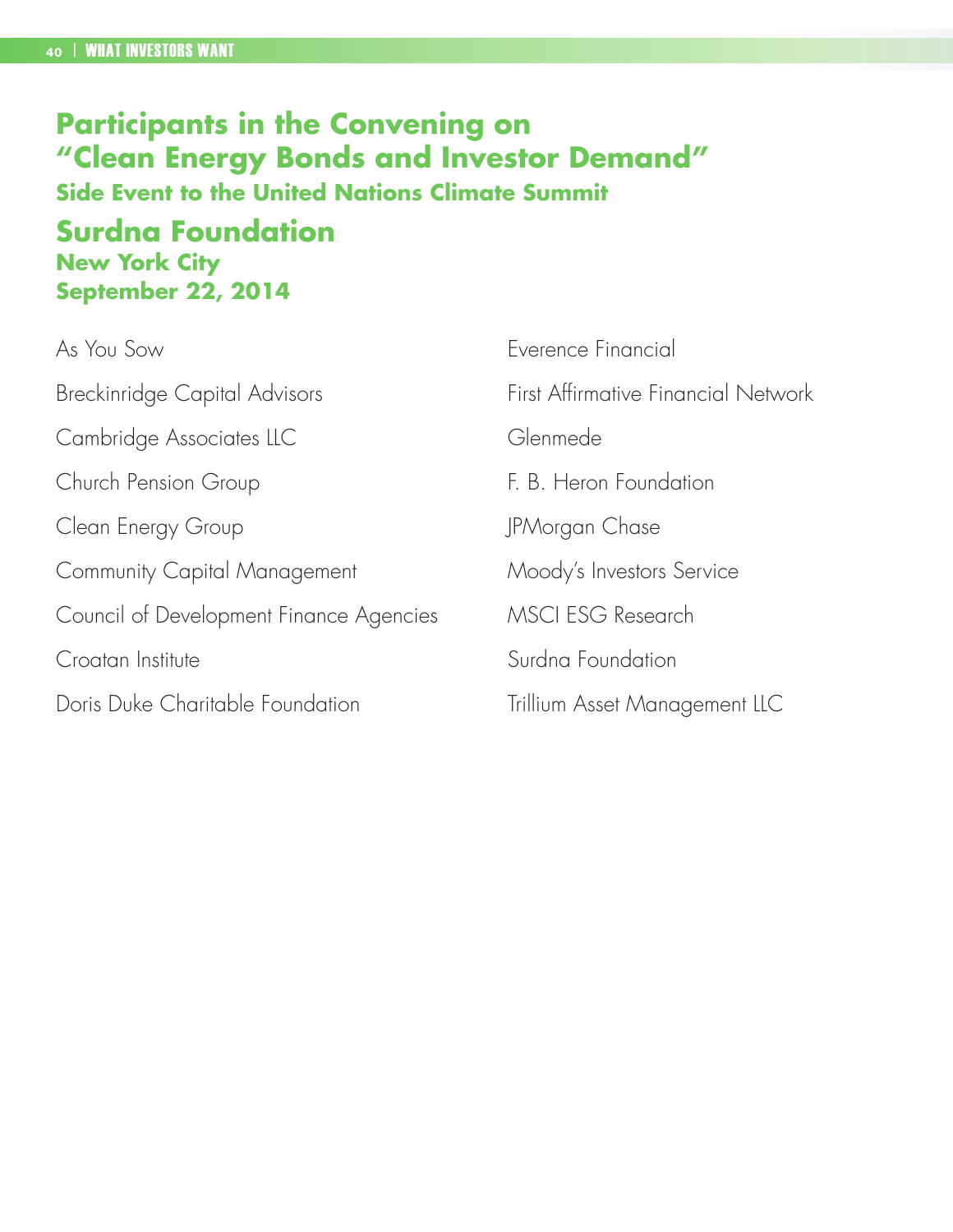## About the Authors

**Joshua Humphreys, Ph.D.**, is President and Senior Fellow of Croatan Institute and a leading authority on sustainable investing. An historian by training, Dr. Humphreys has taught at Harvard, Princeton, and NYU. He has also served as a Fulbright Scholar in Paris, a visiting research associate at the Johns Hopkins School of Advanced International Studies, an associate fellow at the Rutgers Center for Historical Analysis, a scholar-in-residence at the Rockefeller Archive Center, an affiliate of the Princeton Institute for International and Regional Studies, an associate of the Minda de Gunzburg Center for European Studies at Harvard, and an Aspen Environment Forum Scholar. Dr. Humphreys has advised numerous organizations on complex issues in social and environmental finance. His insights on trends in sustainability, fossil-fuel divestment, endowment management, and social and environmental finance, and impact investing have been widely published and regularly cited in the press. He frequently speaks to the public on these themes and has served as an expert witness in both litigation and legislative arenas. He also serves as an associate fellow at Tellus Institute and an advisory board member of the Dwight Hall SRI Fund at Yale University, the Responsible Endowments Coalition, and the Coalition for Responsible Investment at Harvard.

**David Roswell** is an Analyst at Croatan Institute. He graduated from Oberlin College with a double major in Environmental Studies and Economics. While at Oberlin, he organized around sustainability and economic justice. He was a co-founder of the Responsible Investing Organization, a student group dedicated to working with the college to align its investments with its values. In addition to his work on this project, Roswell works with Croatan Institute on projects tracking trends in responsible investing, understanding investor demand for place-based investing in Appalachia, and developing models for institutional investor action on climate change.

**Robert Sanders** is Senior Finance Director at Clean Energy Group. He has over twenty-five years of experience in community development and energy-related commercial finance, with expertise in designing, implementing and evaluating financing programs, financial products and related services in the areas of clean energy and sustainable community development. Mr. Sanders was formerly the Managing Director of Energy Finance for The Reinvestment Fund, a leading innovator in the financing of neighborhood and economic revitalization with \$700 million dollars under management from 800 investors. In this capacity, he served as Fund Manager for the Sustainable Development Fund, a \$32 million fund created by the Pennsylvania PUC to promote renewable energy and energy efficiency, as well as TRF Fund Manager for the Pennsylvania Green Energy Loan Fund and the Philadelphia metropolitan area EnergyWorks Loan Fund – representing \$80 million of new public and private resources for building-related clean energy projects. As lead for all energy investing, Mr. Sanders made loans, leases, equity investments and performance-based grant incentives and positioned TRF as a leader in energy finance among community development financial institutions (CDFIs). He served two terms on the Board of the Pennsylvania Energy Development Authority and was a director and officer of the Clean Energy States Alliance, a national organization comprised of members from more than twenty publicly-funded clean energy funds and state agencies. Mr. Sanders holds an MCP from the University of California at Berkeley and a BA from Stanford University.